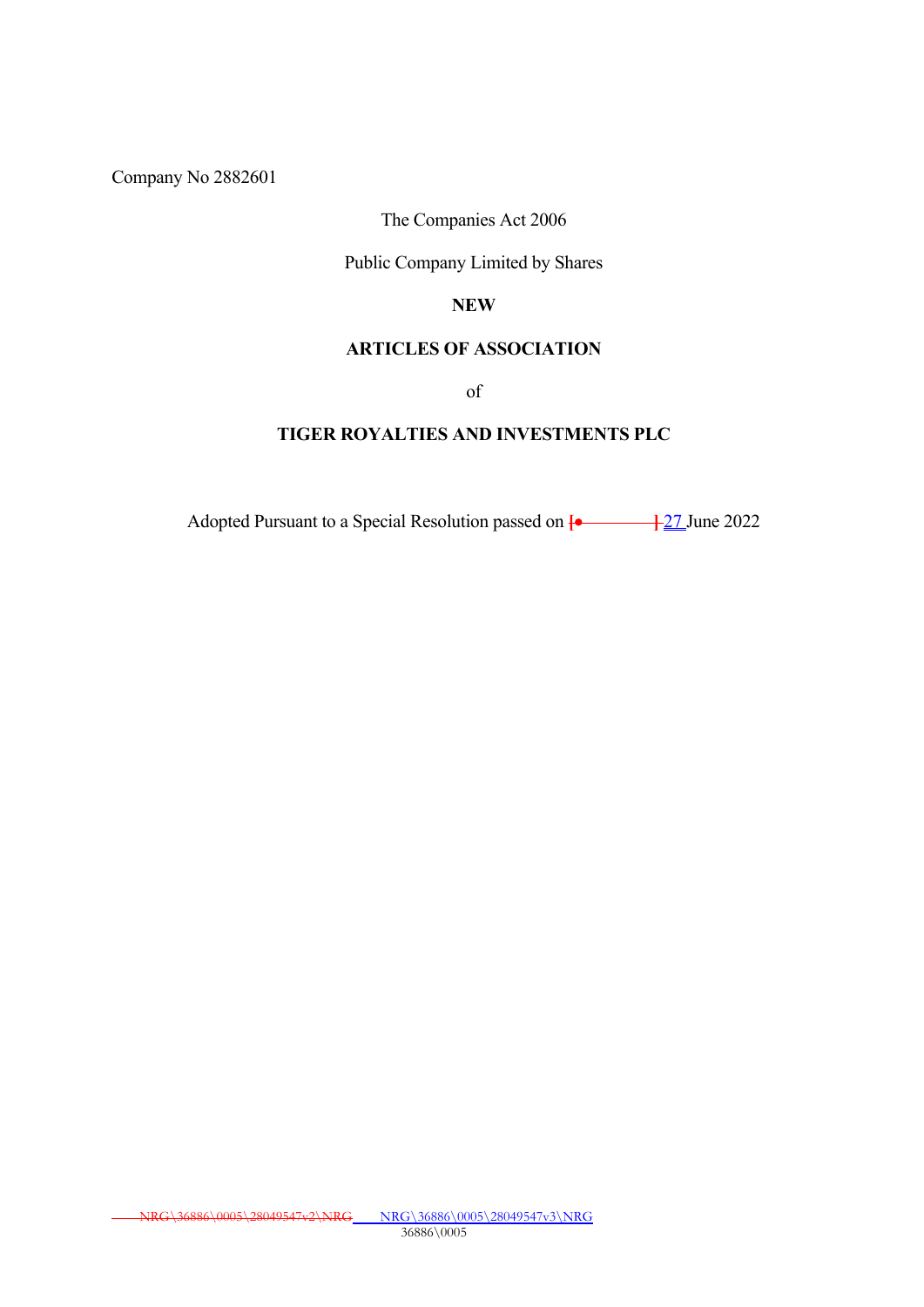## **Interpretation**

1 In these Articles, if not inconsistent with the subject or context, the following words and expressions shall have the meanings stated:

| "ACT"                                    | the Companies Act 2006                                                                                                                                                                        |  |  |
|------------------------------------------|-----------------------------------------------------------------------------------------------------------------------------------------------------------------------------------------------|--|--|
| "THESE ARTICLES"                         | these Articles of Association as from time to time altered                                                                                                                                    |  |  |
| "AIM"                                    | AIM market operated by the London Stock Exchange                                                                                                                                              |  |  |
| "AUDITORS"                               | the auditors of the Company                                                                                                                                                                   |  |  |
| "BOARD" or<br>"DIRECTORS"                | the directors of the Company or a quorum of the directors<br>present at a board meeting                                                                                                       |  |  |
| "CERTIFICATED"                           | in relation to a share, a share which is recorded in the register<br>of members of the Company as being held in certificated<br>form                                                          |  |  |
| "COMPANIES ACTS"                         | means as defined in section 2 of the Act, in so far as they<br>apply to the Company                                                                                                           |  |  |
| "COMPANY"                                | Tiger Royalties and Investments plc (company number<br>2882601)                                                                                                                               |  |  |
| "DEBENTURE" and<br>"DEBENTURE<br>HOLDER" | include debenture stock and debenture stockholder                                                                                                                                             |  |  |
| "ELECTRONIC FORM"                        | has the meaning given in the Act                                                                                                                                                              |  |  |
| <u>"FCA"</u>                             | <b>The Financial Conduct Authority</b>                                                                                                                                                        |  |  |
| "FSMA"                                   | the Financial Services and Markets Act 2000, as amended                                                                                                                                       |  |  |
| "GROUP"                                  | means the Company, its holding company and any subsidiary<br>undertaking of the Company or such holding company for the<br>time being (and "GROUP COMPANY" shall be construed<br>accordingly) |  |  |
| "ISSUER-<br><b>INSTRUCTION"</b>          | an issuer-instruction, as defined in the Uncertificated<br><b>Securities Regulations</b>                                                                                                      |  |  |
| "LONDON STOCK<br><b>EXCHANGE</b> "       | London Stock Exchange PLC                                                                                                                                                                     |  |  |
| "MONTH"                                  | calendar month                                                                                                                                                                                |  |  |
| "NOMINATED                               | an adviser whose name appears on the register published by                                                                                                                                    |  |  |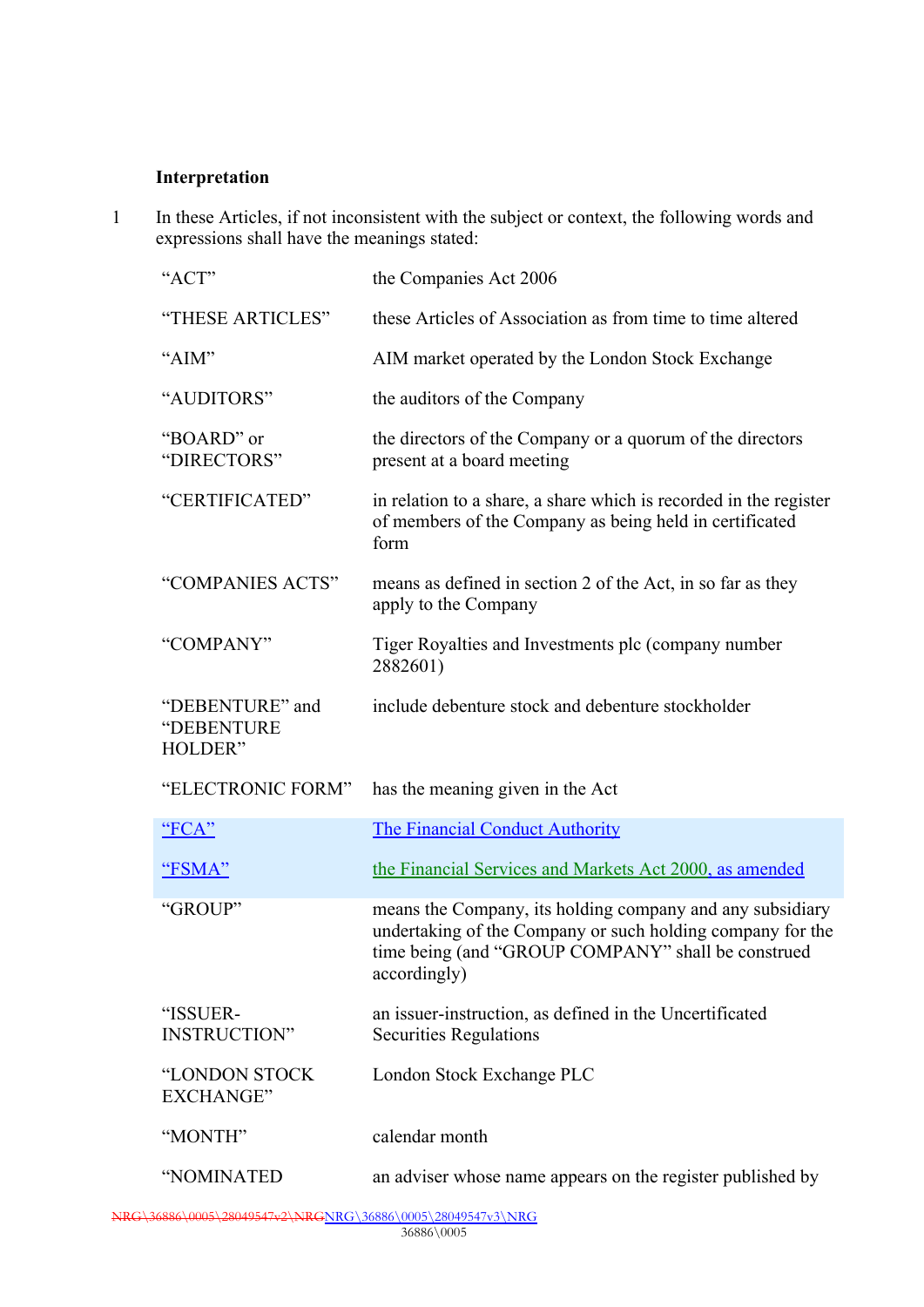| ADVISER"                                                    | the London Stock Exchange and who is acting as the<br>nominated adviser for the time being of the Company                                                                                                                                                                             |  |  |
|-------------------------------------------------------------|---------------------------------------------------------------------------------------------------------------------------------------------------------------------------------------------------------------------------------------------------------------------------------------|--|--|
| "OFFICE"                                                    | the registered office of the Company                                                                                                                                                                                                                                                  |  |  |
| "OFFICIAL LIST"                                             | the Official List of the UK Listing Authority FCA in its<br>capacity as the competent authority for the purposes of Part<br><b>VI of FSMA</b>                                                                                                                                         |  |  |
| "OPERATOR"                                                  | the Operator (as defined in the Uncertificated Securities<br>Regulations) of the Uncertificated System                                                                                                                                                                                |  |  |
| "PARTICIPATING<br><b>SECURITY"</b>                          | the meaning attributed to that expression in Regulation 3 of<br>the Uncertificated Securities Regulations                                                                                                                                                                             |  |  |
| "SEAL"                                                      | the common seal of the Company and, as appropriate, any<br>official seal kept by the Company by virtue of section 50 of<br>the Act                                                                                                                                                    |  |  |
| "SPECIAL<br>RESOLUTION"                                     | has the meaning given in Section 283 of the Act                                                                                                                                                                                                                                       |  |  |
| "STATUTES"                                                  | the Act and every other Act or statutory instrument<br>concerning limited companies and affecting the Company                                                                                                                                                                         |  |  |
| "SUBSIDIARY<br>UNDERTAKING"                                 | has the meaning given in Section 1162 of the Act                                                                                                                                                                                                                                      |  |  |
| "UNCERTIFICATED"                                            | in relation to a share, a share to which title is recorded in the<br>Register of Members as being held in uncertificated form and<br>title to which may be transferred by means of an<br>Uncertificated System in accordance with the Uncertificated<br><b>Securities Regulations</b> |  |  |
| "UNCERTIFICATED<br><b>SECURITIES</b><br><b>REGULATIONS"</b> | the Uncertificated Securities Regulations 2001 (SI)<br>2001/3755)                                                                                                                                                                                                                     |  |  |
| "UNCERTIFICATED<br>SYSTEM"                                  | the CREST system or any other applicable system which is a<br>"relevant system" for the purpose of the Uncertificated<br><b>Securities Regulations</b>                                                                                                                                |  |  |
| "UNITED KINGDOM"                                            | the United Kingdom of Great Britain and Northern Ireland                                                                                                                                                                                                                              |  |  |
| "UK LISTING<br><b>AUTHORITY"</b>                            | means the Financial Services Authority acting in its capacity<br>for the purposes of the Financial Services and Markets Act<br>2000 or any successor thereof                                                                                                                          |  |  |
| "IN WRITING"                                                | written, printed, typewritten, lithographed or expressed in any<br>other mode representing or reproducing words, or partly one                                                                                                                                                        |  |  |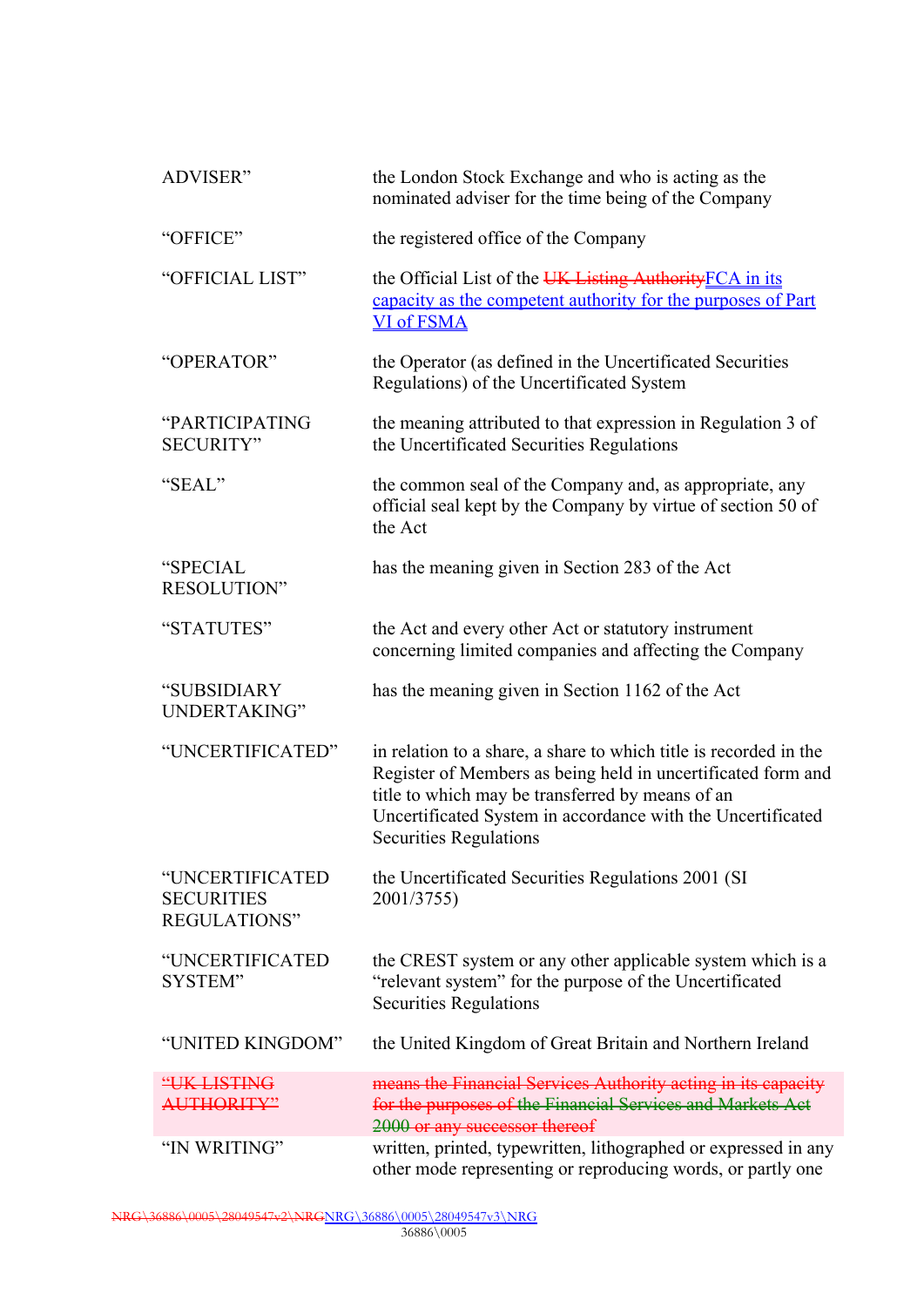### and partly another

"YEAR" calendar year

- 2 In these Articles:
	- 2.1 reference to a statutory provision includes any amendment or re-enactment;
	- 2.2 except for the above definitions, words or expressions defined in the Statutes shall, if not inconsistent with the subject or context, bear the same meaning in these Articles;
	- 2.3 a reference to an Uncertificated System is a reference to the Uncertificated System in respect of which the particular share or class of shares or renounceable right of allotment of a share is a Participating Security; and
	- 2.4 the headings are inserted for convenience and do not affect the construction of these Articles.

## **Status of Company**

- 3 The Company is a Public Company limited by shares.
- 4 The liability of the members is limited to the amount, if any, unpaid on the shares held by them.
- 5 No regulations for management of a company set out in any schedule to the Statutes concerning companies or contained in any regulations or instrument made pursuant to a statute shall apply to the Company, but the following shall be the Articles of Association of the Company.
- 6 Nothing in these Articles shall constitute a restriction on the objects of the Company to do (or omit to do) any act and, in accordance with section 31(1) of the CA 2006, the Company's objects are unrestricted.

#### **Business**

7 Any branch or kind of business which the Company is either expressly or by implication authorised to undertake may be undertaken by the Directors at such times as they think fit, and may be permitted by them to be in abeyance, whether the branch or kind of business commenced or not, so long as the Directors deem it expedient not to commence or proceed with it.

## **Registered office**

8 The Office shall be at such place in England or Wales as the Directors appoint.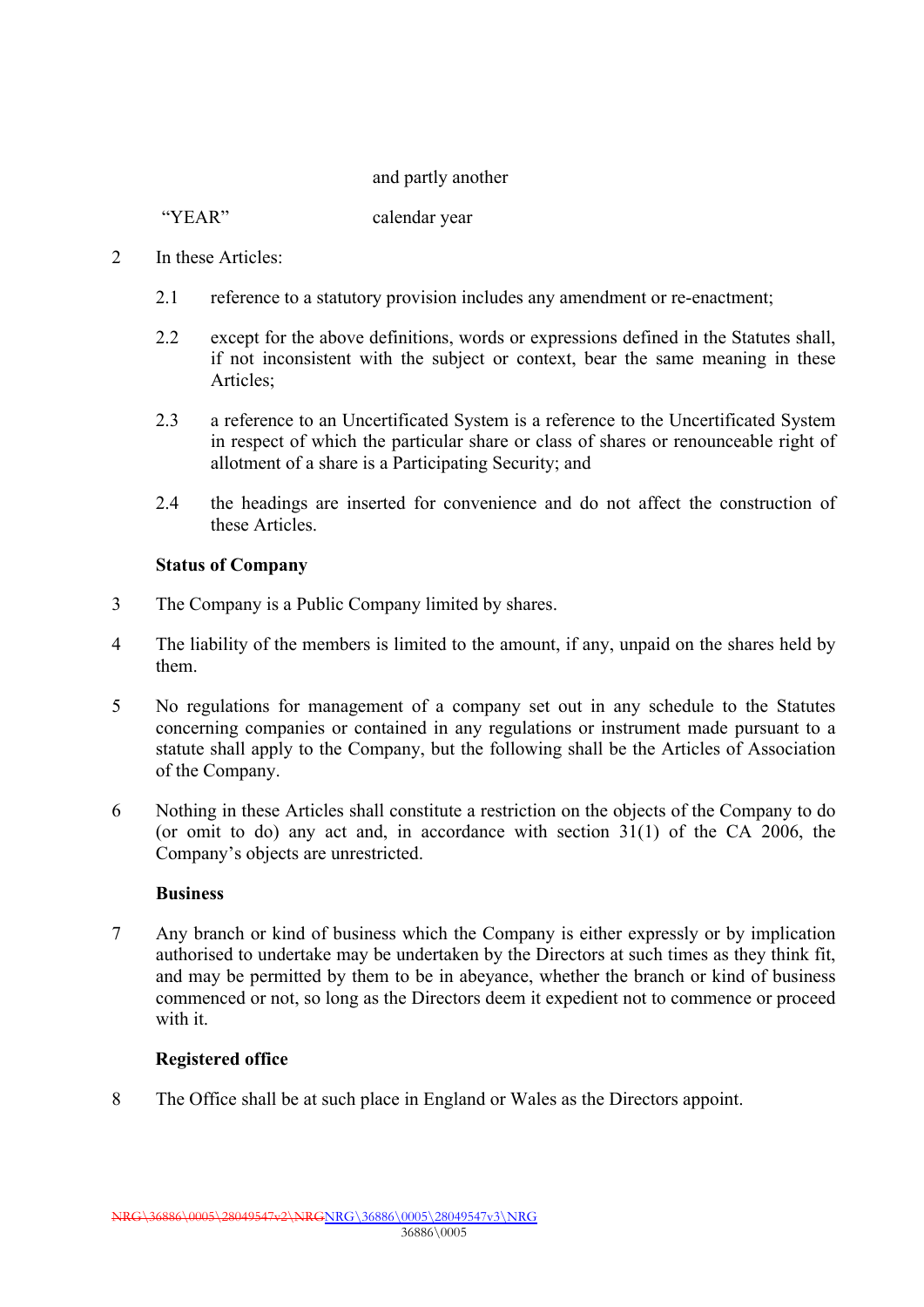## **Capital**

- 9 Subject to the Articles, but without prejudice to any rights previously conferred on the holders of any shares or class of shares already issued (which special rights shall not be modified or abrogated except with such consent or sanction as is provided in the next following Article), a share may be issued with such preferred, deferred or other special rights or such restrictions, whether in regard to dividend, return of capital, voting or otherwise, as the Company by ordinary resolution determines.
- 9A.1 The Company may from time to time create deferred shares (**Deferred Shares**) which shall confer upon the holders thereof the rights, and be subject to the restrictions, set out below.
	- 9A.1.1 the Deferred Shares shall confer no right to participate in the profits of the Company;
	- 9A.1.2 on a winding-up or a return of capital, the assets of the Company available for distribution following the distribution of assets shall be applied in paying to the holders of the Deferred Shares the nominal capital paid up or credited as paid up on such Deferred Shares only after paying to the holders of the ordinary shares the nominal capital paid up or credited as paid up on the ordinary shares held by them respectively, together with the sum of £1,000,000 on each ordinary share;
	- 9A.1.3 the holders of the Deferred Shares shall not be entitled to any further right of participation in the assets of the Company;
	- 9A.1.4 the holders of the Deferred Shares shall not be entitled to receive notice of any general meeting of the Company or to attend, speak or vote at any such meeting;
	- 9A.1.5 the Deferred Shares shall not be listed on any stock exchange nor shall any share certificate be issued in respect of such shares. The Deferred Shares shall not be transferable except in accordance with Article 9A.1.8.2 below or with the written consent of the Board;
	- 9A.1.6 the Company may from time to time create, allot and issue further shares, whether ranking pari passu with or in priority to the Deferred Shares, and on such creation, allotment or issue any such further shares (whether or not ranking in any respect in priority to the Deferred Shares) shall be treated as being in accordance with the rights attaching to the Deferred Shares and shall not involve a variation of such rights for any purpose or require the consent of the holders of the Deferred Shares;
	- 9A.1.7 the reduction by the Company of the capital paid up on the Deferred Shares and the cancellation of such shares shall be in accordance with the rights attaching to the Deferred Shares and shall not involve a variation of such rights for any purpose and the Company shall be authorised at any time to reduce its capital (subject to the confirmation of the court in accordance with the Act) without obtaining the consent of the holders of the Deferred Shares;
	- 9A.1.8 the Company has the irrevocable authority at any time to do all or any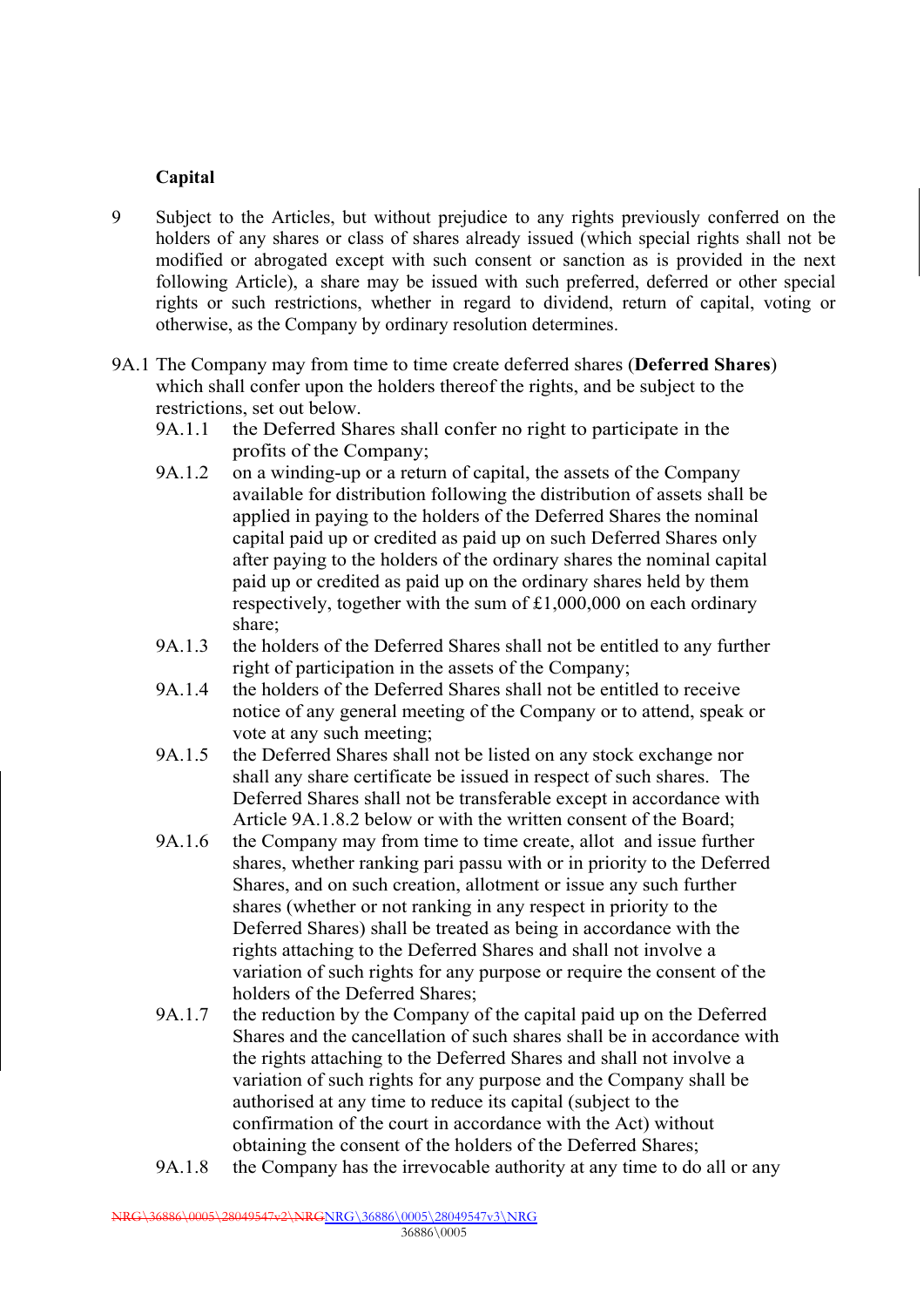of the following without obtaining the sanction of the holder or holders of the Deferred Shares:

- 9A.1.8.1 to appoint any person to execute on behalf of any holder of Deferred Shares a transfer of all or any part thereof and/or an agreement to transfer the same (without making any payment therefor) to such person as the directors may determine (whether or not an officer of the Company) and who is willing to accept the same;
- 9A.1.8.2 to purchase all or any of the Deferred Shares in accordance with the Act without obtaining the consent of the holders thereof and in consideration of the payment to each of the holders whose shares are purchased of an amount equal to one penny in respect of all the Deferred Shares then being purchased by the Company;
- 9A.1.8.3 for the purposes of any such purchase under Article 9A.1.8.2 above, to appoint any person to execute, as his or its attorney and agent, on behalf of any holder of Deferred Shares a contract for the sale to the Company of any such Deferred Shares held by him or it; and
- 9A.1.8.4 to cancel all or any of the same so purchased under Article 9A.1.8.2 above in accordance with the Act."

## **Modification of rights**

10 Whenever the capital of the Company is divided into different classes of shares or groups and either whilst the Company is a going concern or during or in contemplation of a winding up, the special rights attached to any class or group may be modified or abrogated, unless otherwise provided by the terms of issue of the shares of that class or group, either with the consent In Writing of the holders of three-quarters of the issued shares of the class or group, or with the sanction of any special resolution passed at a separate general meeting of the holders (but not otherwise). The consent or resolution shall be binding upon all the holders of shares of the class or group. To every separate general meeting all the provisions of these Articles relating to, or to the proceedings at, general meetings shall, mutatis mutandis, apply, except that (a) the necessary quorum shall be two persons at least holding or representing by proxy one-third in nominal amount of the issued shares of the class or group (but, if at any adjourned meeting of the holders a quorum as above defined is not present, those members who are present shall be a quorum); (b) any holder of shares in the class or group present in person or by proxy may demand a poll; and (c) the holders of shares of the class or group shall, on a poll, have one vote in respect of every share of the class or group held by them respectively. The special rights conferred upon the holders of any shares or class or group of shares issued with preferred or other rights shall not, unless otherwise expressly provided by the conditions of issue, be deemed to be modified by the creation or issue of further shares ranking pari passu with them.

#### **Shares**

11 Subject to the provisions of the Statutes and any restrictions contained in these Articles and to any direction to the contrary given by the Company in general meeting, the Directors may allot, grant options over, or otherwise dispose of shares or rights to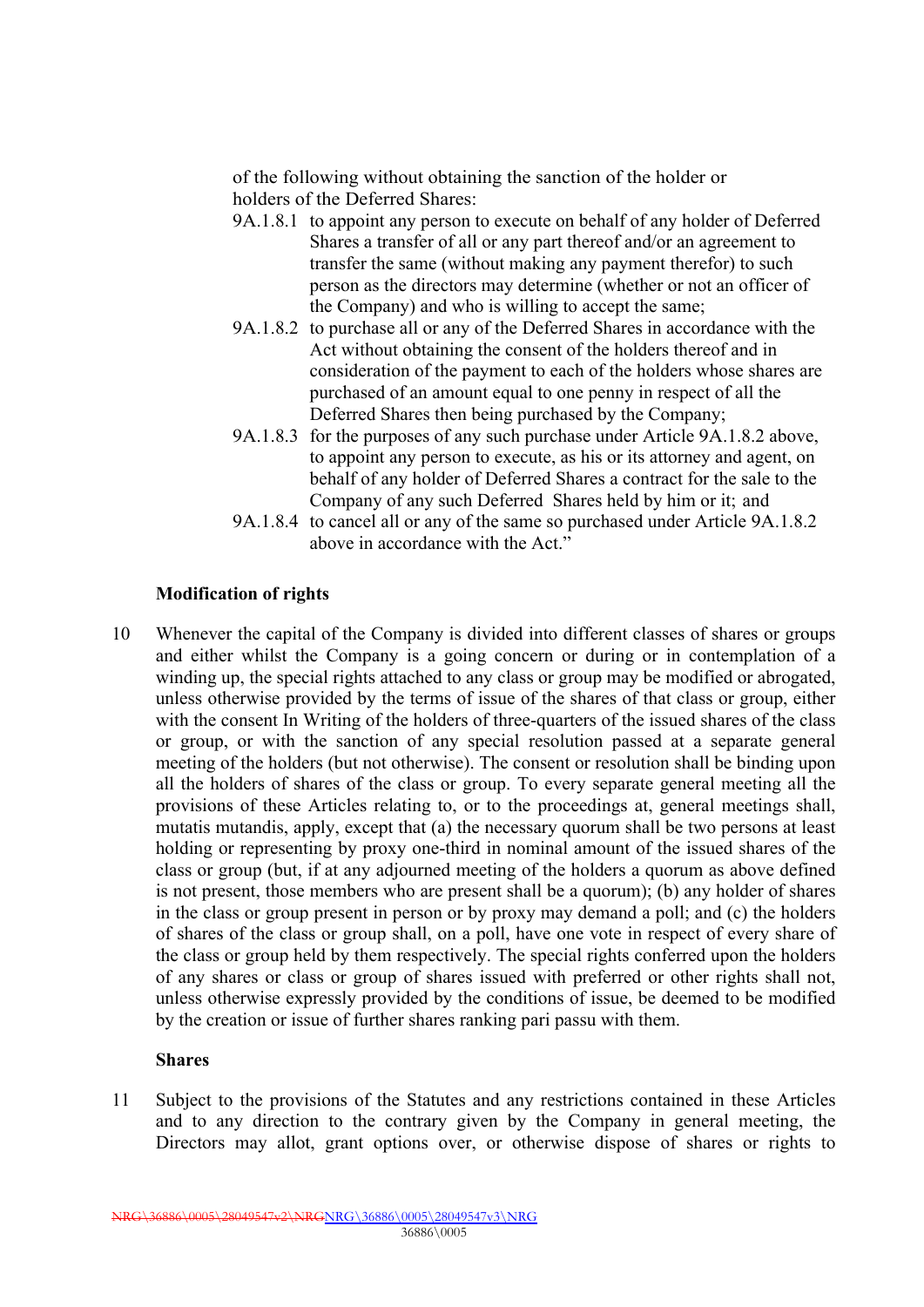subscribe for, or to convert any security into, shares to such persons (including a Director) and on such terms as they think fit, but no share shall be issued at a discount.

- 12 The Company, in connection with the issue of any share, may exercise the powers of paying commissions conferred or permitted by the Statutes provided that the percentage rate or the amount of the commission paid or agreed to be paid is disclosed as required by law and does not exceed the rate of 10 per cent of the issue price of the shares in respect of which it is paid. Where permitted by the Statutes, the commission may be satisfied wholly or partly by the allotment of fully or partly paid shares. The Company may also on an issue of shares pay such brokerage as is lawful.
- 13 Except as required by law, no person shall be recognised by the Company as holding any share upon any trust. The Company shall not be bound by or be compelled in any way to recognise (even when having notice) any equitable, contingent, future or partial interest in any share, or any interest in any fractional part of a share, or (except as otherwise provided by these Articles or as by law required or under an order of court) any other rights in respect of any share except an absolute right to the entirety of it in the registered holder. The Company shall not be bound to register more than four persons as the joint holders of a share (except in the case of executors or trustees of a deceased member). Without prejudice to the generality of the foregoing a member shall be entitled to nominate by notice in writing given to the Company another person or persons (whether natural or corporate) to enjoy and exercise all or any of the rights of that member in relation to the Company and shall be entitled to revoke such revocation (in whole in part) by notice in writing to the Company. The provisions of sections 146 and 147 of the Act shall apply to the Company even when its shares are not admitted to trading on a regulated market.

## **Certificated shares**

- 14 Subject to the Act, the requirements of the Nominated Adviser (where the Company's shares are admitted to trading on AIM) or (as the case may be) the UK Listing Authority FCA (where the Company's shares are admitted to the Official List), and these Articles:
	- 14.1 every person (except any person in respect of whom the Company is not required by the Acts to complete and have ready for delivery a share certificate), upon becoming the holder of a certificated share is entitled, without charge, to one certificate for all the certificated shares of a class registered in his name or, in the case of certificated shares of more than one class being registered in his name, to a separate certificate for each class of shares, unless the terms of issue of the shares provide otherwise.
	- 14.2 where a member (other than a person in respect of whom the Company is not required by the Acts to complete and have ready for delivery a share certificate) transfers part of his shares comprised in a certificate he shall be entitled, without charge, to one certificate for the balance of certificated shares retained by him.
	- 14.3 the Company is not bound to issue more than one certificate for certificated shares held jointly by two or more persons, and delivery of a certificate to one joint holder shall be sufficient delivery to all joint holders.

NRG\36886\0005\28049547v2\NRGNRG\36886\0005\28049547v3\NRG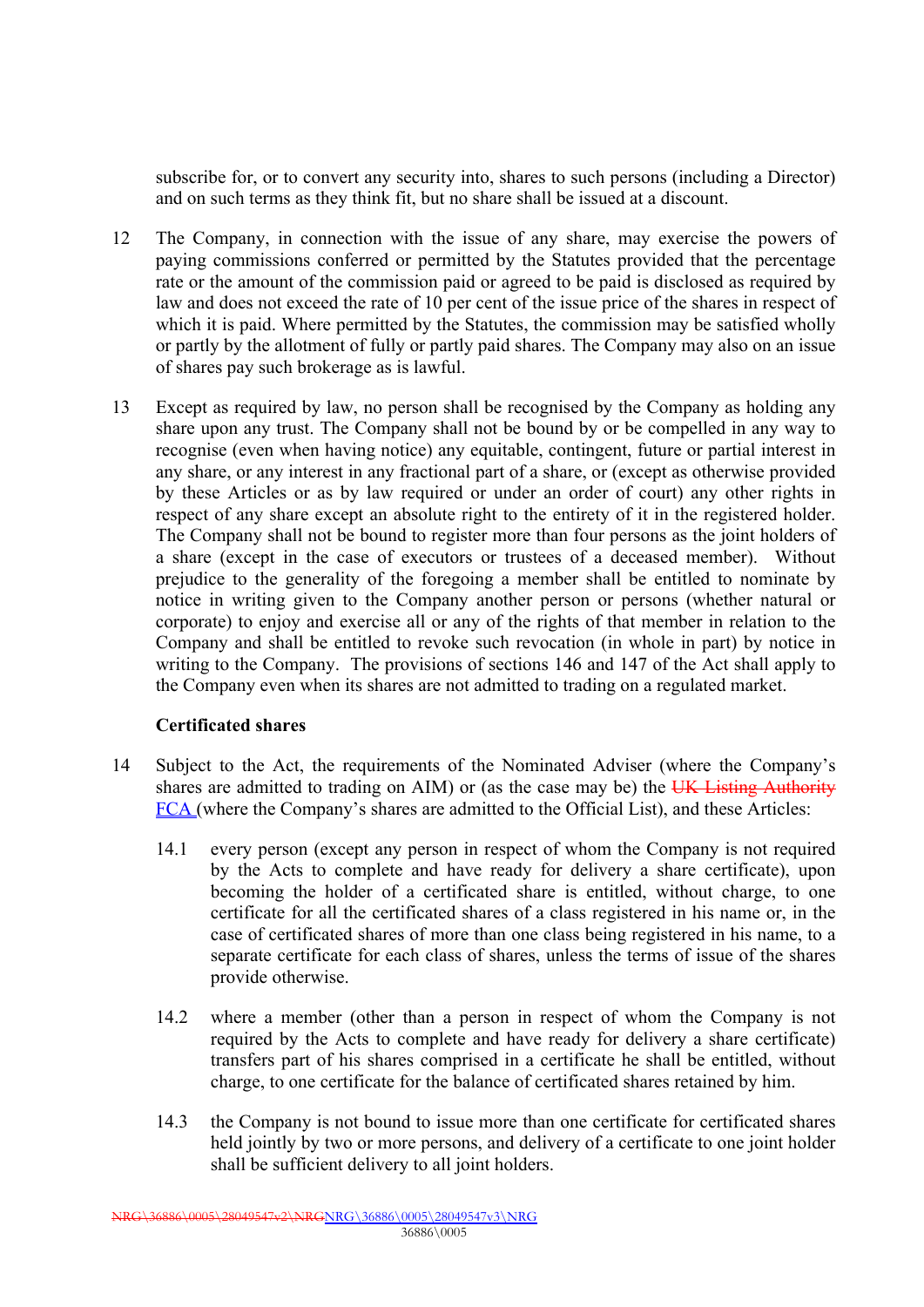- 14.4 a certificate shall
	- (a) specify the number and class and the distinguishing numbers (if any) of the shares in respect of which it is issued, the nominal value and the amount paid up on the shares; and
	- (b) be issued under the Seal, which may be affixed to or printed on it, or in such other manner as the Board may approve, having regard to the terms of issue and the requirements of the Nominated Adviser (where the Company's shares are admitted to trading on AIM) or (as the case may be) the  $\overline{UK}$  Listing Authority FCA (where the Company's shares are admitted to the Official List); or
	- (c) be otherwise executed in accordance with the Companies Acts.
- 14.5 shares of different classes may not be included in the same certificate. The certificate shall specify the shares or securities to which it relates and the amount paid up.
- 15 If a share certificate is defaced, lost or destroyed it may be replaced without fee but on such terms (if any) as to evidence and indemnity and to payment of any exceptional out-ofpocket expenses of the Company in investigating the evidence and preparing the indemnity as the Board thinks fit and, in case of defacement, on delivery of the old certificate to the Company.

## **Uncertificated shares**

- 16 Subject to the Companies Acts, the requirements of the Nominated Adviser (where the Company's shares are admitted to trading on AIM) or (as the case may be) the UK Listing Authority FCA (where the Company's shares are admitted to the Official List), the Uncertificated Securities Regulations, and these Articles:
	- 16.1 the Board may resolve that a class of shares is to become, or is to cease to be, a Participating Security;
	- 16.2 shares of a class shall not be treated as forming a separate class from other shares of the same class as a consequence of such shares being held in certificated or uncertificated form or of any provision in these Articles or the Uncertificated Securities Regulations applying only to certificated shares or to uncertificated shares;
	- 16.3 any share of a class which is a Participating Security may be changed from an uncertificated share to a certificated share and from a certificated share to an uncertificated share in accordance with the Uncertificated Securities Regulations;
	- 16.4 these Articles apply to uncertificated shares of a class which is a Participating Security only to the extent that these Articles are consistent with the holding of such shares in uncertificated form, with the transfer of title to such shares by means of the Uncertificated System and with the Uncertificated Securities Regulations;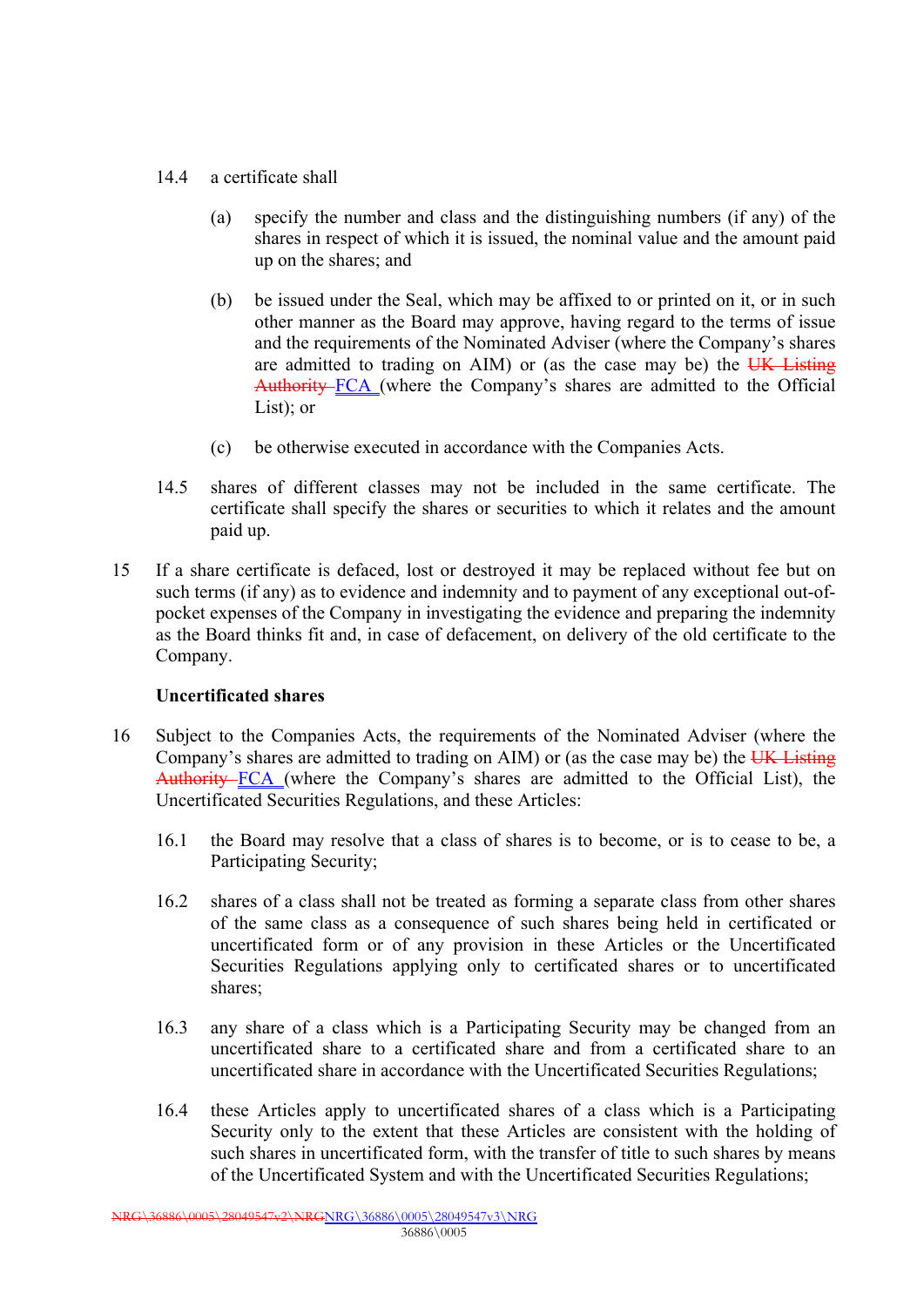- 16.5 the Board may lay down regulations not included in these Articles which (in addition to or in substitution for any provisions in these Articles):
	- (a) apply to the issue, holding or transfer of uncertificated shares;
	- (b) set out (where appropriate) the procedures for conversion and/or redemption of uncertificated shares; and/or
	- (c) the Board considers necessary or appropriate to ensure that these Articles are consistent with the Uncertificated Securities Regulations and/or the Operator's rules and practices.
- 16.6 such regulations will apply instead of any relevant provisions in these Articles which relate to certificates and the transfer, conversion and redemption of shares or which are not consistent with the Uncertificated Securities Regulations, in all cases to the extent (if any) stated in such regulations and if the Board makes any such regulations, Article 16.4 will (for the avoidance of doubt) continue to apply to these Articles, when read in conjunction with those regulations;
- 16.7 any instruction given by means of an Uncertificated System as referred to in these Articles shall be a dematerialised instruction given in accordance with the Uncertificated Securities Regulations, the facilities and requirements of the Uncertificated System and the Operator's rules and practices;
- 16.8 for any purpose under these Articles, the Company may treat a member's holding of uncertificated shares and of certificated shares of the same class as if they were separate holdings, unless the Board otherwise decides;
- 16.9 where the Company is entitled under the Act, the Operator's rules and practices, these Articles or otherwise to dispose of, forfeit, enforce a lien over or sell or otherwise procure the sale of any shares of a class which is a Participating Security which are held in uncertificated form, the Board may take such steps (subject to the Uncertificated Securities Regulations and to such rules and practices) as may be required or appropriate, by instruction by means of the Uncertificated System or otherwise, to effect such disposal, forfeiture, enforcement or sale including by (without limitation):
	- (a) requesting or requiring the deletion of any computer-based entries in the Uncertificated System relating to the holding of such shares in uncertificated form;
	- (b) altering such computer-based entries so as to divest the holder of such shares of the power to transfer such shares other than to a person selected or approved by the Company for the purpose of such transfer;
	- (c) requiring any holder of such shares, by notice in writing to him, to change his holding of such uncertificated shares into certificated form within any specified period;

NRG\36886\0005\28049547v2\NRGNRG\36886\0005\28049547v3\NRG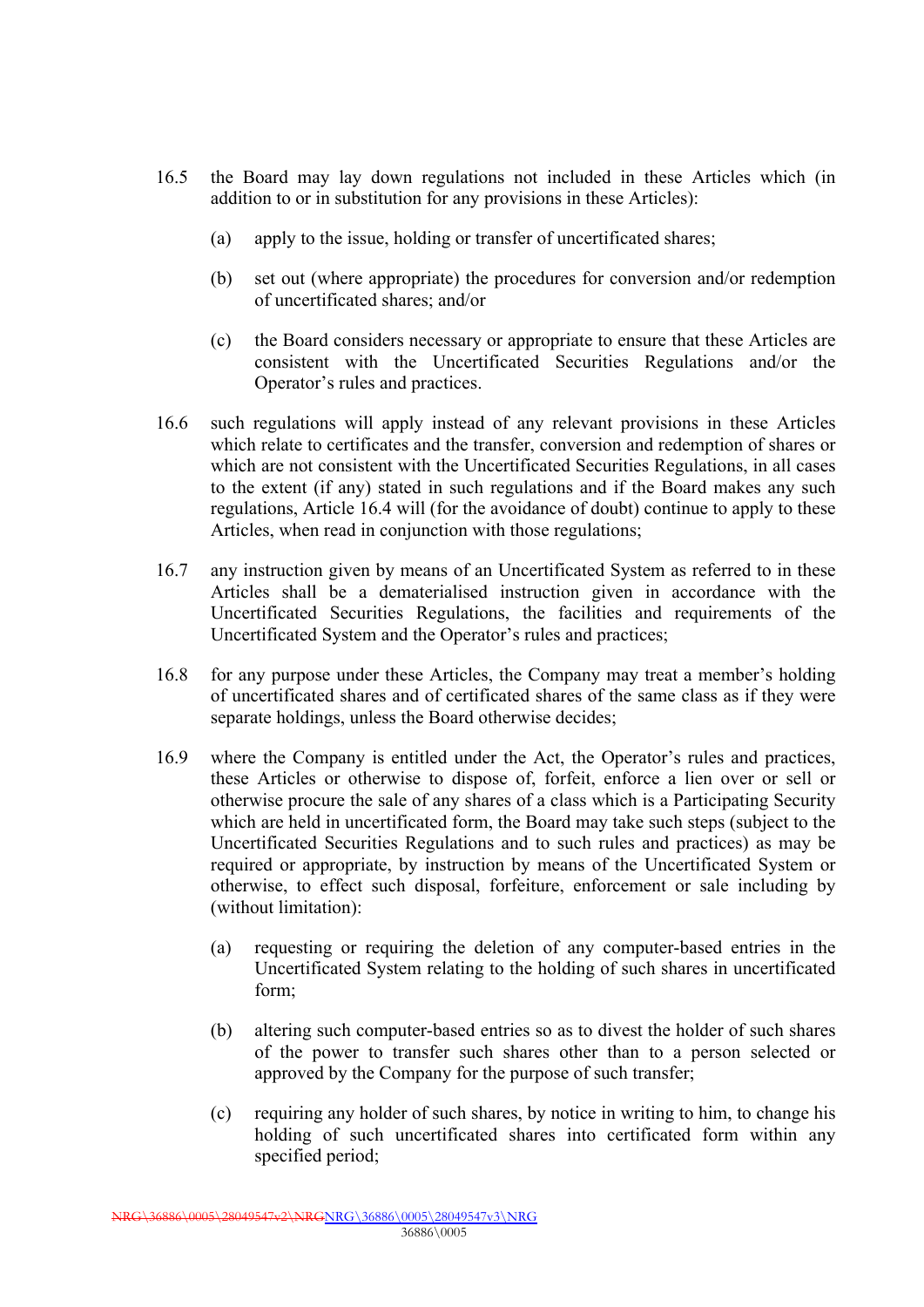- (d) requiring any holder of such shares to take such steps as may be necessary to sell or transfer such shares as directed by the Company;
- (e) otherwise rectify or change the register of members of the Company in respect of any such shares in such manner as the Board considers appropriate (including, without limitation, by entering the name of a transferee into the Register of Members as the next holder of such shares); and/or
- (f) appointing any person to take any steps in the name of any holder of such shares as may be required to change such shares from uncertificated form to certificated form and/or to effect the transfer of such shares (and such steps shall be effective as if they had been taken by such holder).

## **Lien**

- 17 Subject to the provisions of section 670 of the Act the Company shall have a first and paramount lien on every share (not being a fully paid share) for all monies, whether presently payable or not, called or payable at a fixed time in respect of the share whether the period for the payment has actually arrived or not, and notwithstanding that it is the joint debt or liability of the member or his estate and any other person, whether a member of the Company or not. The Company's lien (if any) on a share shall extend to all dividends or other monies payable on or in respect of it, together with any interest or expenses which may have accrued. The Directors may resolve that any share is wholly or in part exempt from the provisions of Articles 17 to 19.
- 18 The Company may sell, in such manner as the Directors think fit, any shares on which the Company has a lien, but no sale shall be made unless some sum in respect of which the lien exists is presently payable, nor until the expiration of 14 days after a notice in writing, stating and demanding payment of the sum presently payable, and giving notice of intention to sell in default, has been given to the holder of the share or the person entitled to it by reason of his death or bankruptcy.
- 19 To give effect to the sale the Directors may authorise some person to transfer the shares sold to, or in accordance with the directions of, the purchaser. The purchaser shall be registered as the holder of the shares and he shall not be bound to see to the application of the purchase money and his title to the shares shall not be affected by any irregularity or invalidity in the proceedings in reference to the sale. The net proceeds of sale, after payment of the costs of sale, shall be applied in or towards payment or satisfaction of the debt or liability in respect of which the lien exists, so far as it is presently payable. Any residue shall (subject to a like lien for sums not presently payable as existed upon the shares before the sale) be paid to the person entitled to the shares at the time of the sale.

## **Calls on shares**

20 The Directors may make calls upon the members in respect of any monies (whether on account of the nominal value of the shares or by way of premium) unpaid on their shares and not by the conditions of allotment made payable at fixed times, provided that (except as otherwise fixed by the conditions of application or allotment) no call on any share is demanded to be payable within 14 days from the last call. Each member shall (subject to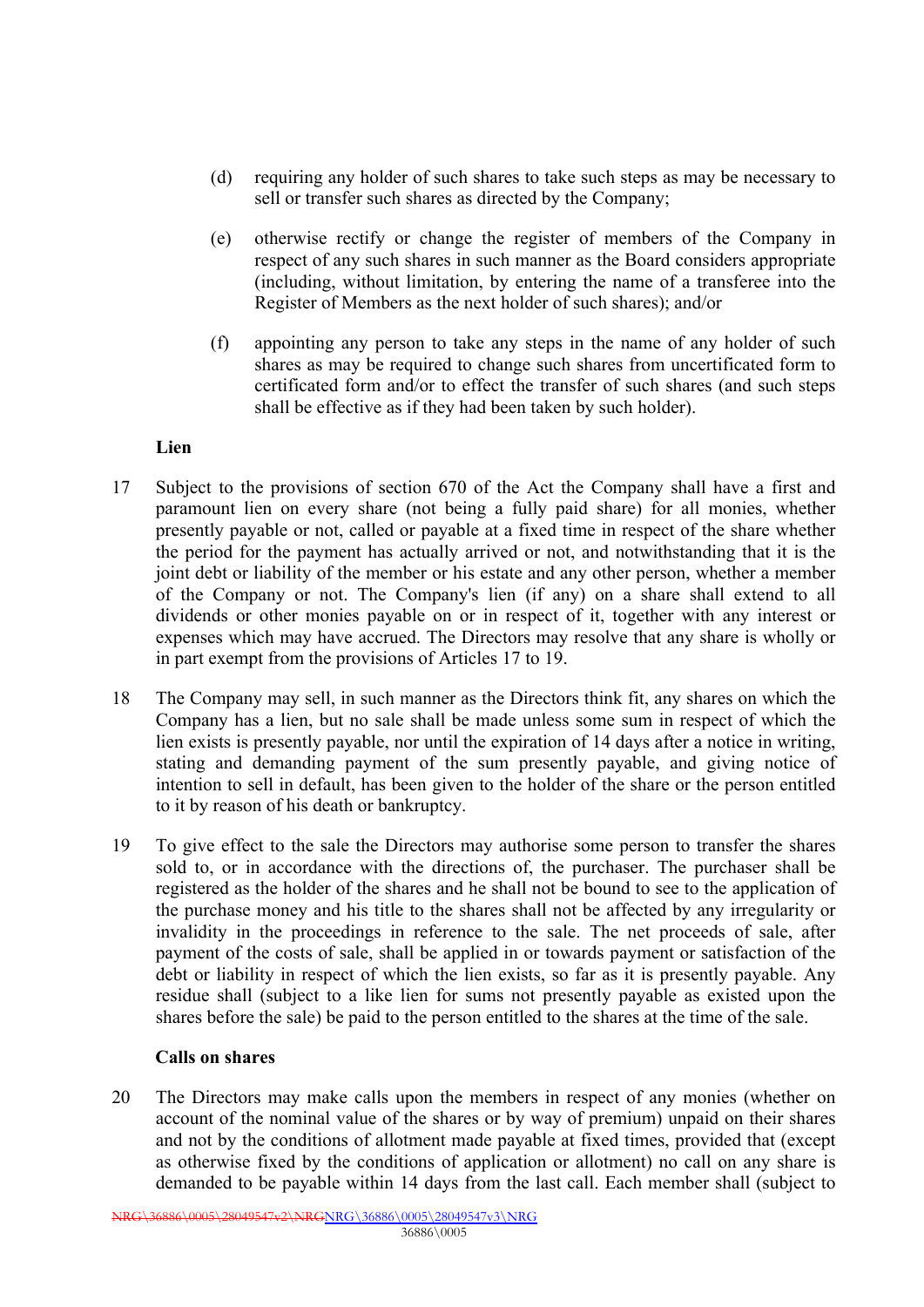receiving at least 14 days' notice specifying the time and place of payment) pay to the Company at the time and place specified the amount called on his shares. A call may be revoked or postponed as the Directors determine.

- 21 A call shall be deemed to have been made at the time when the resolution of the Directors authorising it was passed. A call may be made payable by instalments.
- 22 The joint holders of a share shall be jointly and severally liable to pay all calls in respect of it.
- 23 If a call or instalment payable in respect of a share is not paid before or on the day appointed for payment, the person from whom the sum is due shall pay interest on it from the day appointed for payment to the time of actual payment at such rate, not exceeding 20 per cent per annum, as the Directors determine. He shall also pay all costs, charges and expenses which the Company has incurred or become liable for in order to procure payment of or in consequence of the non-payment of the call or instalment. The Directors shall be at liberty to waive payment of the interest, costs, charges and expenses, wholly or in part.
- 24 Any sum which by the terms of issue of a share becomes payable upon allotment or at any fixed date, whether on account of the nominal value of the share or by way of premium, shall for all the purposes of these Articles be deemed to be a call duly made and payable on the date on which, by the terms of issue, it becomes payable. In case of non-payment all the relevant provisions of these Articles as to payment of interest, costs, charges and expenses, forfeiture or otherwise shall apply as if the sum had become payable by virtue of a call duly made and notified.
- 25 The Directors may, on the issue of shares, differentiate between the holders in the amount of calls to be paid and the times of payment.
- 26 The Directors may receive from any member all or any part of the money unpaid upon the shares held by him beyond the sums actually called up as a payment in advance of calls. The payment in advance of calls shall extinguish, so far as the same shall extend, the liability upon the shares in respect of which it is advanced. Upon the money received, or so much of it as exceeds the amount of the calls then made upon the shares in respect of which it has been received, the Company may pay interest at such rate as the member and the Directors agree. The member shall not be entitled to participate in respect of the advance in a dividend subsequently declared. The Directors may repay the amount advanced upon giving to the member one month's notice In Writing.

## **Transfer of shares**

- 27 All transfers of shares may be effected by transfer in writing in any usual or common form, or in any other form approved by the Directors.
- 28 The instrument of transfer of a share shall be signed by or on behalf of the transferor and (in the case of a partly paid share) the transferee. The transferor shall be deemed to remain the holder of the share until the name of the transferee is entered in the register of members in respect of it. Subject to the provisions of these Articles, transfers of shares and other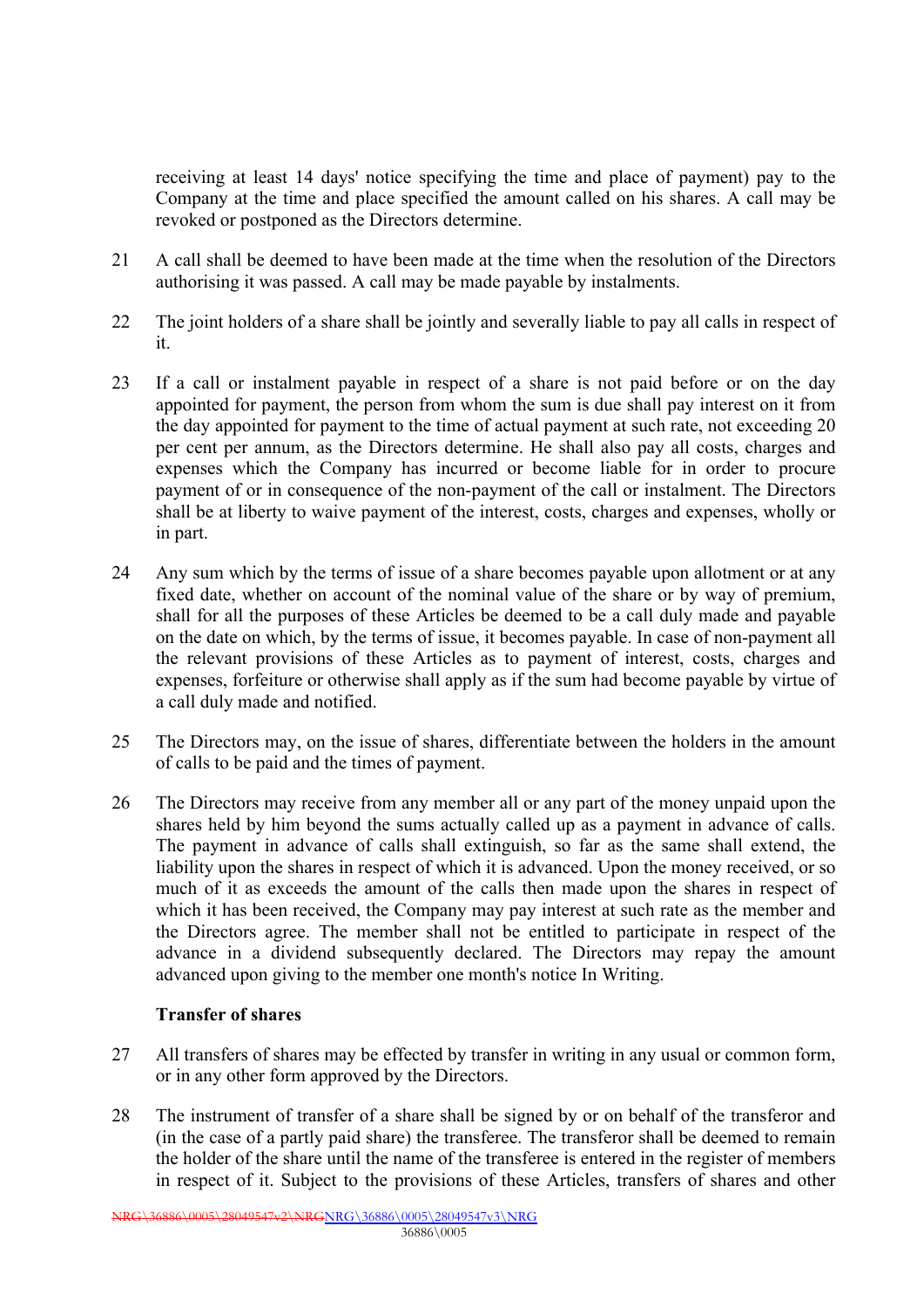documents relating to or affecting the title to any shares shall be registered without payment of any fee. All instruments of transfer which are registered shall be retained by the Company.

- 29 Notwithstanding anything to the contrary contained in these Articles, the shares of the Company (or any class thereof) may be held in uncertificated form and title to the shares of the Company (or any class thereof) may be transferred by means of a relevant system within the meaning of the Uncertificated Securities Regulations.
- 30 The Directors may, subject to compliance with section 771 of the Act, in their absolute discretion, decline to register the transfer of a share (not being a fully paid share) to a person of whom they shall not approve, and they may also decline to register the transfer of a share (not being a fully paid share) on which the Company has a lien, provided that, where any such shares are admitted to the Official List or are admitted to trading on AIM, such discretion may not be exercised in such a way as to prevent dealings in the shares from taking place on an open and proper basis. Subject to the foregoing, the Directors may also decline to register any instrument of transfer unless:
	- 30.1 the instrument of transfer, duly stamped, is deposited at the Office or such other place as the Directors may appoint accompanied by the certificate of the shares to which it relates, and such other evidence as the Directors may reasonably require to show the right of the transferor to make the transfer;
	- 30.2 the instrument of transfer is in respect of only one class of share; and
	- 30.3 in the case of a transfer to joint holders, they do not exceed four in number.
- 31 The register of transfers may be closed at such times and for such periods (not exceeding 30 days in any year) as the Directors determine.
- 32 Subject to section 551 of the Act, nothing in these Articles shall preclude the Directors from allowing the allotment of any share to be renounced by the allottee in favour of some other person. For all purposes of these Articles relating to the registration of transfers of shares, this renunciation shall be deemed to be a transfer and the Directors shall have the same power of refusing to give effect to it as if the renunciation were a transfer.
- 33 The Company shall be entitled to destroy (a) all instruments of transfer of shares and all other documents on the faith of which entries are made in the register of members at any time after the expiration of 6 years from the date of registration, (b) all dividend mandates and notifications of change of name or address at any time after the expiration of 2 years from the date of recording, and (c) all share certificates which have been cancelled at any time after the expiration of 1 year from the date of cancellation. If the Company destroys a document in good faith and without notice of any claim (regardless of the parties) to which the document might be relevant, it shall conclusively be presumed in favour of the Company that every instrument of transfer so destroyed was a valid and effective instrument duly and properly registered, every share certificate so destroyed was a valid and effective document duly and properly cancelled and every other document mentioned above so destroyed was a valid and effective document in accordance with the recorded particulars in the books or records of the Company. Nothing in Articles 27 to 33 shall be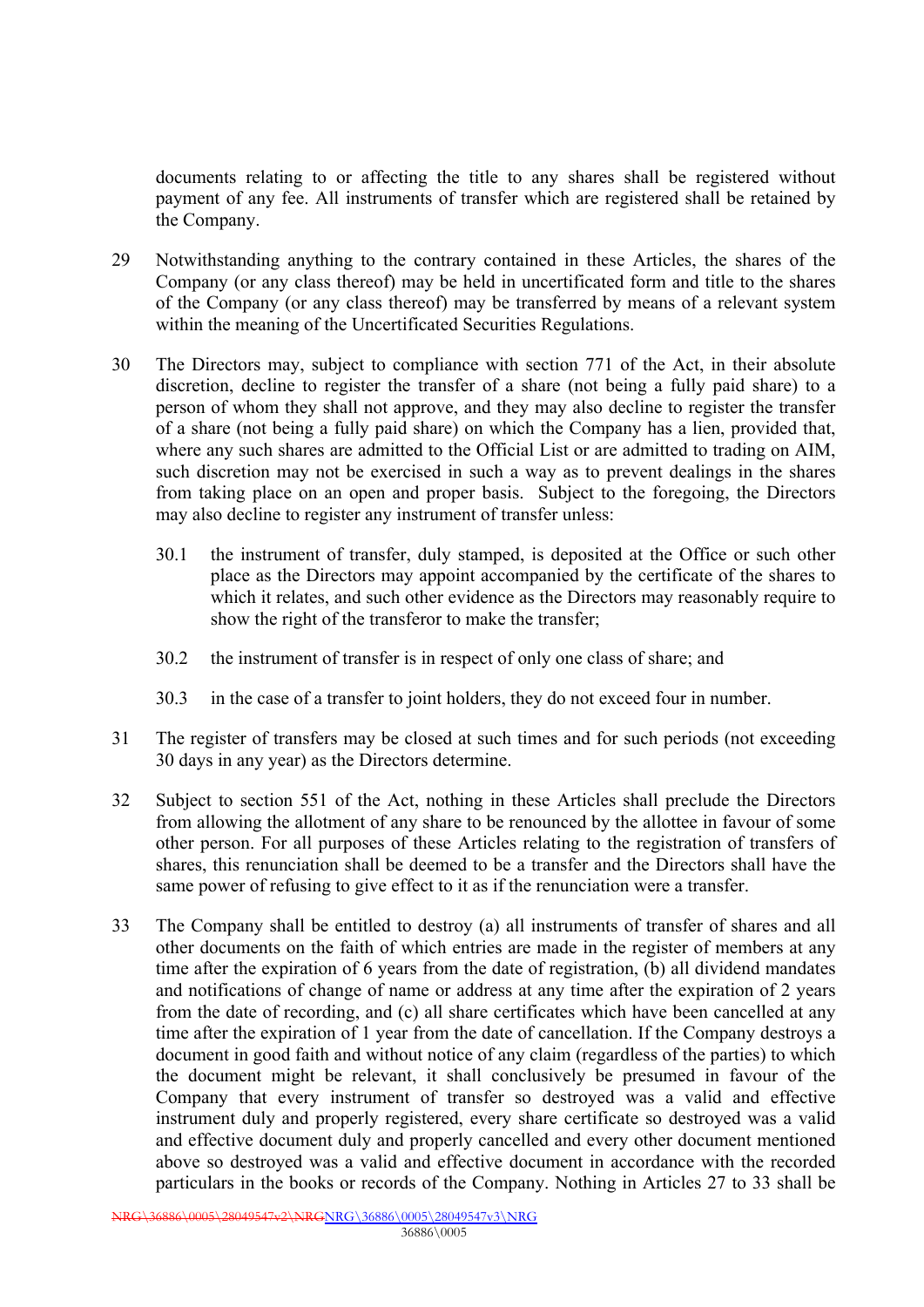construed as imposing upon the Company any liability in respect of the destruction of any document at an earlier date than that provided above or if the condition as to good faith and absence of notice is not met. References in Articles 27 to 33 to the destruction of any document include references to its disposal in any manner.

## **Transmission of shares**

- 34 In the case of the death of a member the survivor or survivors where the deceased was a joint holder, and the executors or administrators of the deceased where he was a sole or only surviving holder, shall be the only persons recognised by the Company as having any title to his shares. Nothing in Articles 34 to 37 shall release the estate of a deceased holder (whether sole or joint) from any liability in respect of any share solely or jointly held by him.
- 35 Subject to any other provisions of these Articles, any person becoming entitled to a share in consequence of the death or bankruptcy of a member or otherwise by operation of the law may, upon such evidence as to his title being produced as may be required by the Directors and subject as provided below, either be registered himself as holder of the share or elect to have some person nominated by him registered as transferee.
- 36 Subject to any other provisions of these Articles, if the person becoming entitled as above elects to be registered himself, he shall give to the Company notice in writing to that effect. If he elects to have his nominee registered, he must execute in favour of his nominee a transfer of the share. All the limitations, restrictions and provisions of these Articles relating to the right to transfer and the registration of transfers of shares shall be applicable to the notice or transfer as if the event giving rise to the transmission had not occurred and the notice or transfer were a transfer executed by the member.
- 37 Subject to any other provisions of these Articles, a person becoming entitled to a share in consequence of the death or bankruptcy of a member may, at the discretion of the Directors, receive and give a discharge for any dividends or other monies becoming payable in respect of the share but shall not otherwise be entitled to receive notices of or to attend or vote at meetings of the Company or to any of the rights or privileges of a member until he has become a member in respect of the share. If he fails either to transfer the share or to elect to be registered as a member in respect of it within 60 days of being required by the Directors to do so, he shall in the case of shares which are fully paid up be deemed to have elected to be registered as a member in respect of them and may be registered accordingly.

## **Forfeiture of shares**

- 38 If a member fails to pay the whole or any part of any call or instalment of a call on or before the day appointed for payment, the Directors may, whilst any part of the call or instalment remains unpaid, serve a notice on him requiring payment of so much of the call or instalment as is unpaid, together with any accrued interest and any costs, charges and expenses incurred by the Company by reason of the non-payment.
- 39 The notice shall name a further day (not being less than 7 days from the date of the notice) on or before which and the place where the payment required by the notice is to be made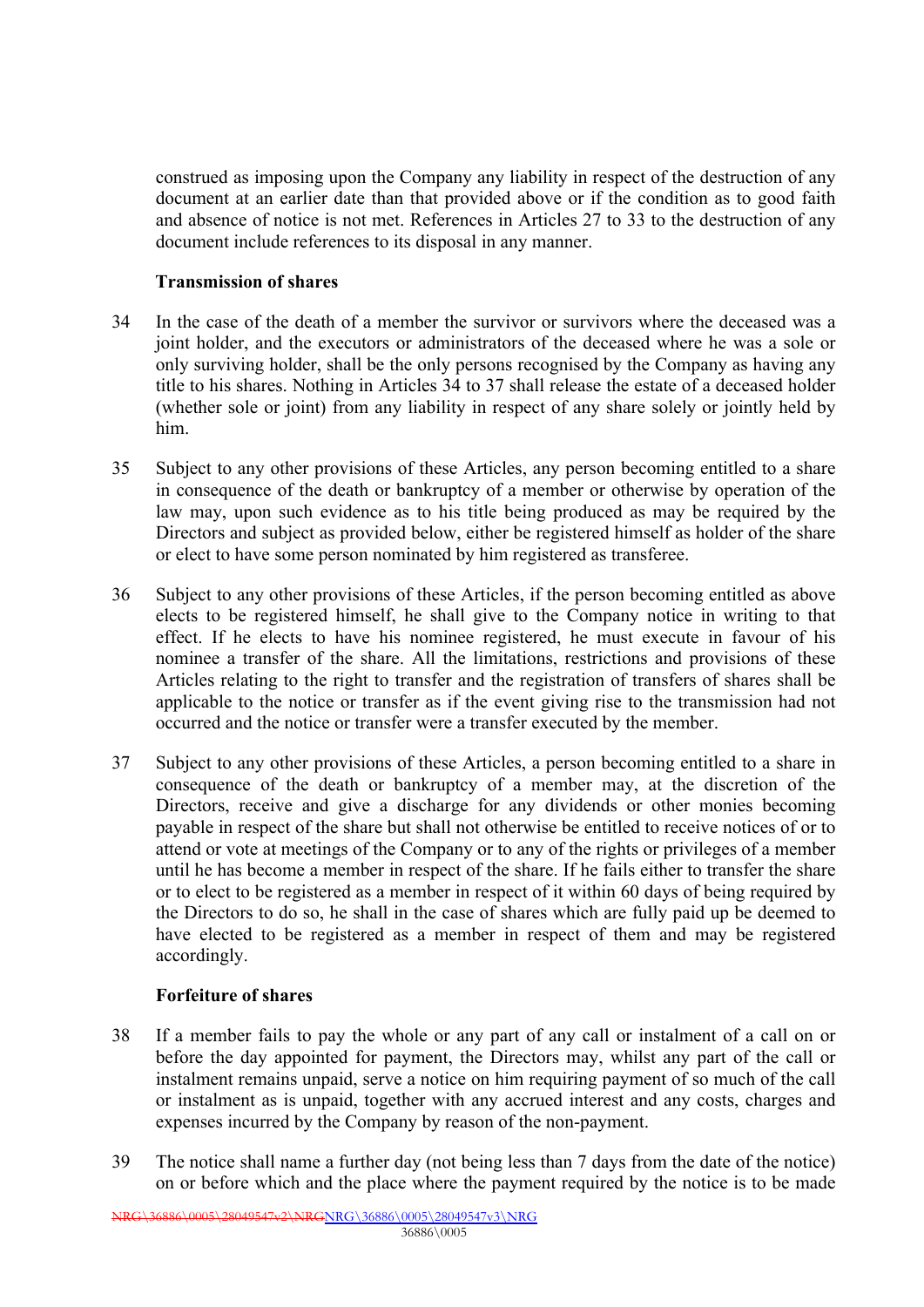and shall state that, in the event of non-payment at or before the time and at the place appointed, the shares in respect of which the call was made or instalment is payable will be liable to be forfeited. The Directors may accept the surrender of any share liable to be forfeited and, in such case, references in these Articles to forfeiture shall include surrender.

- 40 If the requirements of the notice are not complied with, any share in respect of which it has been given may before payment of all calls and interest and expenses due in respect of it has been made be forfeited by a resolution of the Directors. Forfeiture shall include all dividends declared in respect of the forfeited shares and not actually paid before forfeiture.
- 41 A forfeited share shall become the property of the Company and may be sold, re-allotted or otherwise disposed of, either to the person who was before forfeiture the holder or entitled to it, or to any other person, upon such terms and in such manner as the Directors think fit. At any time before a sale or disposition, the forfeiture may be cancelled on such terms as the Directors think fit, subject always to the provisions of section 662 of the Act.
- 42 A shareholder whose shares have been forfeited shall cease to be a member in respect of the forfeited shares, but shall remain liable to pay to the Company all sums which at the date of forfeiture were presently payable by him to the Company in respect of the shares, with interest from the date of forfeiture until payment at such rate not exceeding 5 per cent per annum as the Directors determine. The Directors shall be at liberty to waive payment of interest wholly or in part and may enforce payment without any allowance for the value of the shares at the time of forfeiture.
- 43 When a share has been forfeited, notice of the forfeiture shall be served upon the person who was before forfeiture the holder of the share. No forfeiture shall be invalidated by any failure to give notice.
- 44 A statutory declaration In Writing that the declarant is a Director or the secretary of the Company and that a share has been duly forfeited on a date stated in the declaration shall be conclusive evidence of the facts stated in it as against all persons claiming to be entitled to the share. The declaration and the receipt of the Company for the consideration (if any) given for the share on the sale, re-allotment or disposal, together with the relevant share certificate delivered to a purchaser or allottee shall (subject to the execution of a transfer if required) constitute a good title to the share. The person to whom the share is sold, reallotted or disposed of shall be registered as the holder of the share and shall not be bound to see to the application of the purchase money (if any), nor shall his title to the share be affected by any irregularity or invalidity in the proceedings in reference to the forfeiture, sale, or disposal of the share. Every Director is authorised to execute on behalf of the shareholder whose share is forfeited a proper instrument of transfer of the share.
- 45 The provisions of these Articles as to forfeiture shall apply in the case of non-payment of any sum which, by the terms of issue of a share, becomes payable at a fixed time, whether on account of the nominal value of the share or by way of premium, as if it had been payable by virtue of a call duly made and notified.

#### **Untraced shareholders**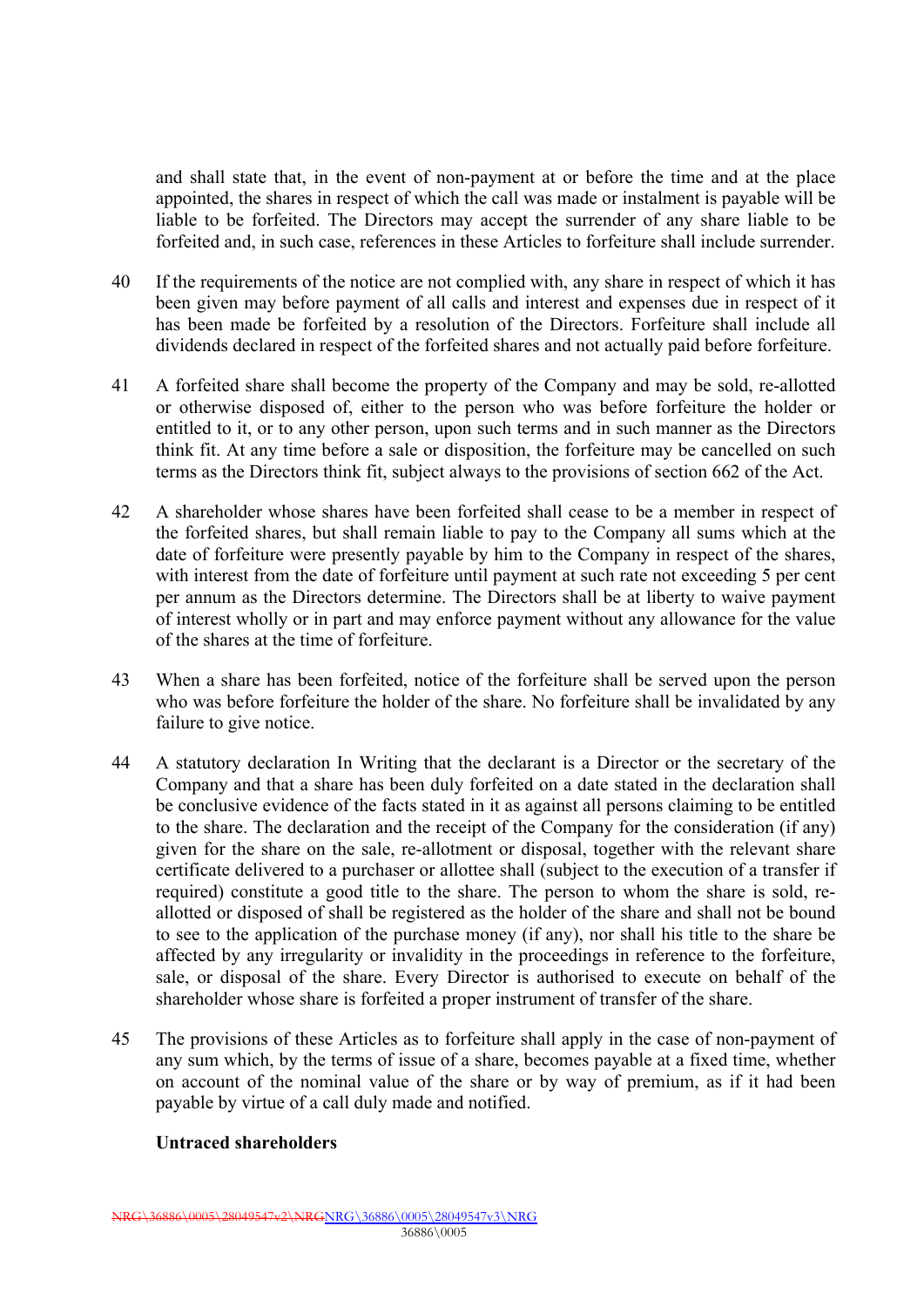- 46 The Company may sell (in such manner and for such price as the Directors think fit) the shares of a member or the shares to which a person is entitled by virtue of transmission on death or bankruptcy if:
	- 46.1 during the period of 12 years prior to the date of the publication of the advertisements referred to in Article 46.2 below (or, if published on different dates, the first date), being a period during which at least three dividends have been payable, all warrants and cheques in respect of the shares in question sent in the manner authorised by these Articles have remained uncashed; and
	- 46.2 the Company on expiry of the period of 12 years has given notice, by advertisement in both a national newspaper and a newspaper circulating in the area in which the last known address of the member or the address at which service of notices may be effected in the manner authorised by these Articles is located, of its intention to sell the shares; and
	- 46.3 during the period of 12 years and the period of 3 months following the publication of the advertisements, or following the later publication if the two advertisements are published on different dates, the Company has received no indication either of the whereabouts or of the existence of the member or person; and
	- 46.4 notice has been given to the Nominated Adviser (where the Company's shares have been admitted to trading on AIM) or (as the case may be) the UK Listing Authority FCA (where the Company's shares are admitted to the Official List) of its intention to make the sale.
- 47 To give effect to a sale the Company may appoint any person to execute as transferor an instrument of transfer of the shares. The instrument of transfer shall be as effective as if it had been executed by the registered holder of, or person entitled by transmission to, the shares and the title of the transferee shall not be affected by any irregularity or invalidity in the proceedings. The net proceeds of sale shall belong to the Company which shall be obliged to account to the former member or other person previously entitled for an amount equal to the proceeds and shall enter the name of the former member or other person in the books of the Company as a creditor for that amount. No trust shall be created in respect of the debt, no interest shall be payable in respect of it and the Company shall not be required to account for any money earned on the net proceeds, which may be employed in the business of the Company or invested in such investments (other than shares of the Company or its holding company, if any) as the Directors think fit.

#### **Share warrants**

- 48 The Directors may issue a share warrant in respect of any fully paid share. Share warrants must be issued in such form and executed in such manner as the Directors decide. A share represented by a share warrant may be transferred by delivery of the warrant representing it.
- 49 The Directors may make provision for the payment of dividends in respect of any share represented by a share warrant.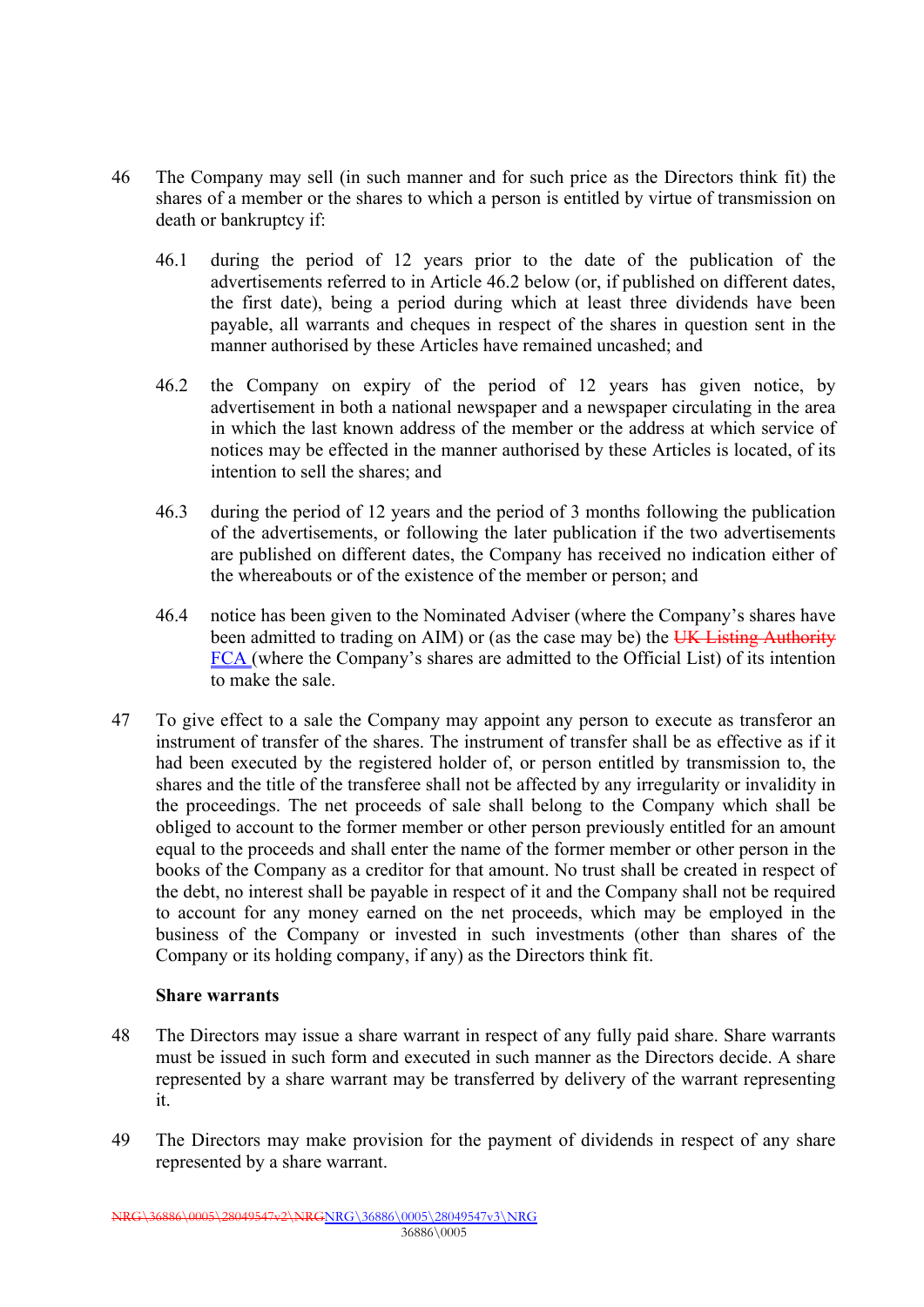- 50 Subject to the Articles, the Directors may decide the conditions on which any share warrant is issued. In particular, they may:
	- 50.1 decide the conditions on which new warrants are to be issued in place of warrants which are damaged or defaced, or said to have been lost, stolen or destroyed;
	- 50.2 decide the conditions on which bearers of warrants are entitled to attend and vote at general meetings;
	- 50.3 decide the conditions subject to which bearers of warrants may surrender their warrant so as to hold their shares in certificated or uncertificated form instead; and
	- 50.4 vary the conditions of issue of any warrant from time to time,

and the bearer of a warrant is subject to the conditions and procedures in force in relation to it, whether or not they were decided or specified before the warrant was issued.

- 51 Subject to the conditions on which the warrants are issued from time to time, bearers of share warrants have the same rights and privileges as they would if their names had been included in the register as holders of the shares represented by their warrants.
- 52 The Company must not in any way be bound by or recognise any interest in a share represented by a share warrant other than the absolute right of the bearer of that warrant to that warrant.

#### **Issue of New Shares**

- 53 Unless the Company in general meeting otherwise resolves by special resolution, the Company shall not have any upper limit on its authorised share capital.
- 54 Any new shares proposed to be issued by the Company shall be offered in the first instance in accordance with section 561 of the Act (save to the extent disapplied from time to time by special resolution) to all the shareholders for the time being, on the same or on more favourable terms than those offered or to be offered to persons other than shareholders, in proportion to the number of shares of the same class held by them.
- 55 The new shares shall be subject to the provisions of these Articles with reference to payment of calls, lien, transfer, transmission, forfeiture and otherwise.

#### **Purchase of own shares**

- 56 Subject to, and in accordance with, the provisions of the Statutes and subject to Article 57 below and the requirements of the Nominated Adviser (where the Company's shares are admitted to trading on AIM) or (as the case may be) the UK Listing Authority FCA (where the Company's shares are admitted to the Official List), the Company may purchase its own shares (including any redeemable shares).
- 57 The Company may not purchase its own shares, except for shares to be held in treasury in accordance with the provisions of the Statutes, if at the time of purchase there are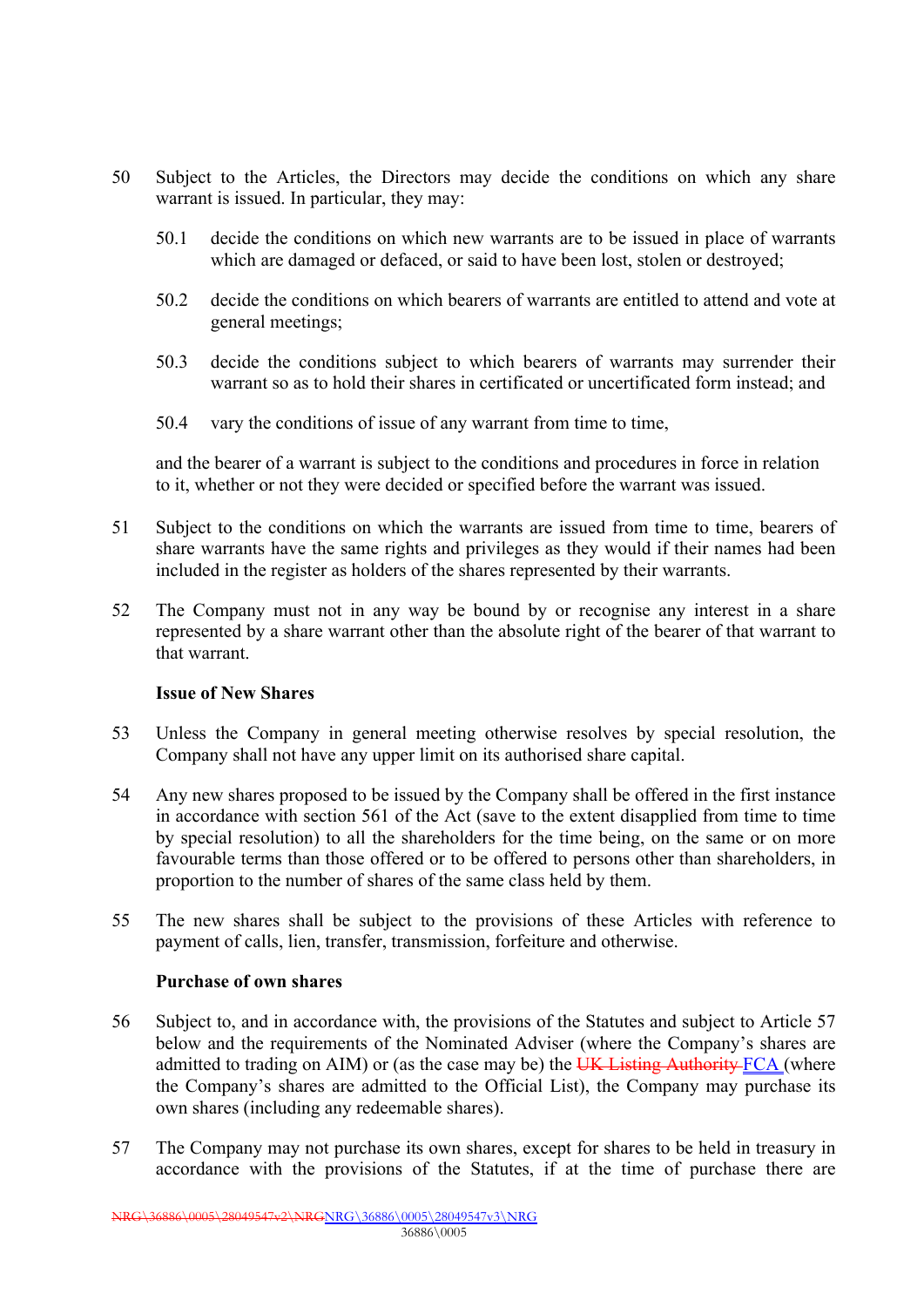outstanding any convertible securities of the Company, unless either there are provisions in the relevant trust deed or terms of issue permitting the purchase or the purchase has been sanctioned by an special resolution passed at a separate class meeting of the holders of the convertible securities.

#### **Alteration of capital**

- 58 The Company may by ordinary resolution:
	- 58.1 consolidate and divide all or any of its share capital into shares of larger amount than its existing shares;
	- 58.2 cancel any shares which, at the date of the passing of the resolution, have not been taken, or agreed to be taken, by any person, and diminish the amount of its capital by the nominal amount of the shares cancelled, subject to the provisions of sections 662 to 667 of the Act; and
	- 58.3 sub-divide all or any of its shares and the resolution may determine that, as between the holders of the shares resulting from the sub-division, one or more of the shares may have any such preferred or other special rights over, or may have such deferred rights, or be subject to any such restrictions as compared with the others as the Company has power to attach to unissued or new shares.
- 59 Upon a consolidation of fully paid shares into shares of larger amount the Directors may settle any difficulty which arises and in particular may, as between the holders of shares consolidated, determine which shares are consolidated into each consolidated share. In the case of any shares registered in the name or names of one or more members being consolidated with shares registered in the name or names of another member or members, the Directors may make such arrangements for the sale of the consolidated share or for the issue, acceptance or sale of fractional certificates and may sell the consolidated share or the fractions represented by fractional certificates, either upon the market or otherwise, to such person or persons at such times and at such prices as they think fit. The Directors shall distribute the net proceeds of sale among the members rateably in accordance with their interests in the consolidated share or the fractions represented by the fractional certificates. For the purpose of giving effect to a sale the Directors may appoint some person to transfer the shares or fractions sold to the purchasers save where the amount to be distributed to a member in respect of any such interest or fraction amount to less than £5.00 (or such greater amount as the Nominated Adviser (where the Company's shares are admitted to trading on AIM) or (as the case may be) the  $\overline{UK}$  Listing Authority  $\overline{FCA}$  (where the Company's shares are admitted to the Official List) shall from time to time permit), in which case any such amount may be retained for the benefit of the Company.
- 60 The Company may by special resolution reduce its share capital and any capital redemption reserve fund or any share premium account in any manner subject to any conditions and consents required by law.

## **Redeemable shares**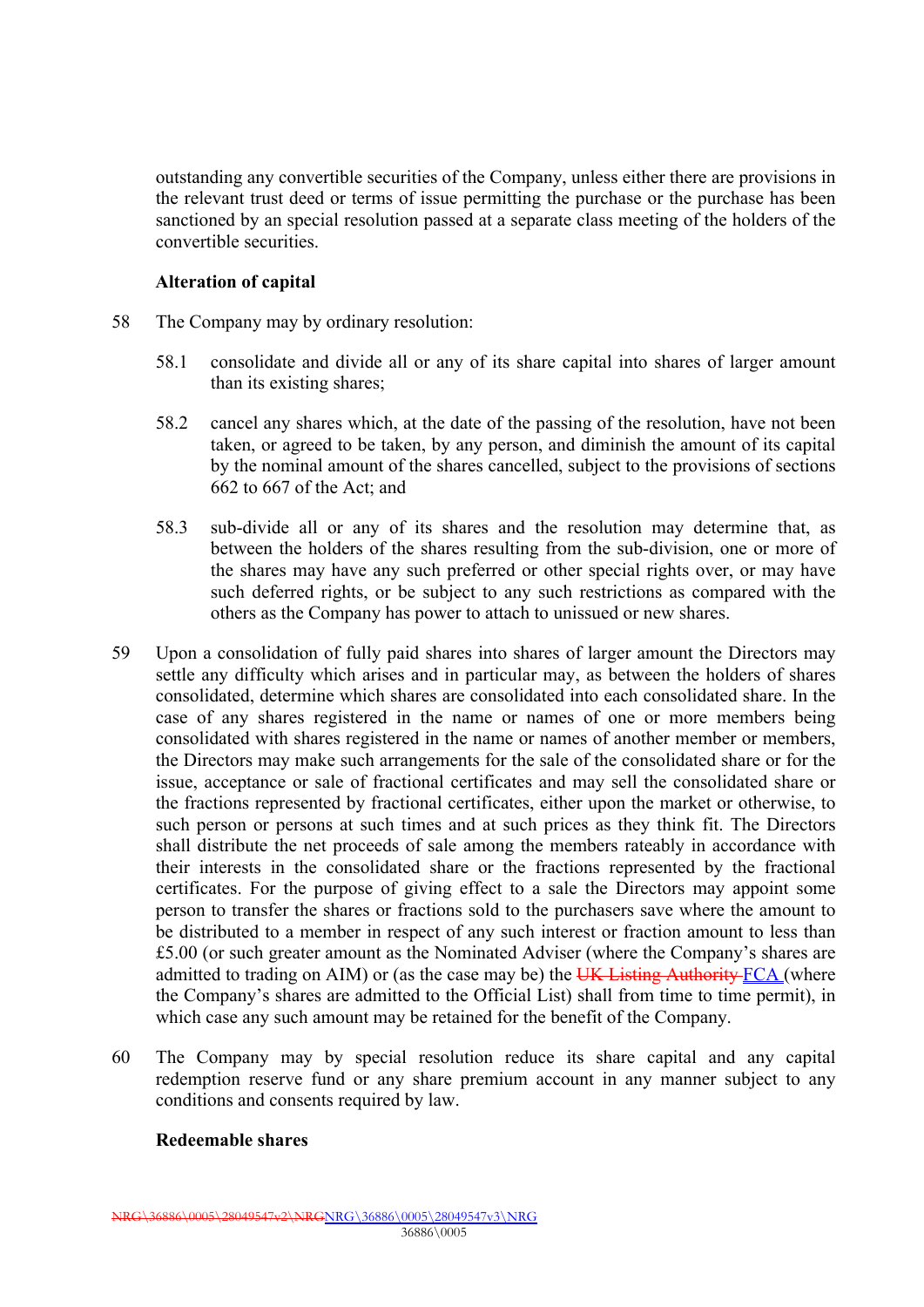61 The Company may create and sanction the issue of shares which are, or at the option of the Company or the holder are to be liable, to be redeemed, subject to and in accordance with the provisions of the Statutes and the Directors may determine the terms, conditions and manner of redemption of any such shares.

## **General meetings**

- 62 A general meeting shall be held in each year at such time (within a period of not more than 6 months after the accounting reference date of the Company) and place as may be determined by the Directors. The general meetings referred to in this Article shall be called annual general meetings. All general meetings other than annual general meetings shall be called general meetings.
- 63 The Directors may convene a general meeting whenever they think fit. On the requisition of members in accordance with the Statutes, the Directors shall convene a general meeting. Whenever the Directors convene a general meeting on the requisition of members, they shall within 21 days of the date the requisition is deposited at the office convene it for a date not more than 28 days after the date of the notice convening the general meeting (unless the requisitionists consent in writing to a later date being fixed). If there are not within the United Kingdom sufficient Directors capable of acting to form a quorum, any Director or any two members of the Company may convene a general meeting in the same manner as nearly as possible as that in which meetings may be convened by the Directors.

#### **Notice of general meetings**

- 64 In the case of the annual general meeting at least 21 clear days' notice and in the case of all other general meetings at least 14 clear days' notice convening the meeting must be given (exclusive in each case of the day on which the notice is served or deemed to be served and of the day for which the notice is given). The notice shall specify the place, the day and the hour of meeting (and in the case of an annual general meeting shall specify the meeting as such) and state with reasonable prominence that a member entitled to attend and vote is entitled to appoint one or more proxies (provided that, in the case of multiple proxies, each proxy is appointed to exercise the rights attached to a different share or shares held by such member) , who need not also be a member, to attend and vote instead of him. In the case of a meeting convened for passing a special resolution, the notice must specify the intention to propose the resolution as a special resolution. The notice shall be given to the Auditors and the Directors and to such members as are, under these Articles, entitled to receive notices from the Company. With the consent in writing of all, or such less number as is required by the Statutes, of the members entitled to attend and vote, a meeting may be convened by a shorter notice and in such manner as those members think fit. The Company shall comply with the provisions of the Statutes as to giving notice of resolutions and circulating statements on the requisition of members.
- 65 The accidental omission to give notice of any meeting, or to send a form of proxy with a notice where required by these Articles, or the non-receipt of a notice or form of proxy, shall not invalidate the proceedings at any general meeting.

## **Proceedings at general meetings**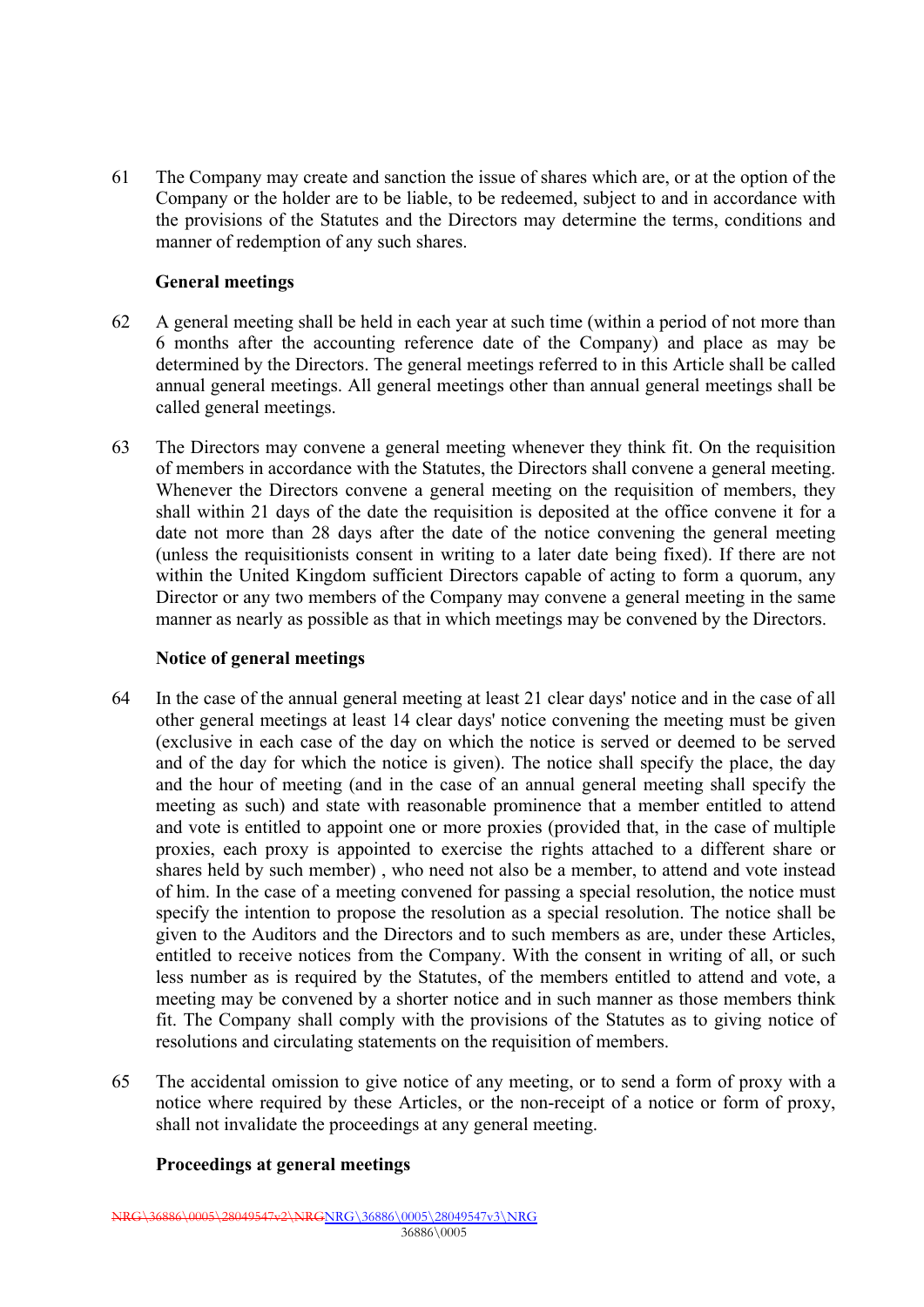- 66 No business, other than the appointment of a chairman, shall be transacted at any general meeting unless a quorum is present. Except as otherwise provided in these Articles, two members present in person or by proxy and entitled to vote shall be a quorum for all purposes. A corporation which is a member shall be deemed to be personally present for the purpose of Articles 66 to 77 if represented by its representative duly authorised in accordance with Article 88.
- 67 If within half an hour from the time appointed for the meeting a quorum is not present, the meeting, if convened on the requisition of members, shall be dissolved. In any other case it shall stand adjourned to the same day in the next week, at the same time and place, or to such other day and at such other time and place as the Directors determine.
- 68 The chairman (if any) of the Board or, in his absence, a deputy chairman (if any) shall preside as chairman at every general meeting. If there is no chairman or deputy chairman, or if at any meeting neither the chairman nor a deputy chairman is present within 5 minutes after the time appointed for holding it, or if neither of them is willing to act as chairman, the Directors present shall choose one of their number to act, or if one Director only is present he shall preside as chairman if willing to act. If no Director is present, or if each of the Directors present declines to take the chair, the persons present and entitled to vote on a poll may elect one of their number to be chairman.
- 69 The chairman may, at any time, without the consent of the meeting, adjourn the meeting (whether or not it has commenced or a quorum is present) to another time and another place, but no business shall be transacted at an adjourned meeting except business which might lawfully have been transacted at the meeting from which the adjournment took place.
- 70 The chairman may only adjourn the meeting in accordance with Article 69 where it appears to him that:
	- 70.1 the members wishing to attend cannot be conveniently accommodated in the place appointed for the meeting; or
	- 70.2 the conduct of persons present prevents or is likely to prevent the orderly continuation of business; or
	- 70.3 an adjournment is otherwise necessary so that the business of the meeting may be properly conducted.
- 71 When a meeting is adjourned for 30 days or more, notice of the adjourned meeting shall be given as in the case of an original meeting.
- 72 Other than as stated in Article 71 it shall not otherwise be necessary to give notice of an adjournment or of the business to be transacted at an adjourned meeting.
- 73 At a general meeting a resolution put to the vote shall be decided on a show of hands unless, before or on the declaration of the result of the show of hands, a poll is demanded by the chairman or by at least three members present in person or by proxy and entitled to vote or by a member or members entitled to vote and holding or representing by proxy at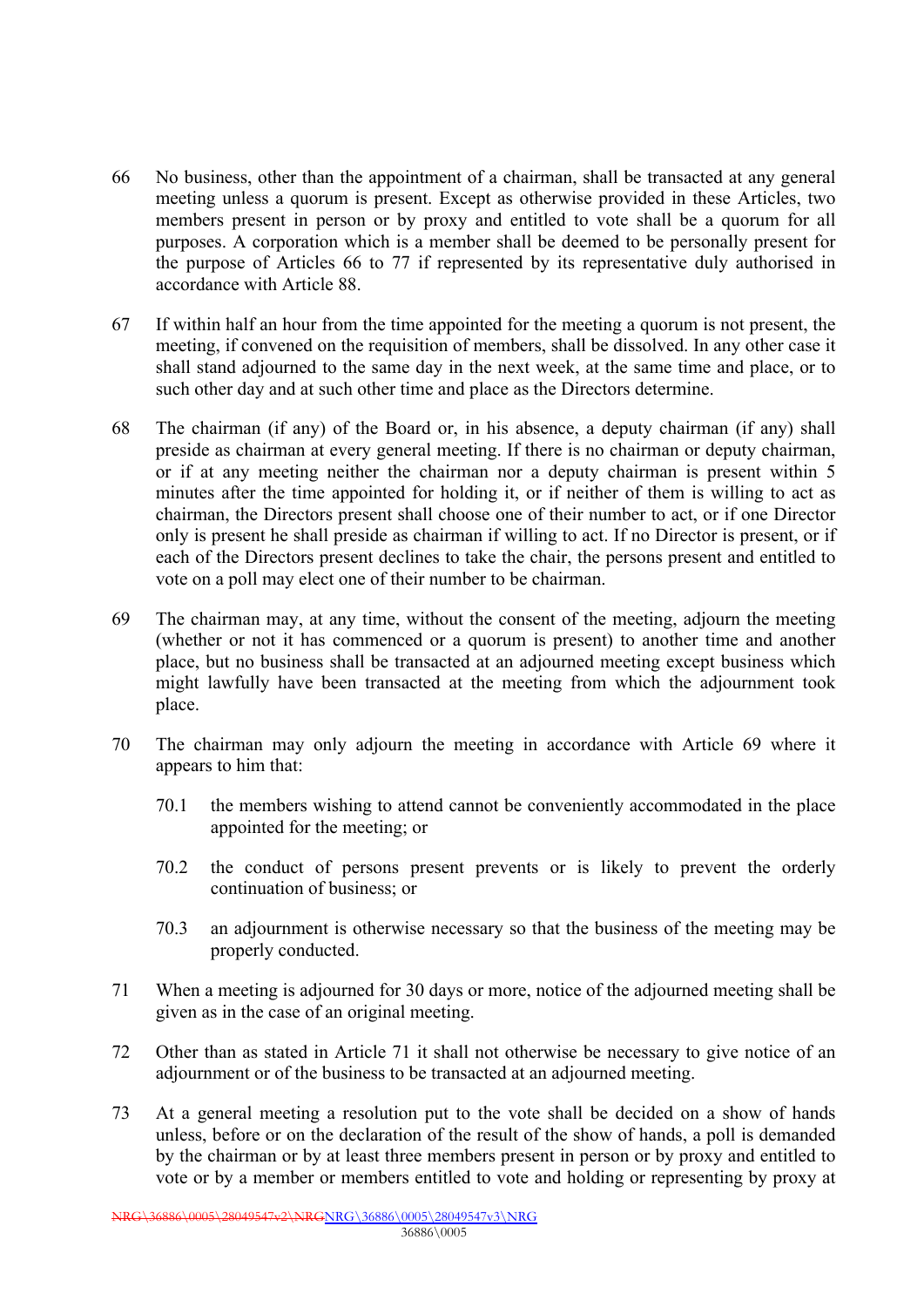least one-tenth part of the total voting rights of all the members having the right to vote at the meeting or by a member or members holding shares conferring a right to vote at the meeting on which an aggregate sum has been paid up equal to not less than one-tenth of the total sum paid up on all the shares conferring that right. Unless a poll is demanded as above, a declaration by the chairman that a resolution has been carried, or carried unanimously, or by a particular majority, or lost, and an entry to that effect in the minute book shall be conclusive evidence of the fact without proof of the number or proportion of the votes recorded in favour of or against the resolution.

- 74 If any votes are counted which ought not to have been counted, or might have been rejected, the error shall not vitiate the resolution unless it is pointed out at the same meeting, or at an adjournment, and it is, in the opinion of the chairman of the meeting, of sufficient magnitude to vitiate the resolution.
- 75 If a poll is duly demanded, it shall be taken at such time (either at the meeting at which the poll is demanded or within 30 days of the meeting) and place and in such manner as the chairman directs (including the use of ballot or voting papers or tickets). The result of a poll shall be deemed to be the resolution of the meeting at which the poll was demanded. A poll demanded on the election of a chairman or on a question of adjournment shall be taken immediately. No notice need be given of a poll not taken immediately. The chairman may appoint scrutineers and may adjourn the meeting to some place and time fixed by him for declaring the result of the poll. The demand for a poll may be withdrawn before the close of the meeting or the taking of the poll, whichever is the earlier, but, if a demand is withdrawn, the chairman of the meeting or other members entitled to require a poll may himself or themselves demand a poll.
- 76 In the case of an equality of votes, whether on a show of hands or on a poll, the chairman of the meeting at which the show of hands takes place or at which the poll is demanded shall be entitled to a second or casting vote in addition to any votes to which he may be entitled as a member.
- 77 The demand for a poll shall not prevent the continuance of a meeting for the transaction of any business other than the question on which the poll has been demanded.

#### **Security Procedures**

- 78 In their absolute discretion and notwithstanding anything in the notice of general meeting the Directors may, in respect of members or their proxies who wish to attend any general meeting:
	- 78.1 direct that the members or proxies submit to searches;
	- 78.2 direct that the members or proxies comply with any security arrangements or restrictions imposed by the Directors;
	- 78.3 arrange for members or proxies to attend and participate simultaneously in the meeting at places other than the one specified in the notice of meeting as the place where the meeting will take place ("Principal Place");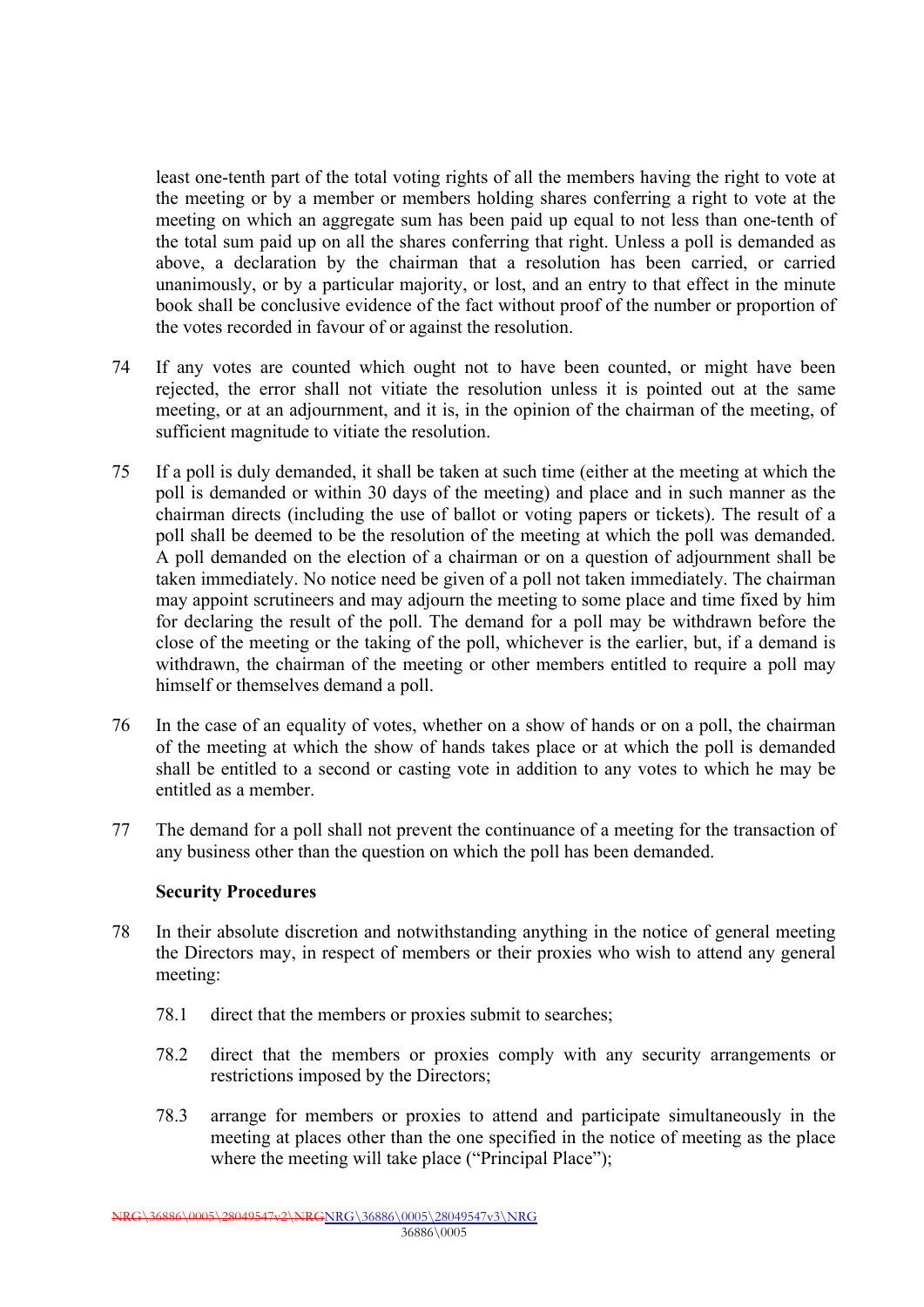- 78.4 fix the level of attendance at the Principal Place and any other places provided that if members or proxies are excluded from the Principal Place they are able to stand the meeting at one of the other places. (For the purpose of these Articles any such meeting will be treated as being held at the Principal Place); and
- 78.5 make arrangements for the issue of tickets or impose a random means of selection or by any other means they think appropriate, to facilitate the organisation and administration of a general meeting. The Directors may vary these arrangements or make new arrangements in their place.
- 79 The rights of members or proxies to attend a meeting at the Principal Place is subject to any arrangements in forces whether contained in the notice of that meeting and said to apply to that meeting, or notified to the members after the notice of meeting has been provided.

## **Votes of members**

- 80 Subject to any special rights or restrictions as to voting attached to any shares by or in accordance with these Articles, on a show of hands every member present (who (being an individual) is present in person or (being a corporation) is present by a representative not being himself a member,) or each proxy present shall have one vote and on a poll every member who is present in person or each proxy present shall have one vote for every share of which he is the holder.
- 81 Where there are joint holders of a share, any one of them may vote at any meeting either personally or by proxy in respect of the share as if he were solely entitled to it, but if more than one joint holder is present at a meeting either personally or by proxy, that one of them whose name stands first in the register of members in respect of the share shall alone be entitled to vote in respect of it.
- 82 A member, in respect of whom an order has been made by a competent court or official on the ground that he is or may be suffering from mental disorder or is otherwise incapable of managing his affairs, may vote, whether on a show of hands or on a poll, by any person authorised to do so on his behalf and that person may on a show of hands or on a poll vote by proxy, provided that such evidence as the Directors require of his authority has been deposited at the Office not less than 3 days before the time for holding the meeting.
- 83 No member shall be entitled to vote at any general meeting either personally or by proxy, or to exercise any privilege as a member, unless all calls or other sums presently payable by him in respect of shares in the Company have been paid.
- 84 No objection shall be raised to the qualification of any vote except at the meeting or adjourned meeting at which the vote objected to is given or tendered. Every vote not disallowed at the meeting shall be valid for all purposes. An objection made in due time shall be conclusive.
- 85 On a poll votes may be given either personally or by proxy.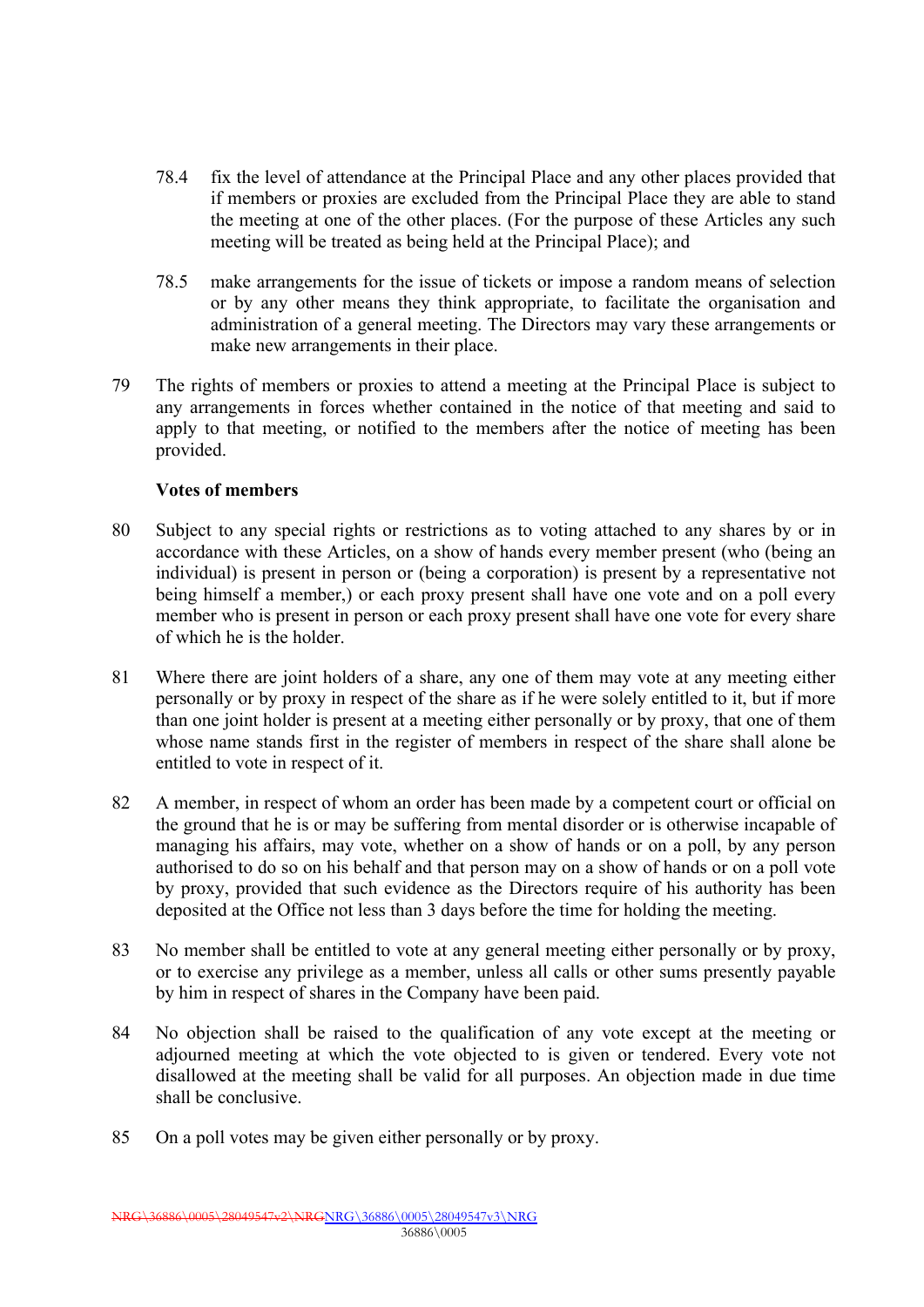- 86 The instrument appointing a proxy must be in writing under the hand of the appointor or of his attorney duly authorised in writing, or if the appointor is a corporation either under its common seal or under the hand of an officer or attorney so authorised. The Directors may, but shall not be bound to, require evidence of the authority of the officer or attorney. A proxy need not be a member of the Company. If the Directors in exercising their discretion decide a proxy appointment may be sent in Electronic Form, any such appointment may be subject to authentication in such manner as the Directors may determine.
- 87 A proxy appointment which is being sent in Electronic Form must be received at an address specified by the Company for the purpose of receiving such communications:
	- 87.1 in (or by way of a note to) the notice convening the meeting; or
	- 87.2 in any form of proxy appointment sent out by the Company; or
	- 87.3 in any invitation contained in Electronic Form to appoint a proxy issued by the Company;

in each case not less than 48 hours before the time of the meeting or adjourned meeting at which the person named in the proxy form proposes to vote.

- 88 A corporation holding shares conferring the right to vote may, by resolution of its directors or other governing body, authorise any one or more of its officials or any other person or persons to act as its representative(s) at any meeting of the Company or at any meeting of holders of any class of shares of the Company. The authorised person shall be entitled to exercise the same powers on behalf of the corporation which he represents as if he or they had been an individual member of the Company. When a corporation authorises more than one person and more than one of them purports to exercise a power under Articles 80 to 92:
	- 88.1 if they purport to exercise the power in the same way, the power is treated as exercised in that way;
	- 88.2 if they do not purport to exercise the power in the same way, the power is treated as not exercised.
- 89 Subject to Article 86 and 87, the instrument appointing a proxy and the power of attorney or other authority (if any) under which it is signed, or a notarially certified copy of the power or authority, must be deposited, not less than 48 hours before the time appointed for holding the meeting or adjourned meeting at which the person named in the instrument proposes to vote, at the Office or at such other place as is nominated by the Board. In default the instrument of proxy shall not be treated as valid.
- 90 Subject to Article 86 and 87, an instrument of proxy must be in writing and in a common form or form which the Directors approve. Proxies need not be witnessed. The proxy shall be deemed to include the right to demand or join in demanding a poll and generally to act at the meeting for the member giving the proxy. The proxy shall, unless it states the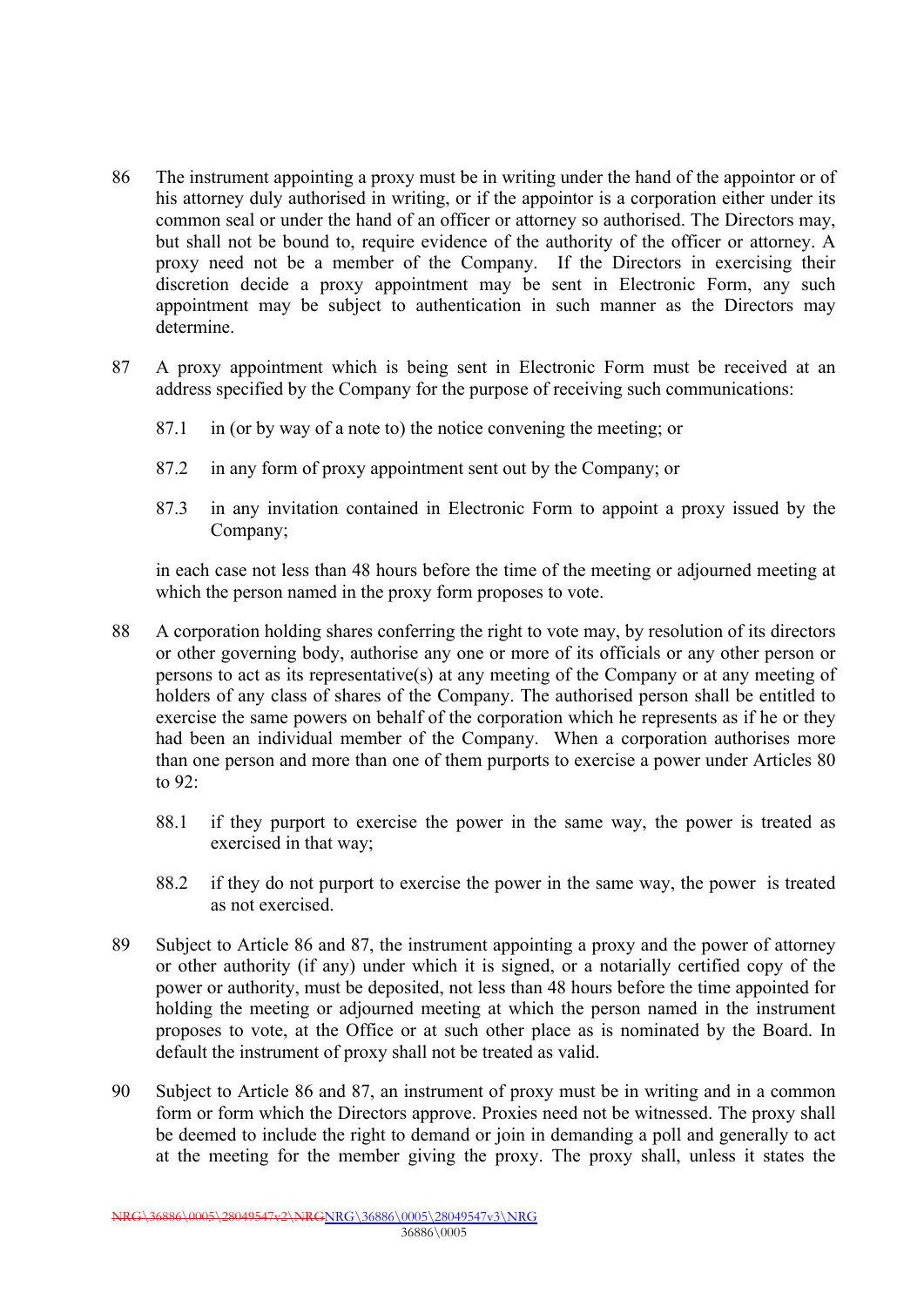contrary, be valid for an adjournment of the meeting as well as for the meeting to which it relates.

- 91 The Board may decide, either generally or in any particular case, to treat an instrument of proxy as properly deposited if a copy of the instrument or other document is delivered in Electronic Form, in any case, to an address specified for the receipt of such documents and appointments in Electronic Form in the notice convening the meeting or in any instrument of proxy set out by the Company in relation to the meeting or at such other address it is agreed by the Board from time to time. This power is subject to any limitations, restrictions or conditions that the Board may decide. Any requirements of these Articles, which are inconsistent with this method of appointment, shall not apply to appointments under this power. The Board can require such evidence as it thinks appropriate to show that the proxy appointment is genuine.
- 92 A vote given in accordance with the terms of an instrument of proxy shall be valid, notwithstanding the previous death or incapacity of the principal or revocation of the proxy, or of the authority under which the proxy was executed, or the transfer of the share in respect of which the proxy is given, provided that no intimation In Writing of the death, incapacity, revocation or transfer has been received at the Office at least 48 hours before the commencement of the meeting or adjourned meeting at which the proxy is used.

## **Disclosure of Interests**

- 93 If a member, or a person appearing to be interested in shares held by a member, has been duly served with a notice under section 793 of the Act ("statutory notice") and is in default for the prescribed period in supplying to the Company the required information or makes a statement which in the opinion of the Board is false or misleading in any material particular, then not earlier than 14 days or such other number of days as may be permitted from time to time by the Statutes after service of the statutory notice, the Directors may at any time, by notice (a "direction notice") to the member, direct that in respect of the shares in relation to which the default occurred (the "default shares") the member is not entitled to vote or attend, either personally or by proxy, at a general meeting or a meeting of the holders of any class of shares of the Company or to exercise any other right conferred by membership in relation to general meetings of the holders of any class of shares of the Company.
- 94 Where the default shares represent at least 0.25 per cent of the issued shares of a class, the direction notice may additionally direct:
	- 94.1 that any dividend or other money which would otherwise be payable in respect of each of the default shares shall (in whole or part) be retained by the Company without any liability to pay interest when the dividend or money is paid to the member;
	- 94.2 that no transfer of the default shares which is not an approved transfer shall be registered unless:
		- (a) the member is not himself in default as regards supplying the information required; and

NRG\36886\0005\28049547v2\NRGNRG\36886\0005\28049547v3\NRG 36886\0005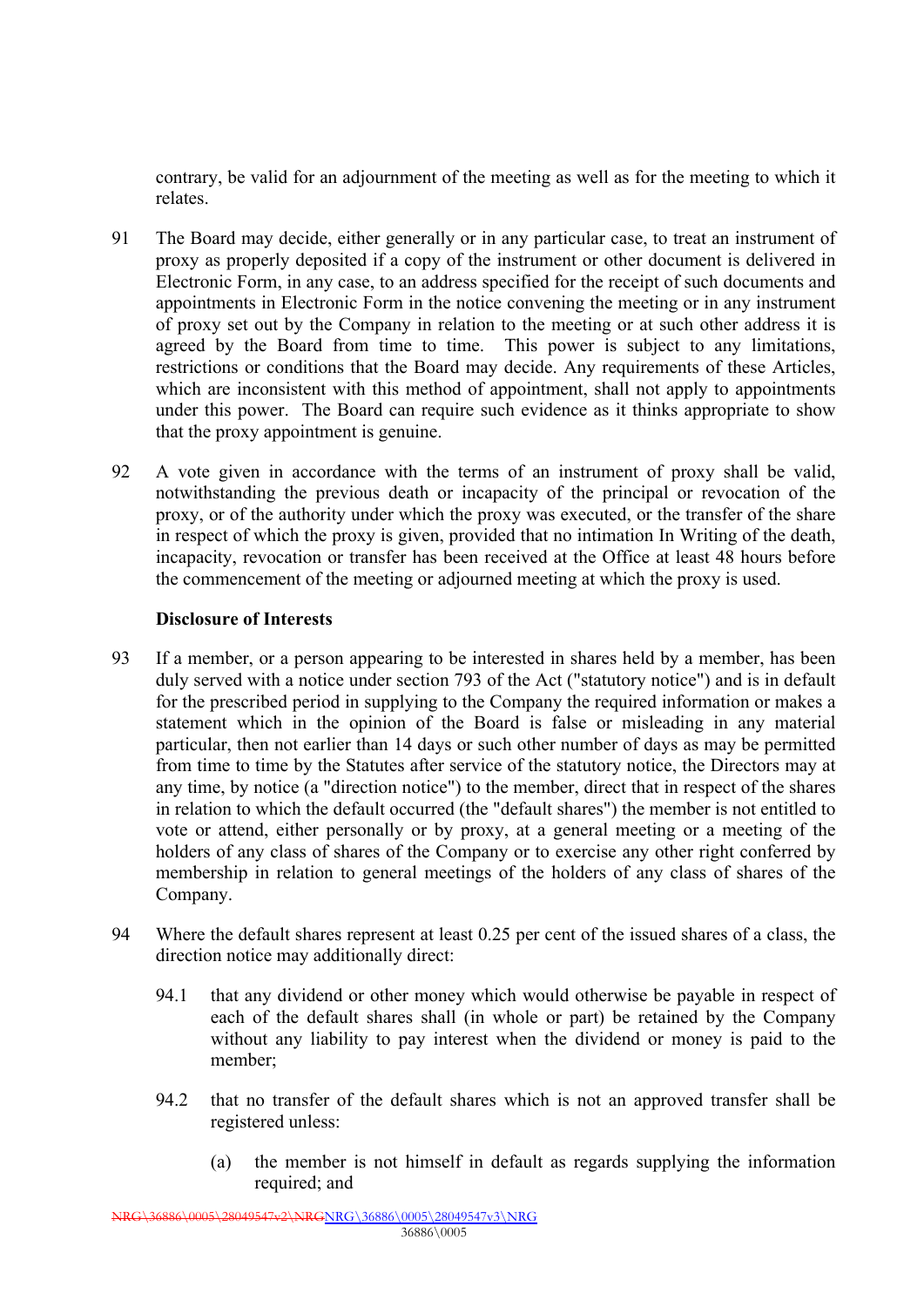- (b) the transfer is of part only of the member's holding and, when presented for registration, is accompanied by a certificate by the member in a form satisfactory to the Directors to the effect that, after due and careful enquiry, the member is satisfied that none of the shares the subject of the transfer is a default share.
- 94.3 The Company shall send a copy of the notice to each other person appearing to be interested in the shares the subject of a direction notice but the failure or omission by the Company to do so shall not invalidate the notice.
- 94.4 A direction notice shall have effect in accordance with its terms for so long as the default in respect of which it was issued continues and (unless the direction notice otherwise determine) for a further period of one week but shall cease to have effect in relation to any default shares which are transferred by the member by means of an approved transfer.
- 94.5 For the purpose of Articles 93 and 94:
	- (a) a person shall be treated as appearing to be interested in shares if the member holding the shares has given to the Company a notification under section 793 of the Act which either (a) names that person as being interested; or (b) fails to establish the identities of those interested in the shares and (after taking into account the notification and any other relevant section 793 of the Act notification) the Company knows or has reasonable cause to believe that the person in question is or may be interested in the shares;
	- (b) the prescribed period is 14 days from the date of service of the notice under section 793 of the Act; and
	- (c) a transfer of shares is an approved transfer if:
		- (i) it is a transfer of shares to an offeror by way or in pursuance of acceptance of a take-over offer for a company (as defined in section 974 of the Act and as set out in Part 28 of the Act); or
		- (ii) the Directors are satisfied that the transfer is made pursuant to a sale of the whole of the beneficial ownership of the shares to a party without actual notice of either the statutory notice or the direction notice and unconnected with the member and with other persons appearing to be interested in the shares; or
		- (iii) the transfer results from a sale made through a Recognised Investment Exchange or a Regulated Market as defined in the Financial Services and Markets Act 2000 or any other stock exchange outside the United Kingdom on which the Company's shares are normally traded.
- 94.6 Nothing contained in Articles 93 and 94 shall limit the power of the Directors under section 794 of the Act.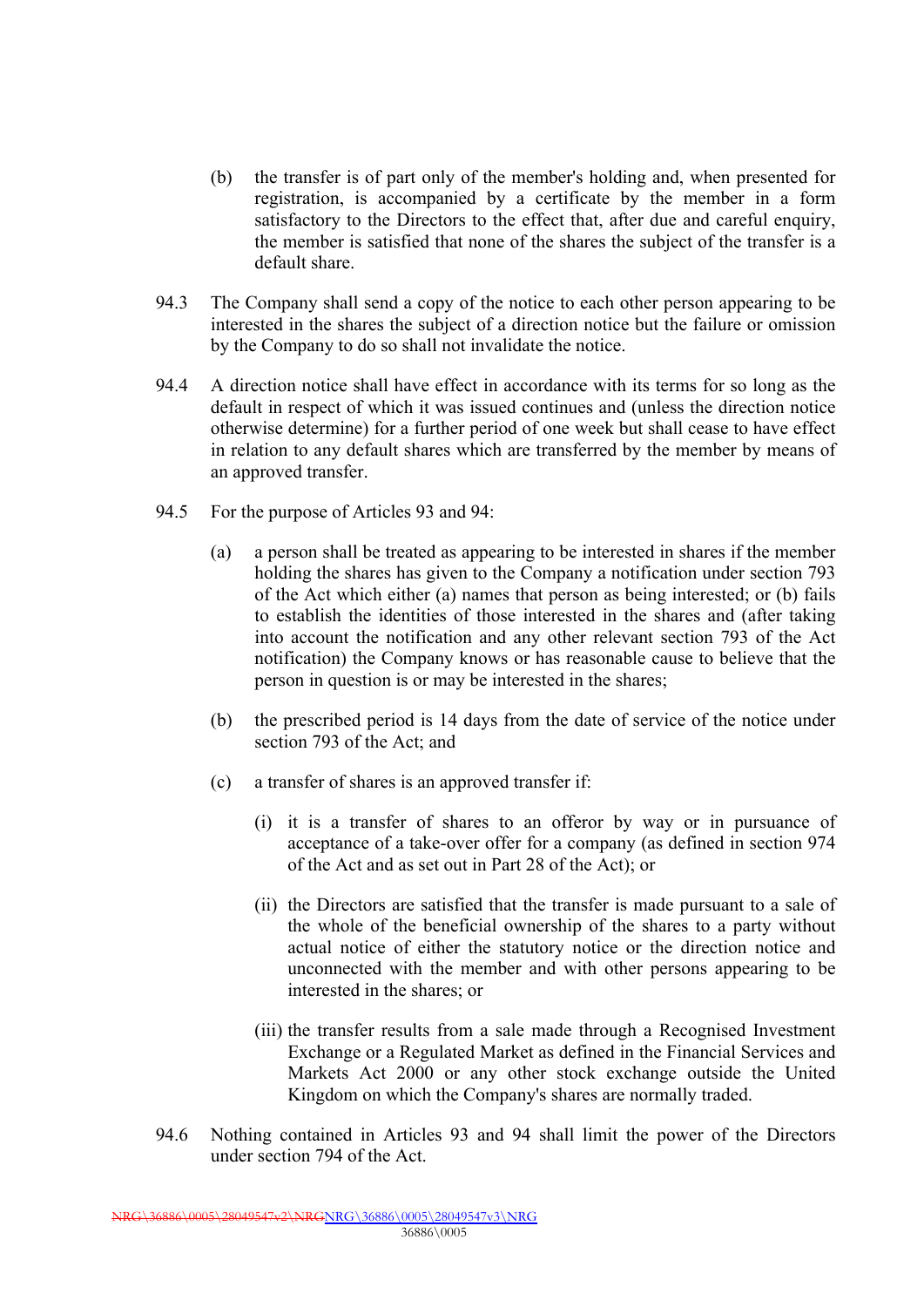#### **Directors**

- 95 Unless and until otherwise determined by ordinary resolution of the Company in general meeting, the number of Directors (other than the alternate directors) shall not be less than two but there shall be no maximum number of directors.
- 96 Subject to Article 97, the executive Directors shall be paid out of the funds of the Company by way of remuneration for their services such sums as the Board may determine. The remuneration shall be deemed to accrue from day to day. The Directors may also be paid all travelling, hotel and other expenses properly incurred by them in attending and returning from meetings of the Directors or committees of the Directors or general meetings of the Company or in connection with the business of the Company.
- 97 The aggregate fees of all of the non-executive Directors of the Company from time to time for their services (excluding any amounts payable under any other provision of these Articles and, for the avoidance of doubt, excluding any salary or other benefits paid to executive directors of the Company) shall not exceed £100,000 per annum or such higher amount as the Company may from time to time by ordinary resolution determine. Subject thereto, each such Director shall be paid a fee (which shall be deemed to accrue from day to day) at such rate as the Board determines.
- 98 Subject to the provisions of these Articles and without prejudice to the powers of the Directors under these Articles to appoint any person to be a Director, the Company may by ordinary resolution elect any person to be a Director, either to fill a casual vacancy or as an addition to the existing Board, but the total number of Directors must not at any time exceed any maximum number fixed by or in accordance with these Articles.
- 99 Without prejudice to the power of the Company in general meeting pursuant to any of the provisions of these Articles to appoint any person to be a Director, the Board shall have power at any time and from time to time to appoint any person to be a Director, either to fill a casual vacancy or as an addition to the existing Board. Any Director so appointed by the Board shall hold office only until the earlier to occur of the close of the next following annual general meeting and someone being appointed in his stead at that meeting. Such a Director shall be eligible for re-election at that meeting but shall not be taken into account in determining the Directors or the number of Directors who are to retire by rotation at such meeting.
- 100 Any Director who at the request of the Board performs special services or goes or resides abroad for any purposes of the Company may (unless otherwise expressly resolved by the Company in general meeting) receive such extra remuneration by way of salary, percentage of profits or otherwise as the Board determines.
- 101 No shareholding qualification for Directors is required.
- 102 Each Director may attend and speak at any annual general meeting and any general meeting of the Company.
- 103 The office of a Director shall be vacated in any of the following events, namely: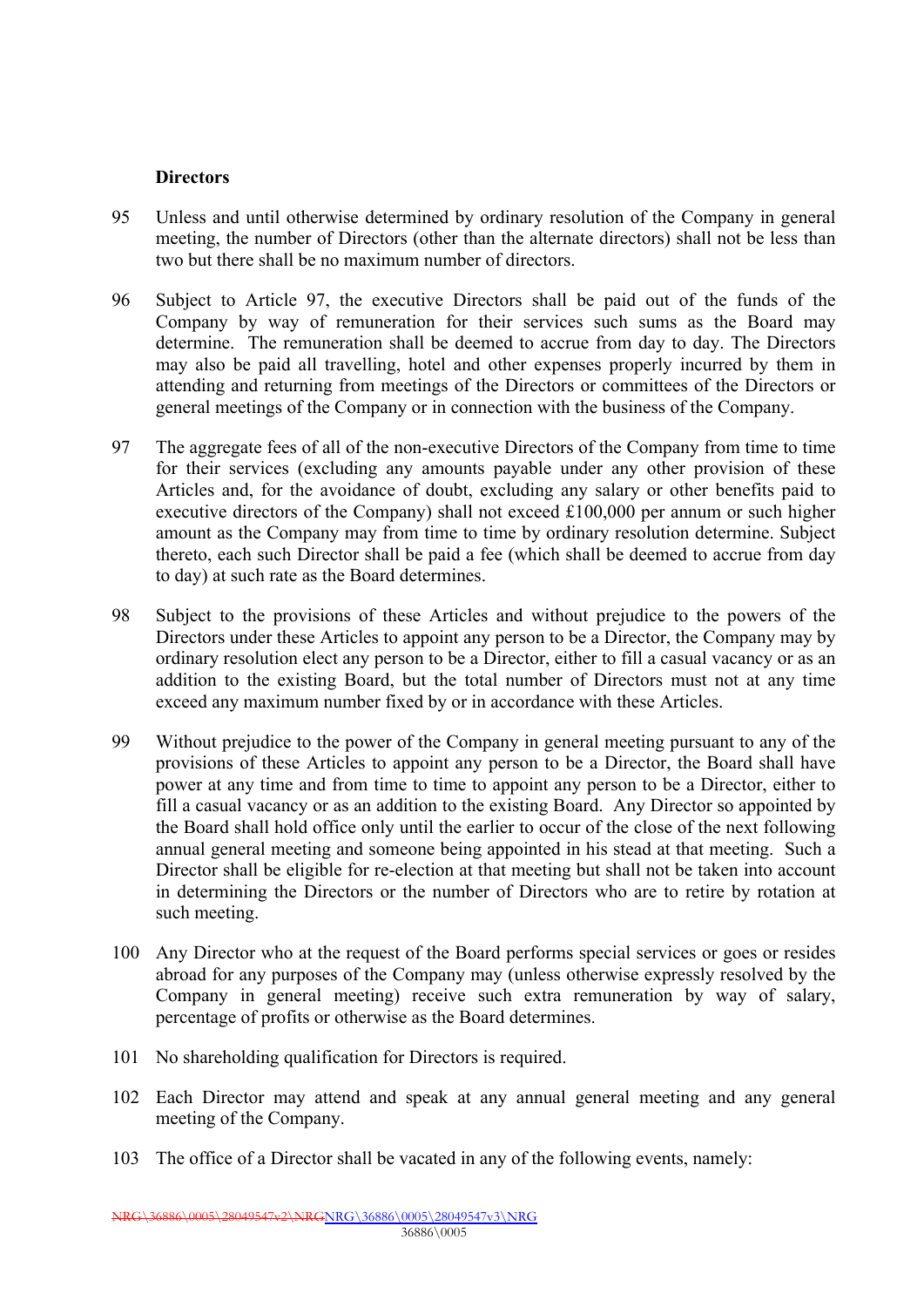- 103.1 if (not being an executive Director whose contract precludes resignation) he resigns his office by notice In Writing left at the Office;
- 103.2 if he becomes bankrupt or has a receiving order made against him or compounds with his creditors;
- 103.3 if he becomes of unsound mind or a patient for any purpose of any statute relating to mental health and the Directors resolve that his office should be vacated;
- 103.4 if he is absent from meetings of the Directors for 6 months without leave, and his alternate Director (if any) does not during that period attend in his stead, and the Directors resolve that his office should be vacated;
- 103.5 if he is removed or becomes prohibited from being a Director under any provision of the Statutes or these Articles;
- 103.6 if he is requested In Writing by all the other Directors to resign his office. For these purposes (i) an alternative director, acting in his capacity as such, who is appointed by the Director shall be excluded and (ii) a Director and any alternative director acting in his capacity as such and appointed by the Director shall constitute a single Director for this purpose, so that the signature of either shall be sufficient.
- 104 A Director may hold any other office or place of profit with the Company (except that of Auditor) in conjunction with his office of Director for such period and upon such terms as the Board determines, and may be paid such extra remuneration for it (whether by way of salary, commission, participation in profits or otherwise) as the Board determines. The extra remuneration shall be in addition to any remuneration provided for by or pursuant to any other Article.

## **Declaration of Directors' Interests**

- 105 A Director who is in any way, directly or indirectly, interested in a proposed transaction or arrangement with the Company must declare, in accordance with the Act, the nature and extent of his interest to the other Directors.
- 106 A Director who is in any way, directly or indirectly, interested in a transaction or arrangement that has been entered into by the Company must declare, in accordance with the Act, the nature and extent of his interest to the other Directors unless the interest has been declared under Article 105 above.
- 107 For the purposes of Articles 105 and 106:-
	- 107.1 the declaration of interest must be made at a meeting of the Directors or by notice in writing to the Directors in accordance with section 184 of the Act or by general notice in accordance with section 185 of the Act;
	- 107.2 if the declaration proves to be or becomes inaccurate or incomplete, a further declaration must be made;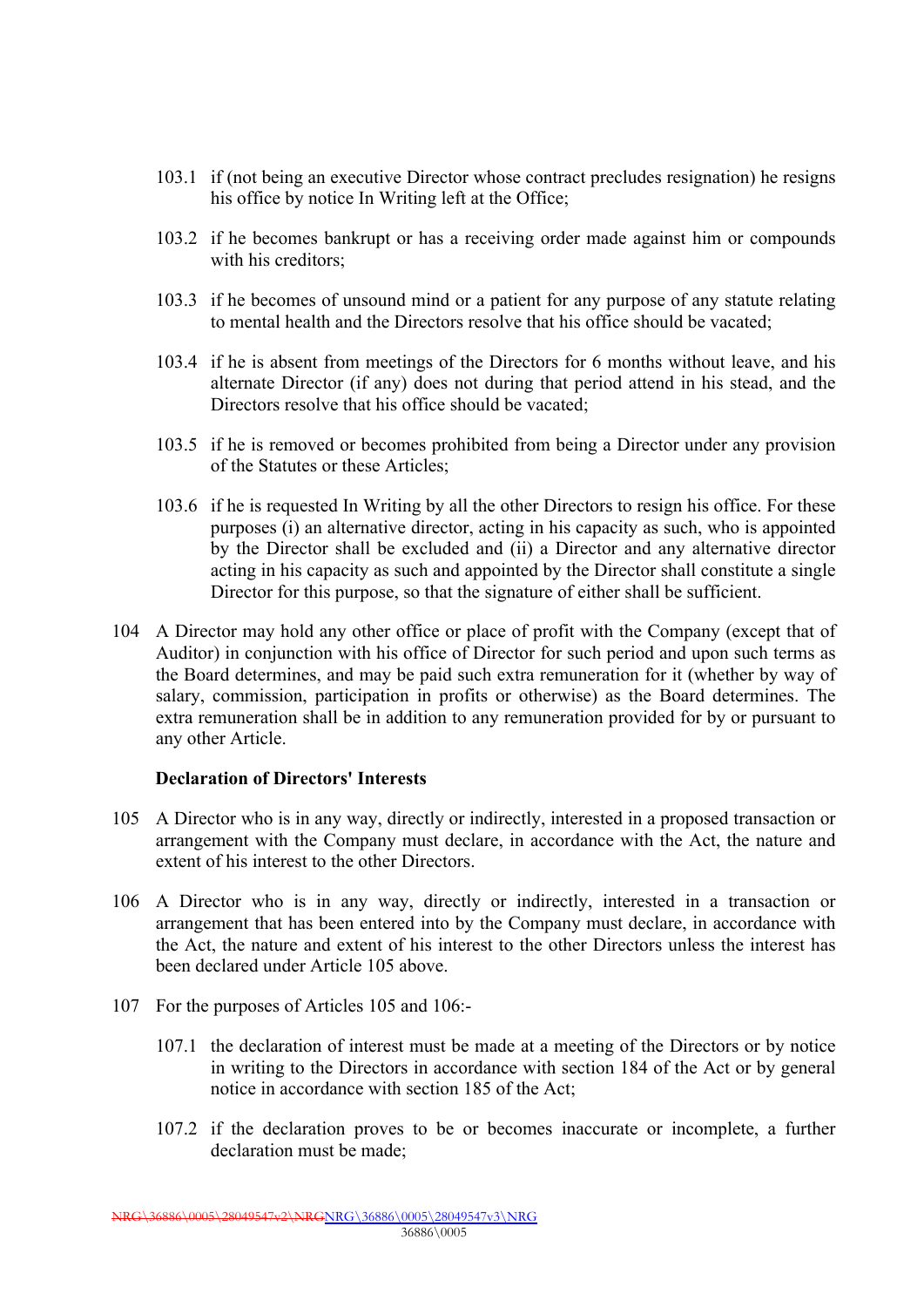- 107.3 a declaration in respect of a proposed transaction or arrangement must be made before the company enters into the transaction or arrangement;
- 107.4 a declaration in respect of an existing transaction or arrangement must be made as soon as is reasonably practicable;
- 107.5 a declaration of an interest of which the director is not aware or where the director is not aware of the transaction or arrangement in question is not required; and
- 107.6 an interest of a person who is connected with a Director shall be treated as an interest of the Director.
- 108 A Director need not declare an interest under Articles 105 and 106:-
	- 108.1 if it cannot reasonably be regarded as likely to give rise to a conflict of interest;
	- 108.2 if, or to the extent that, the other Directors are already aware of it (and for this purpose the other Directors are treated as aware of anything of which they ought reasonably to be aware); or
	- 108.3 if, or to the extent that, it concerns terms of his service contract that have been or are to be considered by a:-
		- (a) meeting of the Directors; or
		- (b) committee of the Directors appointed for the purpose under these Articles.

#### **Directors' Interests**

- 109 Subject to the provisions of the Act, and provided that he has disclosed to the Board the nature and extent of any interest of his in accordance with Article 105 or 106, a Director notwithstanding his office:-
	- 109.1 may be a party to, or otherwise interested in, any transaction or arrangement with the Company or in which the Company is otherwise interested;
	- 109.2 may be a director or other officer of, or employed by, or a party to any transaction or arrangement with, or otherwise interested in, any body corporate promoted by the Company or in which the Company is otherwise interested; and
	- 109.3 shall not, by reason of his office, be accountable to the Company for any benefit which he derives from any such office or employment or from any such transaction or arrangement or from any interest in any such body corporate and no such transaction or arrangement shall be liable to be avoided on the ground of any such interest or benefit.
- 110 Any Director may act by himself or his firm in a professional capacity for the Company (otherwise than as auditor) and he or his firm shall be entitled to remuneration for professional services as if he were not a Director.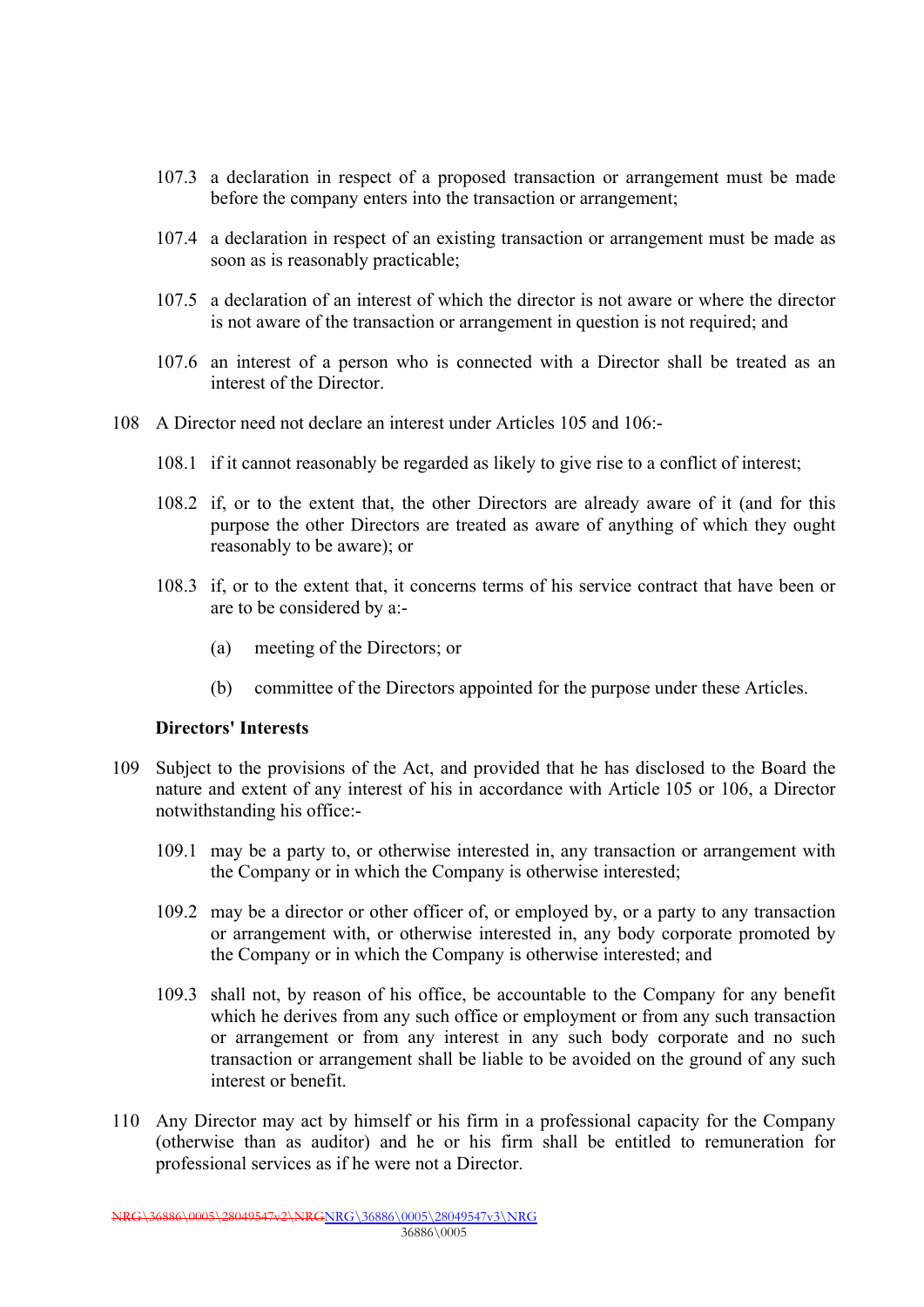- 111 In the case of interests arising under Article 105 or 106, save as otherwise provided in these Articles, a Director shall not vote at a meeting of the Board or of a committee of the Board on any resolution concerning a matter in which he has, directly or indirectly, an interest which is material (otherwise than by virtue of his interest in shares, debentures or other securities of, or otherwise in or through, the Company) unless his interest or duty arises only because the case falls within one or more of the following paragraphs:-
	- 111.1 the resolution relates to the giving to him or a person connected with him of a guarantee, security or indemnity in respect of money lent to, or an obligation incurred by him or such a person at the request of or for the benefit of, the Company or any Subsidiary Undertaking;
	- 111.2 the resolution relates to the giving to a third party of a guarantee, security or indemnity in respect of a debt or obligation of the Company or any Subsidiary Undertaking for which the Director or a person connected with him has assumed responsibility in whole or part and whether alone or jointly with others under a guarantee or indemnity or by the giving of security;
	- 111.3 his interest arises by virtue of him or a person connected with him subscribing or agreeing to subscribe for any shares, debentures or other securities of the Company or any Subsidiary Undertaking or by virtue of him or a person connected with him being, or intending to become, a participant in the underwriting or subunderwriting of an offer of any such shares, debentures, or other securities by the Company or any Subsidiary Undertaking for subscription, purchase or exchange;
	- 111.4 the resolution relates in any way to any other company in which he is interested, directly or indirectly and whether as an officer or shareholder or otherwise howsoever, provided that he and any persons connected with him do not to his knowledge hold an interest in shares (as that term is used in Part 22 of the Act) representing one per cent or more of any class of the equity share capital of such company or of the voting rights available to Members of such company (excluding any shares in the company held as treasury shares and any voting rights attaching thereto);
	- 111.5 the resolution relates in any way to an arrangement in whole or in part for the benefit of the employees of the Company or any Subsidiary Undertakings which does not award him as such any privilege or advantage not generally awarded to the employees to whom such arrangement relates; or
	- 111.6 the resolution relates in any way to the purchase or maintenance for the Directors of insurance against any liability which by virtue of any rule of law would otherwise attach to all or any of them in respect of any negligence, default, breach of duty or breach of trust in relation to the Company or any Subsidiary Undertaking.
- 112 A Director shall not be counted in the quorum present at a meeting in relation to a resolution on which he is not entitled to vote.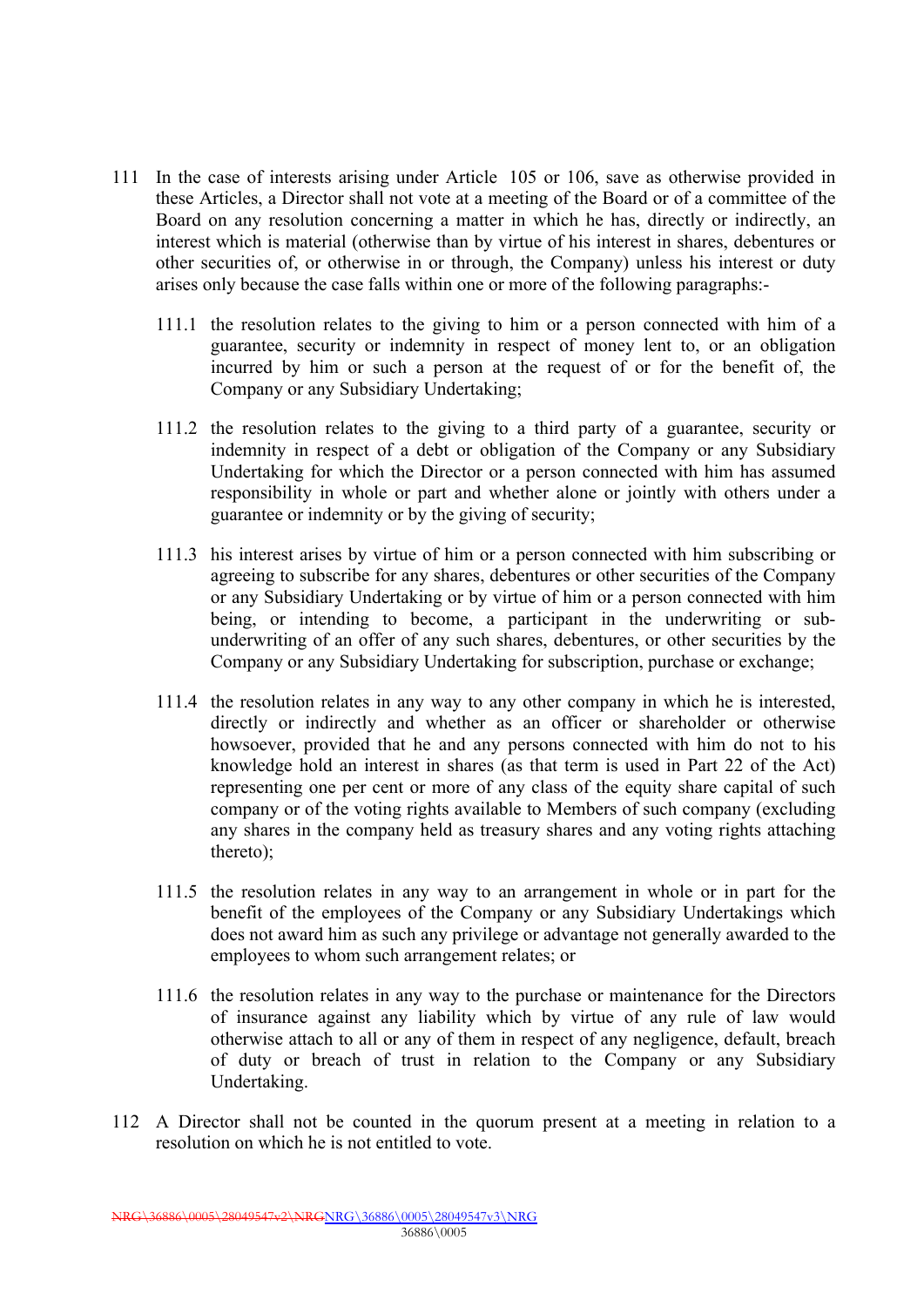- 113 Where proposals are under consideration concerning the appointment (including fixing or varying the terms of appointment) of two or more Directors to offices or employments with the Company or a body corporate in which the Company is interested the proposals may be divided and considered in relation to each Director separately and (provided he is not for another reason precluded from voting) each of the Directors concerned shall be entitled to vote and be counted in the quorum in respect of each resolution except that concerning his own appointment.
- 114 If a question arises at a meeting of the Board or of a committee of the Board as to the right of a Director to vote or be counted in the quorum, and such question is not resolved by his voluntarily agreeing to abstain from voting or not to be counted in the quorum, the question may (unless the Director concerned is the chairman of the meeting in which case he shall withdraw from the meeting and the Board shall elect a vice chairman to consider the question in place of the chairman), before the conclusion of the meeting, be referred to the chairman of the meeting and his ruling in relation to any Director other than himself shall be final and conclusive except in a case where the nature or extent of the interest of the Director concerned has not been fairly disclosed and provided that any such question shall, for the purposes of disclosure of the interest in the accounts of the Company, be finally and conclusively decided by a majority of the Board (other than the Director concerned).

## **Directors' Powers to Authorise Conflicts Of Interest**

- 115 The Directors may authorise, to the fullest extent permitted by law, any matter proposed to them which would otherwise result in a Director infringing his duty under section 175 of the Act to avoid a situation in which he has, or can have, a direct or indirect interest that conflicts, or possibly may conflict, with the interests of the Company and which may reasonably be regarded as likely to give rise to a conflict of interest.
- 116 Authorisation of a matter under Article 115 is effective only if:-
	- 116.1 the matter has been proposed to the Directors by its being submitted in writing for consideration at a meeting of the Directors or for the authorisation of the Directors by resolution in writing and in accordance with the Board's normal procedures or in such other manner as the Board may approve;
	- 116.2 any requirement as to quorum at the meeting of the Directors at which the matter is considered is met without counting the Director in question and any other interested Director; and
	- 116.3 the matter has been agreed to without the Director in question and any other interested Director voting or would have been agreed to if their votes had not been counted.
- 117 Any authorisation of a matter under Article 115 shall extend to any actual or potential conflict of interest which may reasonably be expected to arise out of the matter so authorised.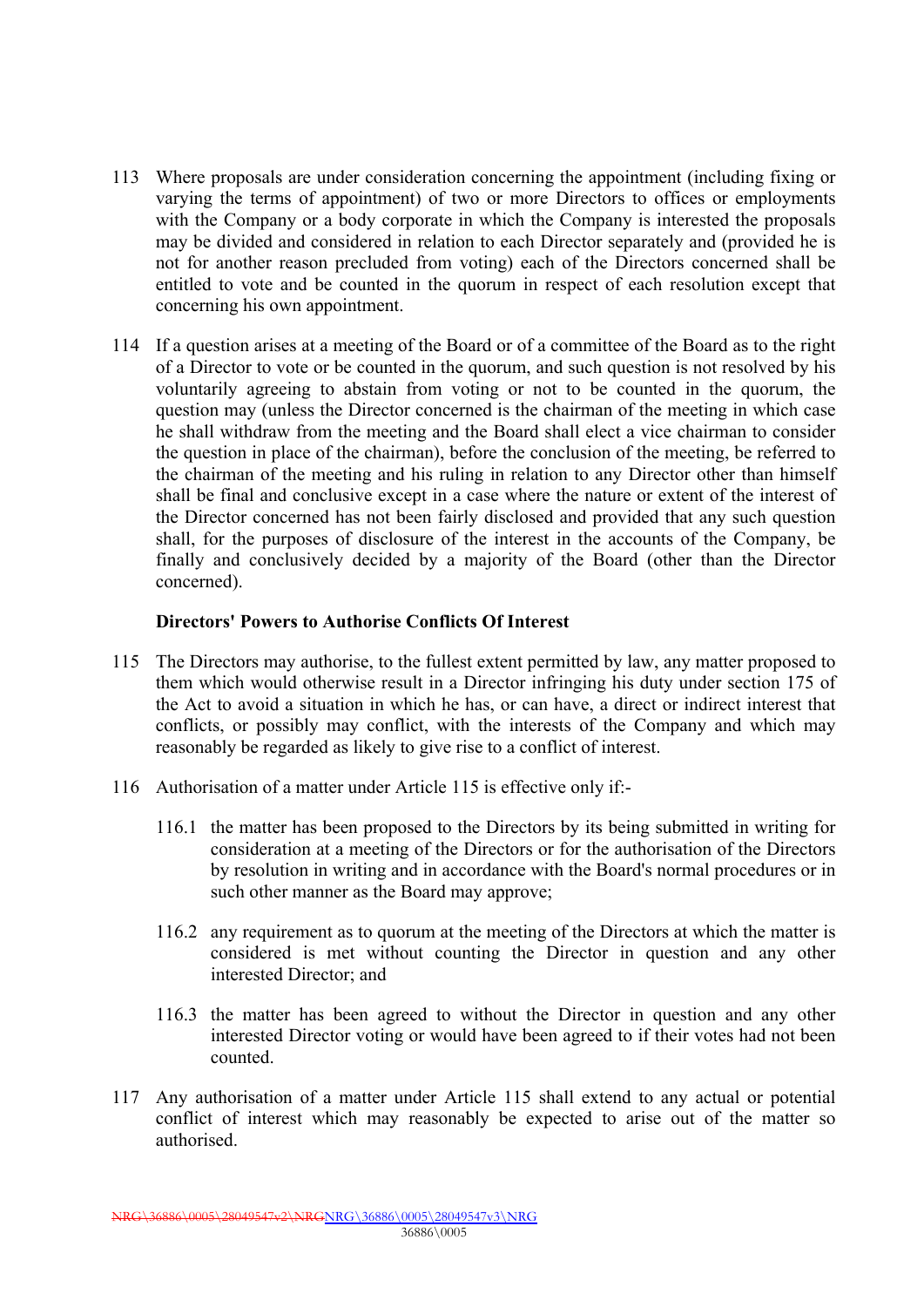- 118 The Board may authorise a matter pursuant to Article 115 on such terms and for such duration, or impose such limits or conditions on it, as it may decide and vary the terms or duration of such an authorisation (including any limits or conditions imposed on it) or revoke it. A Director shall comply with any obligations imposed on him by the Directors pursuant to any such authorisation.
- 119 Any terms imposed by the Board under Article 118 may include (without limitation):-
	- 119.1 whether the Director may vote (or be counted in the quorum) at a meeting of the Board or any committee or sub-committee of the Board in relation to any resolution relating to the relevant matter;
	- 119.2 whether the Director is to be given any documents or other information in relation to the relevant matter; and
	- 119.3 whether the Director is to be excluded from discussions in relation to the relevant matter at a meeting of the Board or any committee or sub-committee of the Board or otherwise.
- 120 The Director shall not be required to disclose any confidential information obtained in relation to the relevant matter (other than through his position as a Director of the Company) to the Company or to use or apply it in performing his duties as a Director if to do so would result in a breach of a duty or obligation of confidence owed by him in relation to or in connection with that matter.
- 121 A Director does not infringe any duty he owes to the Company by virtue of sections 171 to 177 of the Act if he acts in accordance with such terms, limits and conditions (if any) as the Board may impose in respect of its authorisation of the Director's conflict of interest or possible conflict of interest under Article 115.
- 122 A Director shall not, save as otherwise agreed by him, be accountable to the Company for any benefit which he (or a person connected with him) derives from any matter authorised by the Directors under Article 115 and any contract, transaction or arrangement relating thereto shall not be liable to be avoided on the grounds of any such benefit.
- 123 A reference in these Articles to a conflict of interest includes a conflict of interest and duty and a conflict of duties.

#### **Directors' Interests – General**

- 124 For the purposes of Articles 105 to 123 (inclusive):-
	- 124.1 an interest of a person connected with a Director shall be treated as an interest of the Director; and
	- 124.2 section 252 of the Act shall determine whether a person is connected with a Director.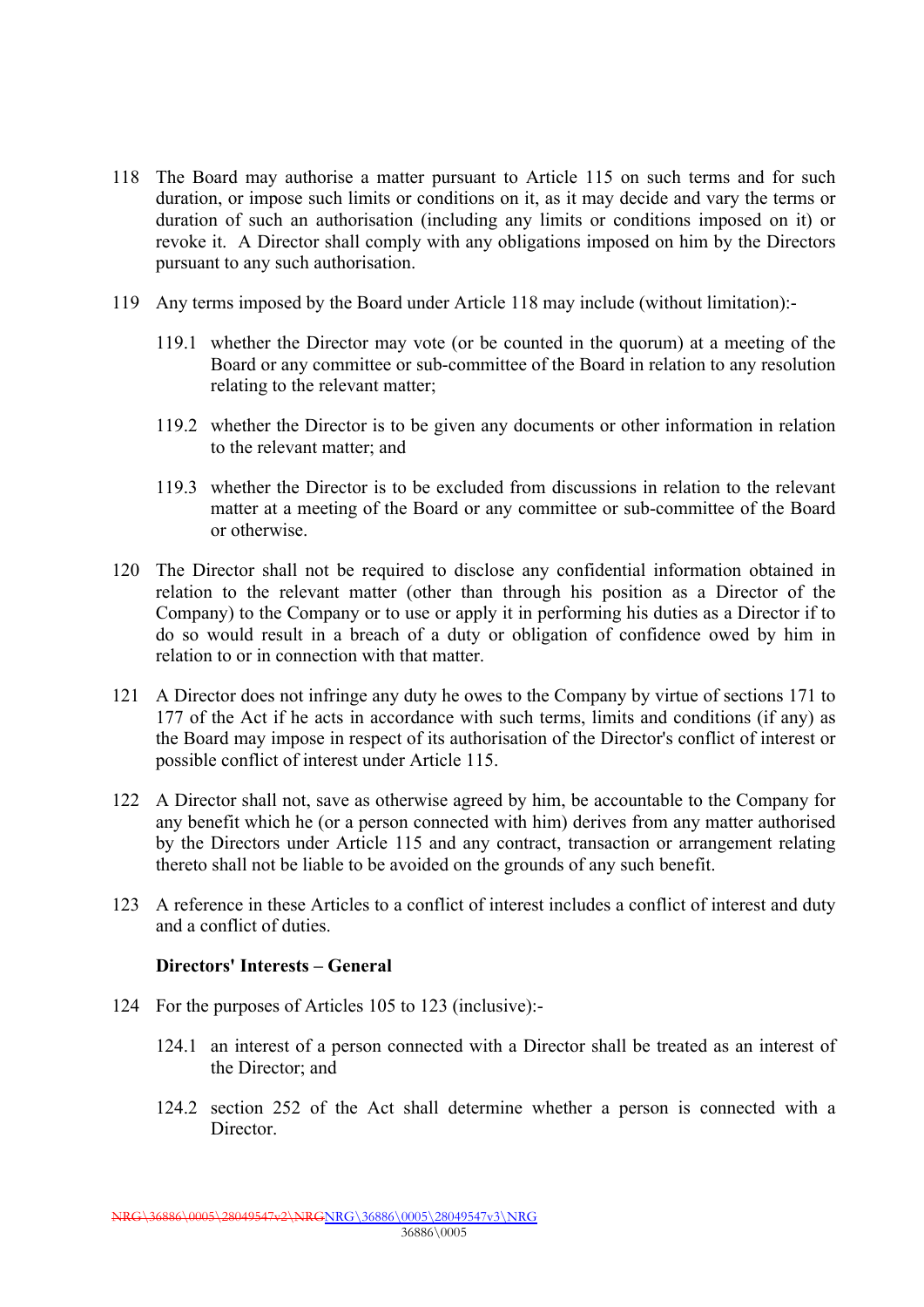125 The Company may by ordinary resolution suspend or relax to any extent, either generally or in respect of any particular matter, any provision of these Articles prohibiting a Director from voting at a meeting of the Board or of a committee of the Board or ratify any contract, transaction or arrangement, or other proposal, not duly authorised by reason of a contravention of any provisions of these Articles.

### **Powers of Directors**

- 126 The business of the Company shall be managed by the Directors, who may exercise all such powers of the Company as are not by the Statutes or by these Articles required to be exercised by the Company in general meeting, but subject to any regulations of these Articles, to the provisions of the Statutes, and to such regulations, which are not inconsistent with those regulations or provisions, as may be prescribed by special resolution of the Company in general meeting. No regulation made by the Company in general meeting shall invalidate any prior act of the Directors which would have been valid if the regulation had not been made. The general powers given by Articles 126 to 132 are not limited or restricted by any special authority or power given to the Directors by any other Article.
- 127 The Directors may arrange that any branch of the business carried on by the Company or any other business in which the Company is interested shall be carried on by or through one or more subsidiaries. They may on behalf of the Company make such arrangements as they think advisable for taking the profits or bearing the losses of any branch or business or for financing, assisting or subsidising any subsidiary or guaranteeing its contracts, obligations or liabilities. They may appoint, remove and reappoint any person (whether a member of their own body or not) to act as a director, managing director or manager of a subsidiary or any other company in which the Company is interested, and may determine his remuneration (whether by way of salary, commission on profits or otherwise). A Director may retain any remuneration payable to him in respect of the appointment.
- 128 The Directors may by power of attorney appoint any person to be the attorney of the Company for such purposes and with such powers, authorities and discretions (not exceeding those vested in or exercisable by the Directors under these Articles) and for such period and subject to such conditions as they think fit. The power of attorney may contain such provisions for the protection and convenience of persons dealing with the attorney as the Directors think fit and may authorise the attorney to sub-delegate all or any of the powers, authorities and discretions vested in him.
- 129 The Directors may procure the establishment and maintenance of or participation in or contribution to any non-contributory or contributory pension or superannuation fund, scheme or arrangement or life assurance scheme or arrangement for the benefit of, and pay, provide for or procure the grant of donations, gratuities, pensions, allowances, bonuses, benefits or emoluments to, any person (including directors and other officers whether of the Company or of any other company referred to in Articles 126 to 132) who is or has been in the employment of the Company, or of any company which is a subsidiary of the Company or a predecessor in business of the Company or a subsidiary, or of any allied or associated companies of the Company or any such companies and the spouses, widows, widowers, families, dependants or connections of any such persons. No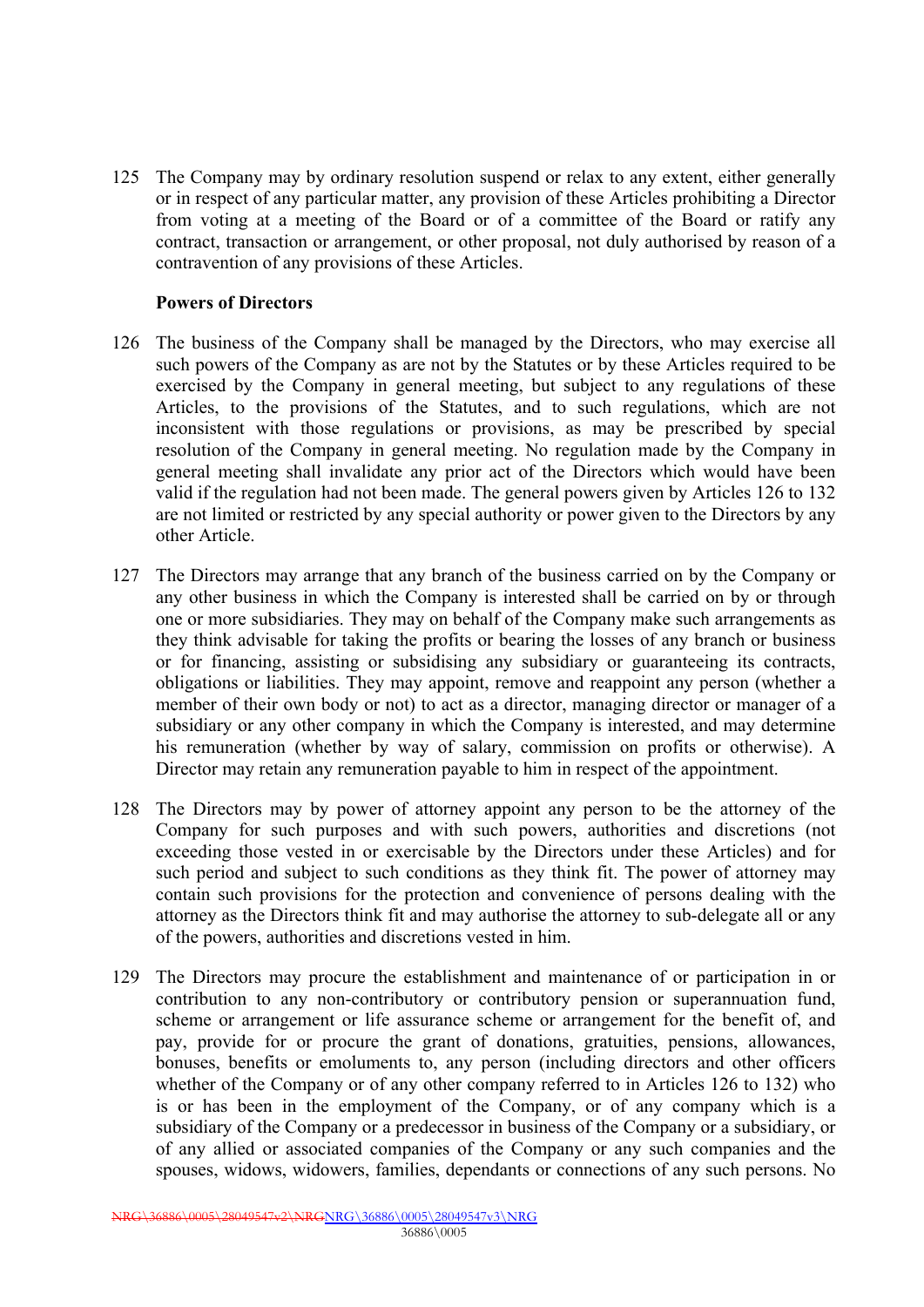pension, annuity or other allowance or benefit (except as provided for by or in accordance with any other Article) shall be granted to a Director or former Director who has not been an executive Director or held any other office or place of profit under the Company or any of its subsidiaries or to a person who has no claim on the Company except as a relation, connection or dependant of a Director or former Director, without the approval of an ordinary resolution of the Company.

- 130 The Directors may establish, maintain and give effect to any scheme approved by an ordinary resolution for the allotment of or the grant of options to subscribe for shares of the Company to persons (including Directors) in the employment of the Company or any subsidiary of the Company and may exercise all the powers conferred on them by the scheme (including any power to alter or add to its provisions). These Articles shall be deemed to be modified so far as may be necessary to give effect to the scheme in respect of any shares in issue or under option.
- 131 The Directors may procure any of the matters referred to in Articles 126 to 132 are done by the Company either alone or in conjunction with any other company.
- 132 All cheques, promissory notes, drafts, bills of exchange and other negotiable or transferable instruments, and all receipts for monies paid to the Company, shall be signed, drawn, accepted, endorsed or otherwise executed in such manner as the Directors determine.

## **Executive Directors**

- 133 The Directors may appoint one or more of their number to an executive office including the office of chairman, vice-chairman, managing Director, joint managing Director, assistant managing Director or manager or any other salaried office for such period and on such terms as they think fit. The Directors may revoke or terminate any such appointment, without prejudice to a claim for damages for breach of contract or otherwise.
- 134 A Director holding office pursuant to the last preceding Article shall receive such remuneration (whether by way of salary, commission or participation in profits, or partly in one way and partly in another) as the Directors determine. The remuneration shall, unless otherwise agreed, be additional to such remuneration (if any) as is payable to him as a Director. The Director shall be a director for the purposes of and subject to the provisions of section 188 of the Act.
- 135 The Directors may entrust to and confer upon a Director holding executive office any of the powers exercisable by them as Directors upon such terms and conditions and with such restrictions as they think fit, and either collaterally with or to the exclusion of their own powers, and may revoke, withdraw or vary any of the powers.

## **Rotation of Directors**

- 136 The following provisions shall apply to the retirement by rotation of Directors:
	- 136.1 At every annual general meeting any Directors who are bound to retire under Article 99 and one-third of the other Directors or, if their number is not a multiple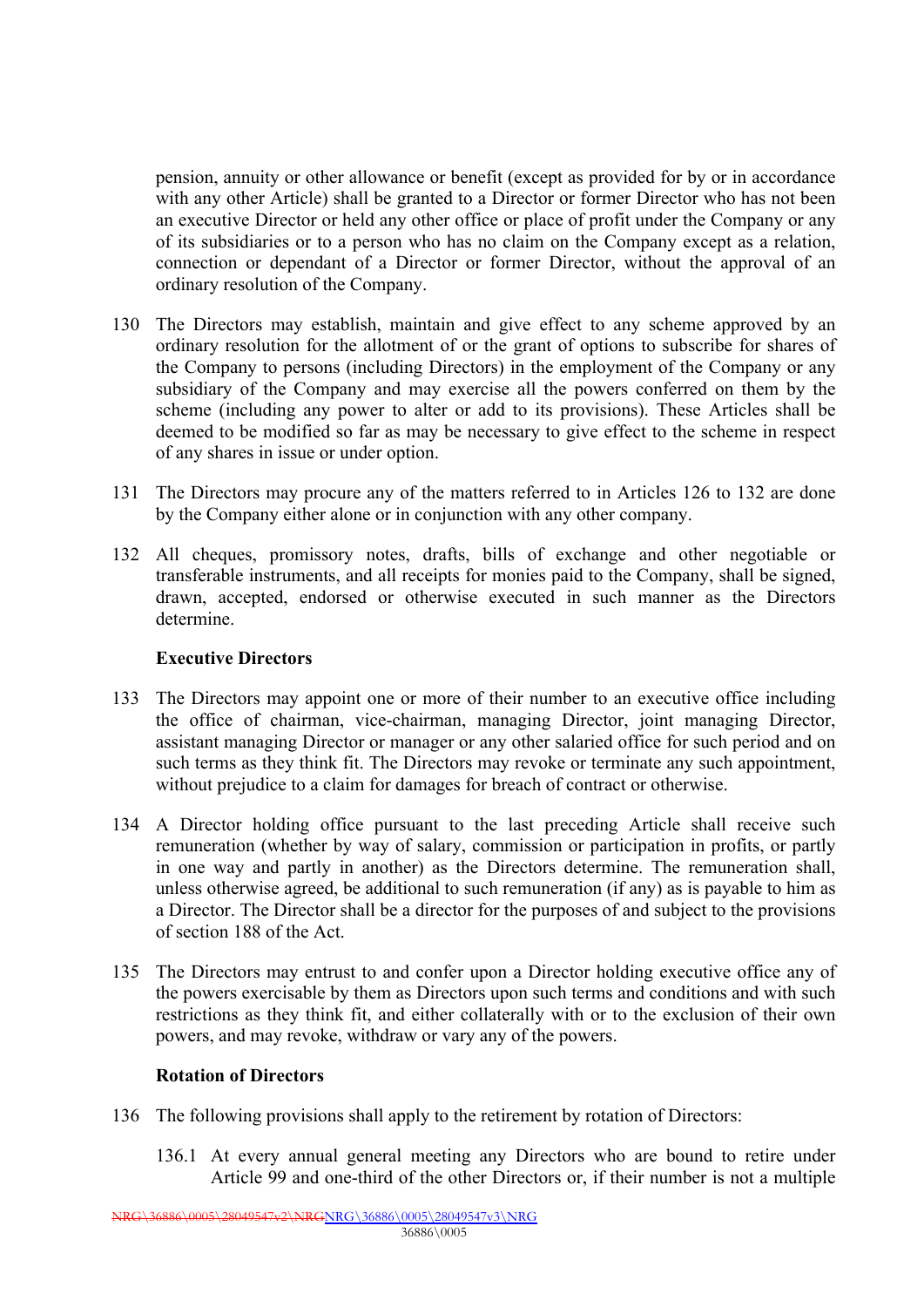of three, then the number nearest to but not less than one-third shall retire from office. A Director retiring at a meeting shall retain office until the close of the meeting.

- 136.2 The Directors to retire on each occasion shall be those who have been longest in office since their last election but, as between persons who became or were reelected Directors on the same day, those to retire shall (unless they otherwise agree among themselves) be determined by lot. The Directors to retire on each occasion (both as to number and identity) shall be determined by the composition of the Board at the date of the notice convening the annual general meeting. No Director shall be required to retire or be relieved from retiring by reason of any change in the number or identity of the Directors after the date of the notice but before the close of the meeting. The aforesaid provisions pertaining to retirement are subject to the proviso that if the Director is appointed as chief executive or managing director or as an employee of the Company in any other capacity, the contract under which he has been appointed may provide, subject to the approval by ordinary resolution of the Members at a general meeting, that he shall not while he continues to hold that position or office under contract for a term of rotation be subject to retirement by such contract and he shall not in such case be taken into account in determining the rotation or retirement of Directors provided that less than half the Directors may be appointed to any such position.
- 136.3 A retiring Director shall be eligible for re-election.

#### **Proceedings of Directors**

- 137 The Directors may meet together for the despatch of business, adjourn and otherwise regulate their meetings as they think fit. Questions arising at any meeting shall be determined by a majority of votes and in case of an equality of votes the chairman shall have a second or casting vote. A Director may at any time, and the Secretary on the requisition of a Director shall, summon a Board meeting.
- 138 Notice of a Board meeting may be given to a Director personally or by word of mouth or sent in writing to him at his last known address or any other address (including an e-mail address) given by him to the Company for this purpose. A notice sent by post shall be deemed to be given at the expiration of 48 hours after the envelope containing it was posted or, in the case of a notice contained in an e-mail communication, at the expiration of 48 hours after the time it was sent. A Director may waive notice of a meeting either prospectively or retrospectively.
- 139 The quorum necessary for the transaction of the business of the Directors may be fixed by the Directors and, unless fixed at any other number, shall be two.
- 140 The continuing Directors or a sole continuing Director may act notwithstanding any vacancies in the Board. If and so long as the number of Directors is reduced below the minimum number fixed by or in accordance with these Articles, the continuing Directors or Director may act for the purpose of filling vacancies in the Board or of summoning general meetings of the Company, but not for any other purpose. If there are no Directors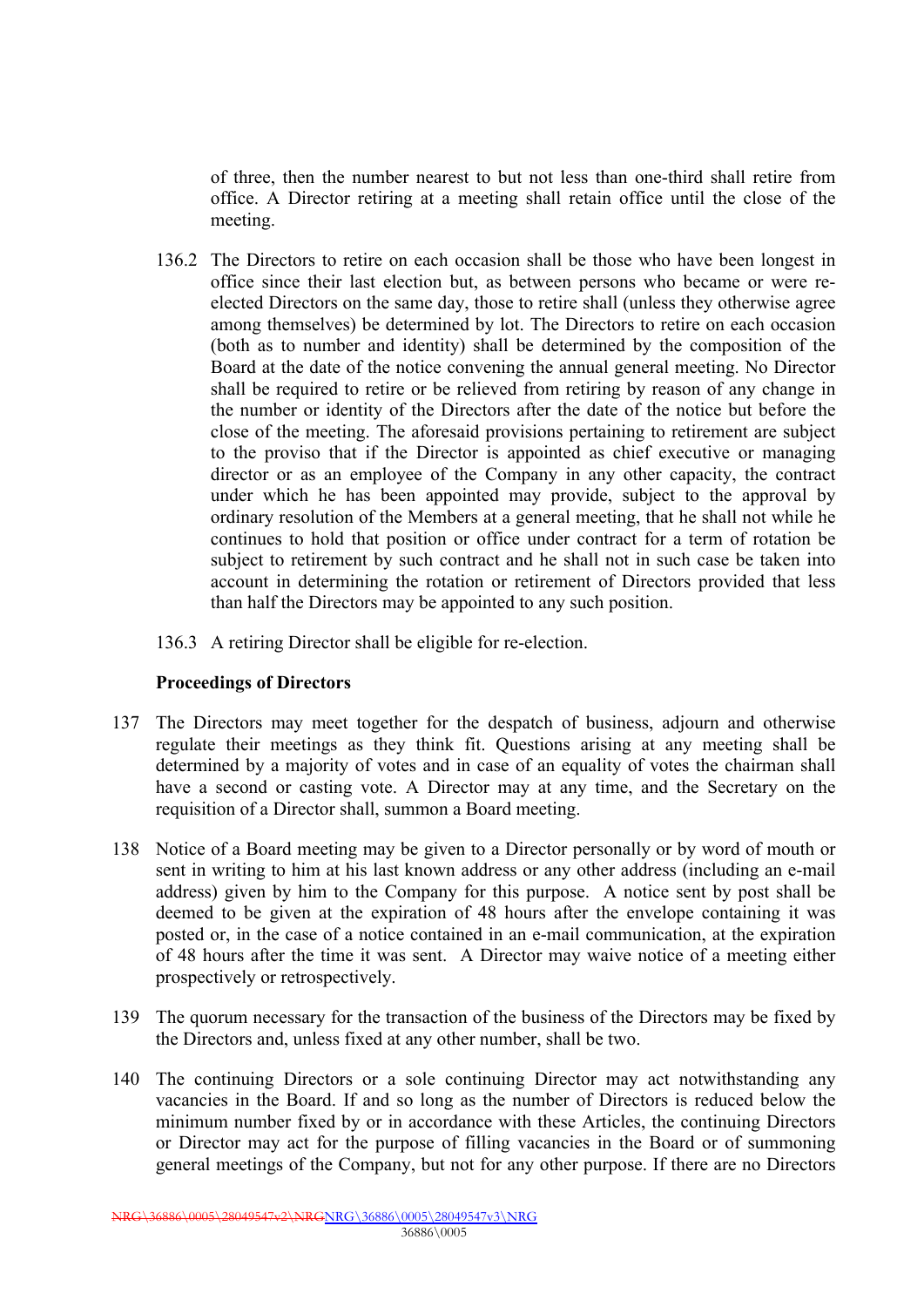or no Director able or willing to act, any two members may summon a general meeting of members for the purpose of appointing Directors.

- 141 If the Directors have not appointed a chairman or vice-chairman pursuant to Article133, or if at any meeting neither the chairman nor the vice-chairman is present within 5 minutes after the time appointed for holding it, the Directors present may choose one of their number to be chairman of the meeting.
- 142 The Board may establish local boards or agencies for managing any of the affairs of the Company, either in the United Kingdom or elsewhere, and may appoint any persons to be members of the local boards, or to be managers or agents, and may fix their remuneration. The Board may delegate to any local board, manager or agent any of the powers, authorities and discretions vested in or exercisable by the Board (other than the power to borrow and make calls), with power to sub-delegate, and may authorise the members of any local board or any of them to fill any vacancies and to act notwithstanding vacancies. An appointment or delegation may be made upon such terms and subject to such conditions as the Board thinks fit. The Board may remove any person appointed as above and may revoke or vary any delegation, but a person dealing in good faith and without notice of the revocation or variation shall not be affected by it.
- 143 A meeting of the Directors at which a quorum is present shall be competent to exercise all powers and discretions exercisable by the Directors.
- 144 The Directors may delegate any of their powers to committees consisting of such number of members of their body as they think fit and may revoke a delegation and discharge a committee in whole or in part. A committee shall in the exercise of the powers delegated to it conform to any regulations that are imposed by the Directors.
- 145 The meetings and proceedings of a committee consisting of two or more members shall be governed by the provisions of these Articles regulating the meetings and proceedings of the Directors, so far as they are applicable and are not superseded by any regulations made by the Directors under the last preceding Article.
- 146 A member of the Board, or of a committee of the Board, may participate in a meeting of the Board or the committee by means of a conference telephone or any communication equipment which allows all persons participating in the meeting to hear each other. A participant shall be deemed to be present in person at the meeting and shall be entitled to vote or be counted in a quorum accordingly. The meeting shall be deemed to take place where the largest group of those participating is assembled or, if there is no such group, where the chairman of the meeting then is.
- 147 A resolution In Writing, signed by all of the Directors entitled to notice of a meeting of the Directors or by all of the members of a committee, shall be as valid as if it had been passed at a Board meeting or a meeting of the committee duly called and constituted. The resolution may consist of several documents in the like form each signed by one or more of the Directors or members of the committee. For the purpose of Articles 137 to 150, the signature of an alternate Director entitled to notice of a meeting of Directors shall suffice in lieu of the signature of the Director appointing him.

NRG\36886\0005\28049547v2\NRGNRG\36886\0005\28049547v3\NRG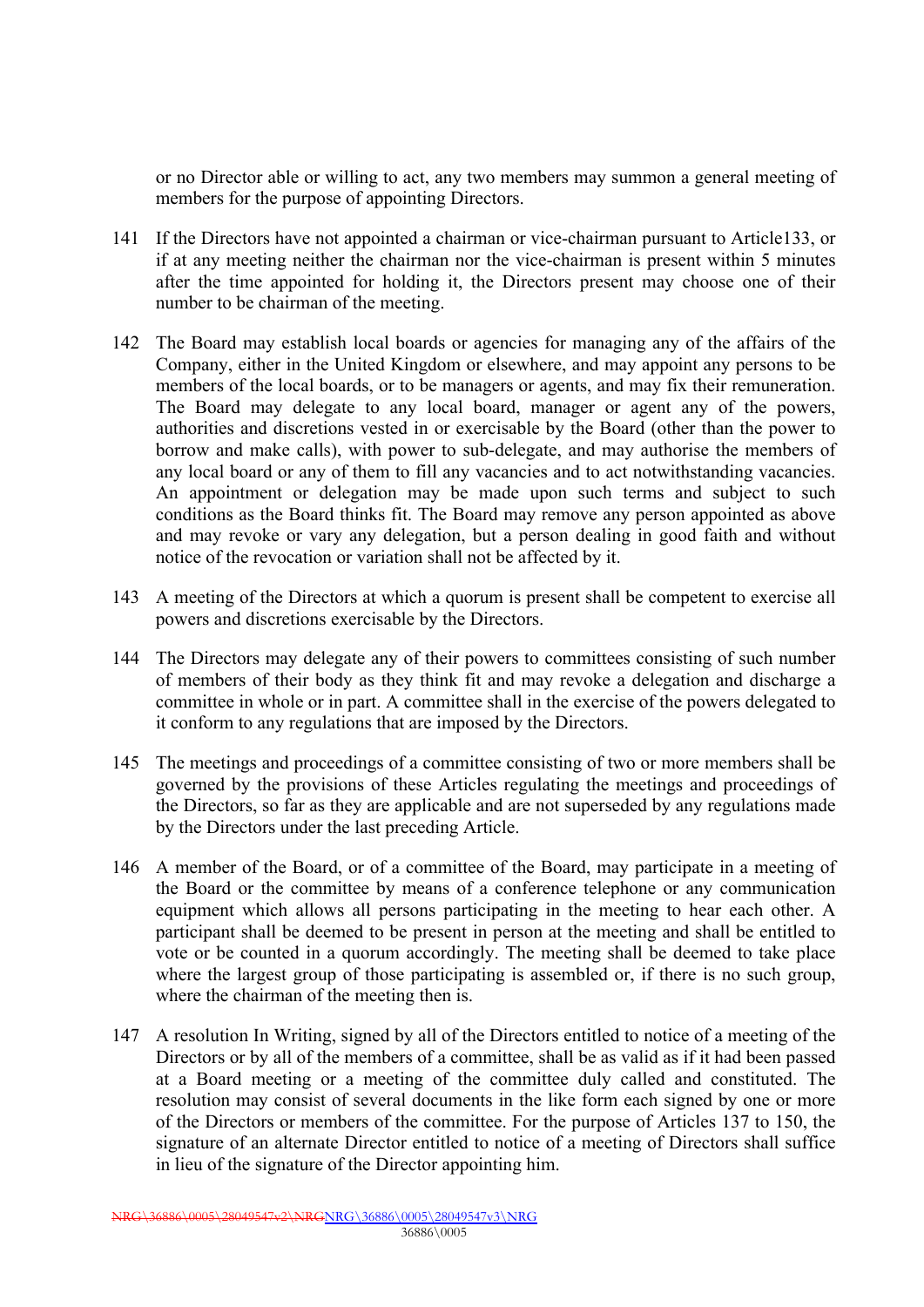- 148 The Directors shall cause minutes to be made in books provided for the purpose:
	- 148.1 of all appointments of officers made by the Directors;
	- 148.2 of the names of all the Directors present at each Board meeting and meeting of a committee of Directors;
	- 148.3 of all resolutions and proceedings at meetings of the Company and of any class of members of the Company and of the Directors and of any committee of Directors.

The minutes, if purporting to be signed by the chairman of the meeting at which the appointments were made, or the Directors were present, or the resolutions were passed or proceedings held (as the case may be), or by the chairman of the next succeeding meeting of the Company, or class of members of the Company, or Directors or committee (as the case may be), shall be sufficient evidence without any further proof of the facts stated in it.

- 149 All actions done by any Board meeting, or meeting of a committee of Directors, or by a person acting as a Director, shall as regards all persons dealing in good faith with the Company, notwithstanding that there was some defect in the appointment of any Director, or of the person acting as a Director, or that they or any of them were disqualified, or had vacated office or were not entitled to vote, be as valid as if each of them had been duly appointed, and was qualified and had continued to be a Director and had been entitled to vote.
- 150 The Directors may appoint any person to an office or employment having a title including the word "director" or attach such a title to any existing employment with the Company and may terminate the appointment or the use of the title. The inclusion of the word "director" in the title of any office or employment (other than the office of managing or joint managing or deputy or assistant managing director) does not imply that the employee is a Director and the employee shall not as a result be empowered in any respect to act as a Director or be deemed to be a Director for any of the purposes of these Articles.

## **Secretary**

- 151 The Secretary shall be appointed by the Directors at such remuneration and upon such terms as they think fit. The Secretary may be removed by the Directors. The Directors may appoint an assistant Secretary or assistant Secretaries and temporary substitutes for the Secretary. An assistant Secretary or temporary substitute shall for the purpose of these Articles be deemed to be and may fulfil the duty of the Secretary subject to any limitation prescribed by the Directors.
- 152 A provision of the Statutes or these Articles requiring or authorising a thing to be done by or to a Director and the Secretary shall not be satisfied by its being done by or to the same person acting both as Director and as, or in the place of, the Secretary.

#### **Borrowing**

153 The Directors may exercise all the powers of the Company to borrow money, and to mortgage or charge all or any part of its undertaking, property and assets (both present and future), including its uncalled capital and, subject to the Statutes, to issue Debentures and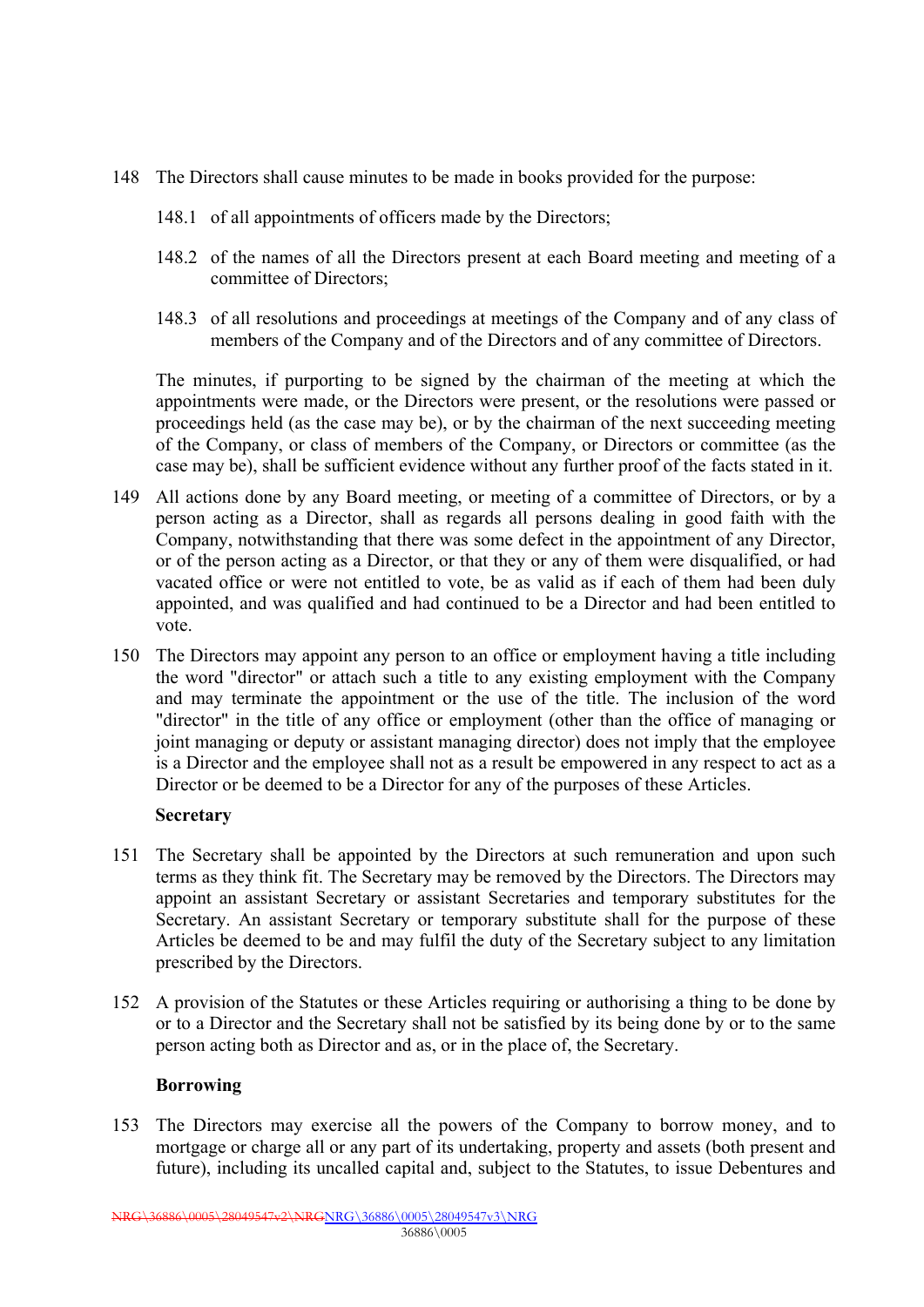other securities, whether outright or as collateral security, for any debt, liability or obligation of the Company or of any third party.

- 154 The Board must restrict the borrowings of the Company and exercise all voting and other rights or powers of control exercisable by the Company in relation to its subsidiaries (if any) so as to secure (but as regards subsidiaries only in so far as, by the exercise of the rights or powers of control, the Board can secure) that the aggregate principal amount outstanding of all borrowings by the Group (exclusive of borrowings owing by one member of the Group to another member) does not, without the previous sanction of an ordinary resolution, exceed an amount equal to eight times the Adjusted Capital and Reserves.
	- 154.1 For this purpose:
		- (a) "the Adjusted Capital and Reserves" means at any time the aggregate of:
		- (b) the amount paid up or credited as paid up on the issued share capital of the Company; and
		- (c) the amount standing to the credit of the reserves (including any share premium account, capital redemption reserve and credit balance on profit and loss account)

all as shown by the then latest audited balance sheet and without making any provision for Goodwill unless already written off against the Company's profit and loss account but after deducting any debit balance on profit and loss account (except to the extent that the deduction has already been made) and making adjustments to reflect any variation in the amount of the paid up share capital, share premium account or capital redemption reserve since the date of the audited balance sheet;

- (d) "borrowings" include the following except in so far as otherwise taken into account:
- (e) the nominal amount of any issued share capital and the principal amount of any Debentures or borrowed monies of any person, the beneficial interest in which is not owned by a member of the Group and the payment or repayment of which is the subject of a guarantee or indemnity by a member of the Group, but excluding acceptances of trade bills for the purchase of goods in the ordinary course of business;
- (f) the outstanding amount raised by acceptances by a bank or accepting house under an acceptance credit opened on behalf of and in favour of a member of the Group, excluding acceptances of trade bills for the purchase of goods in the ordinary course of business;
- (g) the principal amount of any Debenture of a member of the Group owned otherwise than by another member of the Group;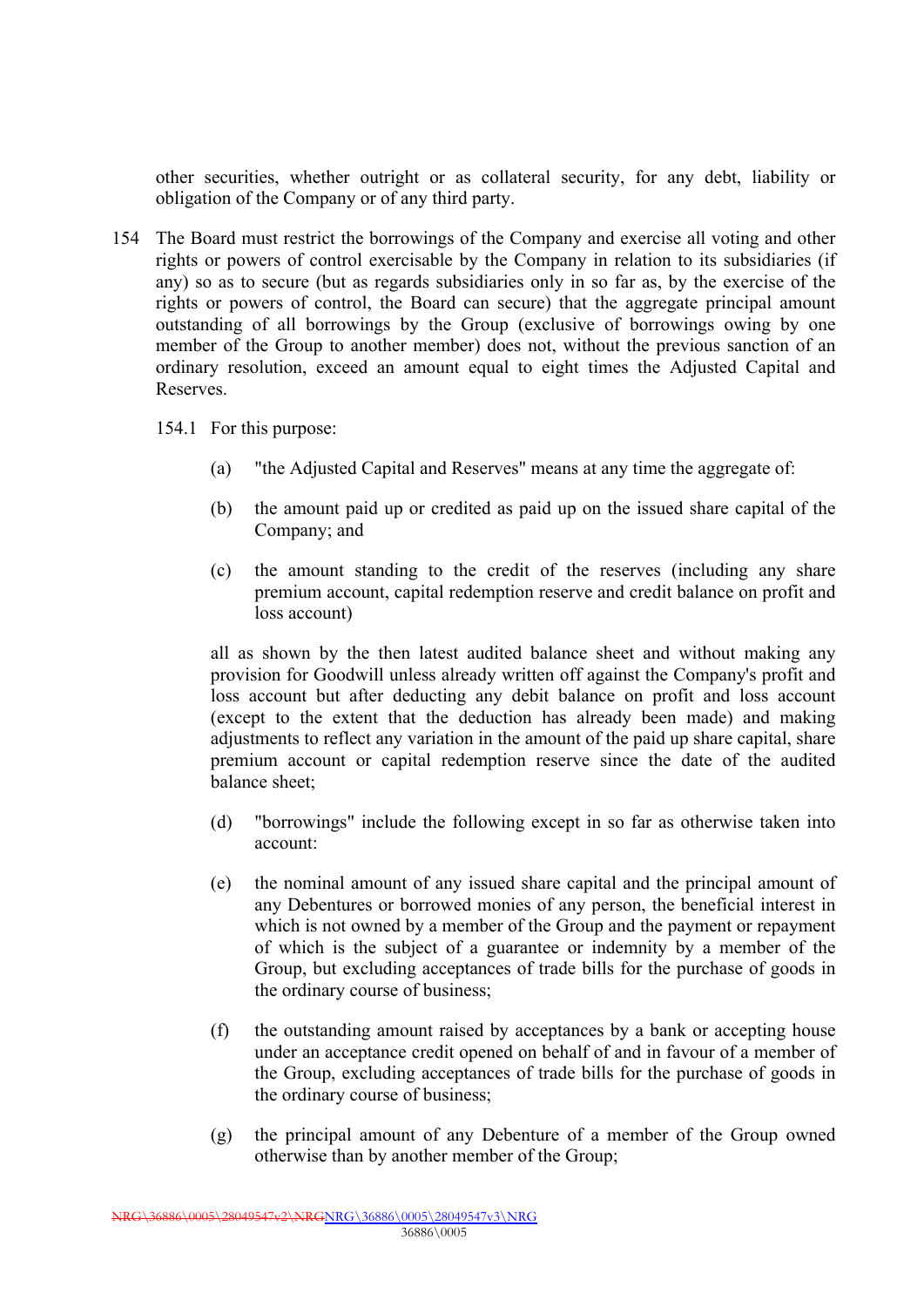- (h) the principal amount of any preference share capital of a subsidiary owned otherwise than by a member of the Group; and
- (i) any premium payable on repayment on any borrowing or deemed borrowing; but does not include:
	- (i) borrowings for the purposes of repaying the whole or any part of borrowings by a member of the Group within six months of being borrowed, pending their application for that purpose within that period; and
	- (ii) borrowings for the purpose of financing a contract in respect of which any part of the price receivable by a member of the Group is guaranteed or insured by the Export Credits Guarantee Department of the Department of Trade and Industry or by any other Governmental department fulfilling a similar function, to an amount not exceeding the part of the price which is guaranteed or insured;
- (j) when the aggregate principal amount of borrowings to be taken into account for the purposes of this Article on any particular date is being ascertained:
	- (i) monies denominated or repayable in a currency other than sterling shall be converted for the purpose of calculating the sterling equivalent at the rate of exchange prevailing on that date in London or, if the amount of borrowings would as a result be less, at the rate of exchange prevailing in London six months before that date. For this purpose the rate of exchange shall be taken as the middle market rate as at the close of business; and
	- (ii) where under the terms of borrowing the amount of money that would be required to discharge the principal amount in full if it fell to be repaid (at the option of the Company or by reason of default) on that date is less than the amount that would otherwise be taken into account in respect of that borrowing for the purpose of Articles 153 to 156, the amount of the borrowing shall be taken to be the lesser amount;
- (k) "audited balance sheet" means the then latest audited balance sheet of the Company prepared for the purposes of the Statutes unless there has then been prepared for those purposes and audited a consolidated balance sheet of the Company and its subsidiaries (with such exceptions as may be permitted in the case of a consolidated balance sheet prepared for the purposes of the Statutes); and in the latter event "audited balance sheet" means the audited consolidated balance sheet, the references to reserves and profit and loss account being references to the consolidated reserves and consolidated profit and loss accounts respectively, any amounts attributable to outside interests in subsidiaries being excluded. The Company may change the accounting convention on which the audited balance sheet is based, provided it complies with the requirements of the Statutes. If the Company prepares its main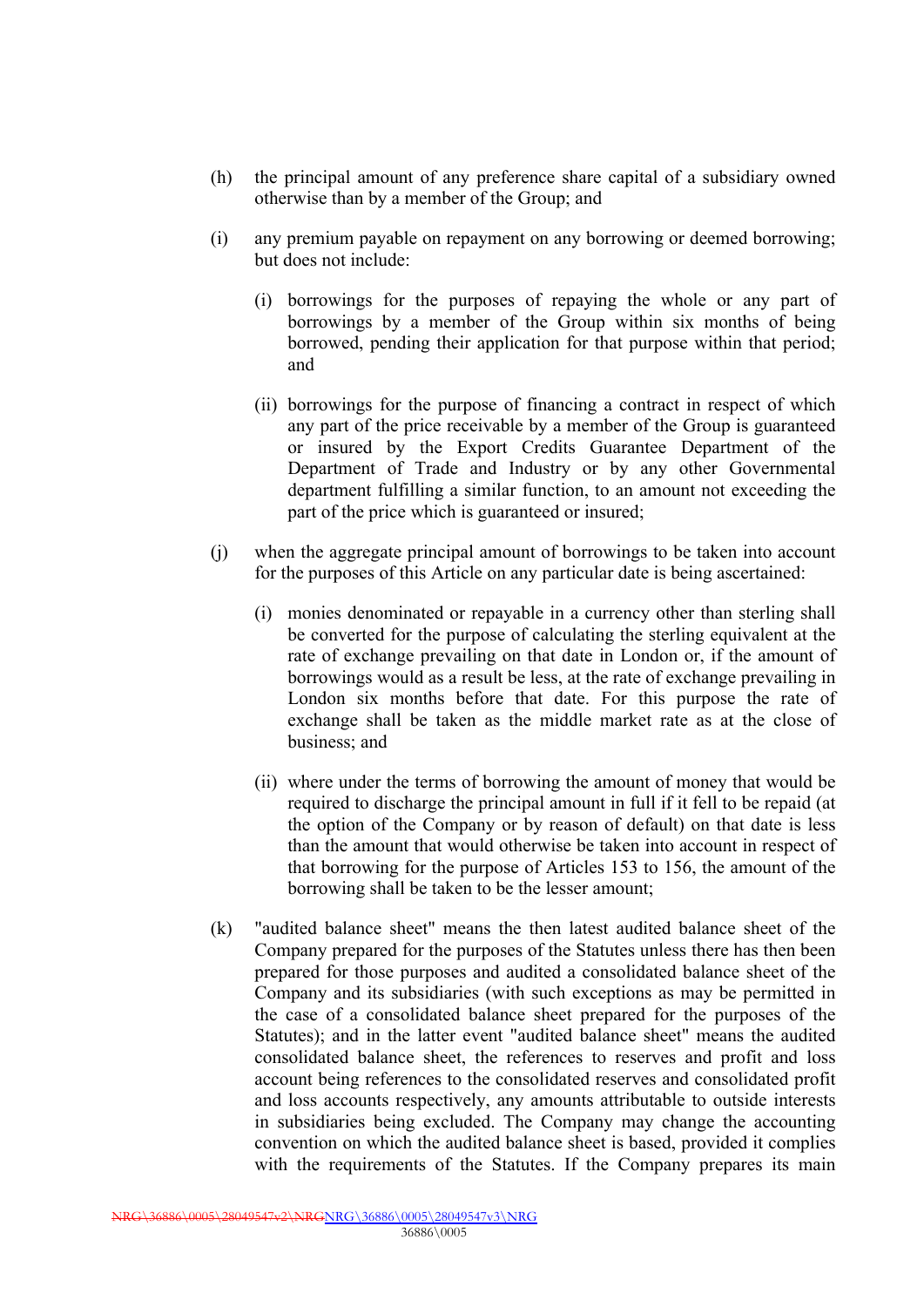audited balance sheet on the basis of one convention but a supplementary audited balance sheet or statement on the basis of another, the main audited balance sheet shall be taken as the audited balance sheet for the purposes of Articles 153 to 156;

- (l) "the Group" means the Company and its subsidiaries (if any).
- 155 A certificate or report by the Auditors as to the amount of the Adjusted Capital and Reserves or the amount of any borrowings or to the effect that the limit imposed by Articles 153 to 156 has not been or will not be exceeded at any particular time or times shall be conclusive for the purposes of Articles 153 to 156.
- 156 Notwithstanding the foregoing, no lender or other person dealing with the Company shall be concerned to see or enquire whether the limit imposed by Articles 153 to 156 is observed. No borrowing incurred or security given in excess of the limit shall be invalid or ineffectual, except in the case of express notice to the lender or the recipient of the security given that the limit had been or would be exceeded.

## **The Seal**

- 157 The Seal shall be used only by the authority of the Directors or of a committee of Directors authorised by the Directors. The Directors may determine who shall sign any instrument to which the Seal is affixed.
- 158 The Company may exercise the powers conferred by section 39 of the Act with regard to having an official seal for use abroad, and the powers shall be vested in the Board.
- 159 A document signed by a Director and by the Secretary or another Director, or by a sole Director in the presence of a witness and expressed, in whatever form of words, to be executed by the Company shall have the same effect as if it were under seal. A document executed in this way which makes it clear on its face that it is intended to be a deed, in whatever form of words, has effect, upon delivery, as a deed.

#### **Authentication of documents**

160 Any Director or the Secretary or any person appointed by the Directors for the purpose shall have power to authenticate any documents affecting the constitution of the Company and any resolutions passed by the Company or the Board, and any books, records, documents and accounts relating to the business of the Company, and to certify copies or extracts as true copies or extracts. Where any books, records, documents or accounts are elsewhere than at the Company's head office, the local manager or other officer of the Company having the custody of them shall be deemed to be a person appointed by the Directors under this Article.

#### **Alternate directors**

161 A Director may appoint any other Director or person who is approved by the Board to be an alternate Director, and may remove from office an alternate Director appointed by him.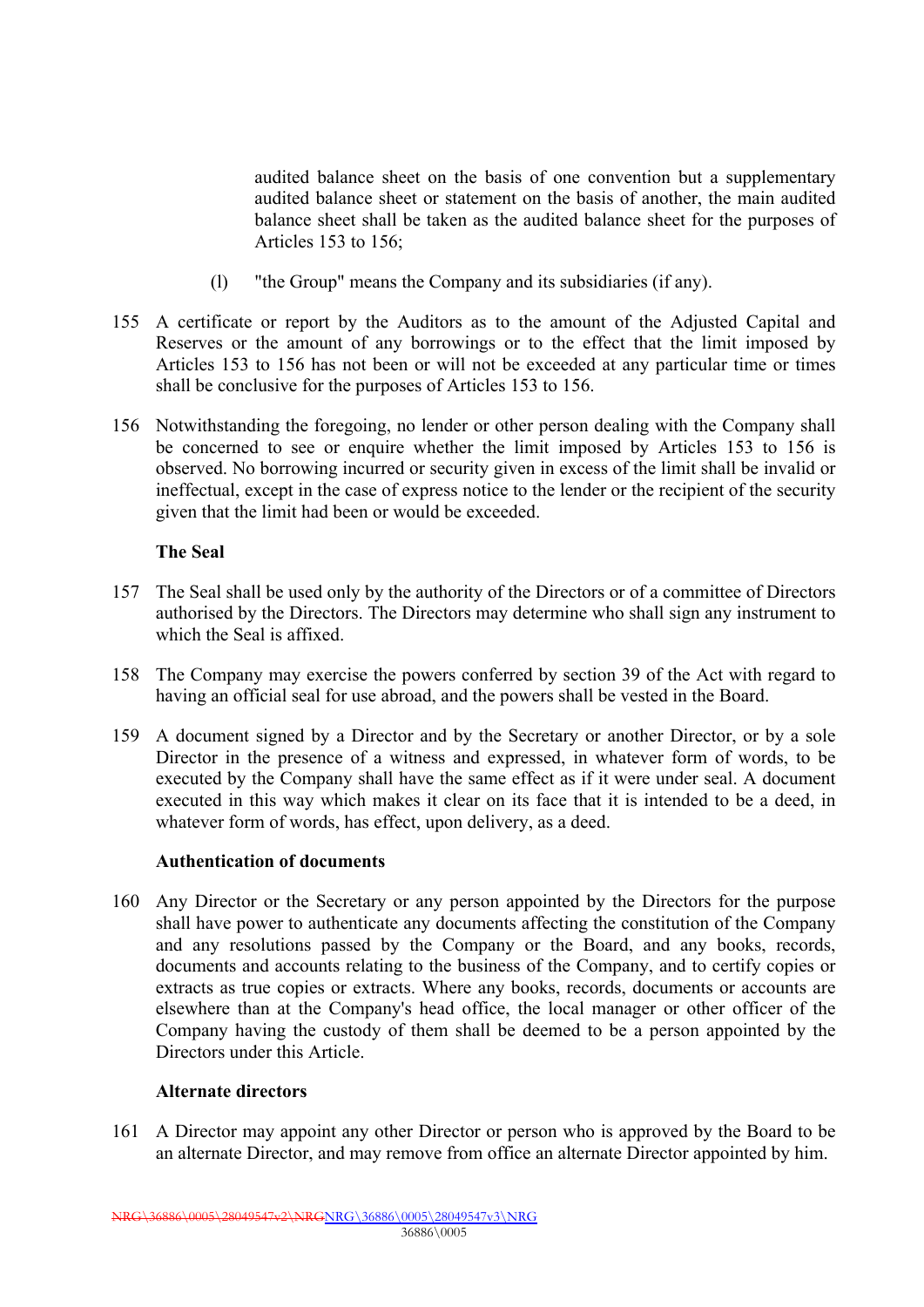- 162 An alternate Director shall be entitled (subject to his giving to the Company an address within the United Kingdom at which notices may be served upon him) to receive notices of all meetings of the Board and of any committee of the Board of which his appointor is a member and to attend and vote as a Director at any of the meetings at which the Director appointing him is not personally present, and generally to perform all the functions of his appointor as a Director in the absence of the appointor. When acting also as a Director or as an alternate Director for more than one Director, an alternate Director shall have one vote for every Director he represents, in addition to his own if he is himself a Director, and, where the quorum exceeds two, he shall be considered as two Directors for the purpose of making a quorum.
- 163 An alternate Director shall cease to be an alternate Director if his appointor ceases for any reason to be a Director. If a Director retires by rotation but is re-elected by the meeting at which the retirement takes effect, an appointment made by him under Articles 161 to 165 which was in force immediately prior to his retirement shall continue to operate after his re-election as if he had not retired.
- 164 All appointments and removals of alternate Directors shall be effected by notice In Writing by the Director making or revoking the appointment given to the Company at the Office or at a duly convened and held meeting of the Board.
- 165 An alternate Director may be repaid by the Company such expenses as might properly be repaid to him if he were a Director. He shall be entitled to receive from the Company such proportion (if any) of the remuneration otherwise payable to his appointor as his appointor by notice In Writing to the Company directs. He shall not otherwise in respect of the appointment be entitled to receive any remuneration from the Company. An alternate Director may be indemnified by the Company to the same extent as a Director.
- 166 An alternate Director shall be an officer of the Company. He shall alone be responsible to the Company for his own acts or defaults and shall not be deemed to be the agent of or for the Director appointing him.

## **Dividends**

- 167 The profits of the Company available for dividend and resolved to be distributed shall be applied in the payment of dividends to the members in accordance with their respective rights and priorities. The Company in general meeting may declare dividends accordingly. No dividend or interim dividend may be paid otherwise than in accordance with Part 23 of the Act.
- 168 No dividend shall be payable except out of the profits of the Company (including profits set aside to any reserve fund) or in excess of the amount recommended by the Directors.
- 169 Dividends must be declared and paid according to the amounts paid on the shares in respect of which the dividends are paid. For the purposes of Articles 167 to 182, no amount paid on a share in advance of calls shall be treated as paid on the share. Dividends shall be apportioned and paid pro rata according to the amounts paid on the shares during any portions of the period in respect of which the dividend is paid but, if any share is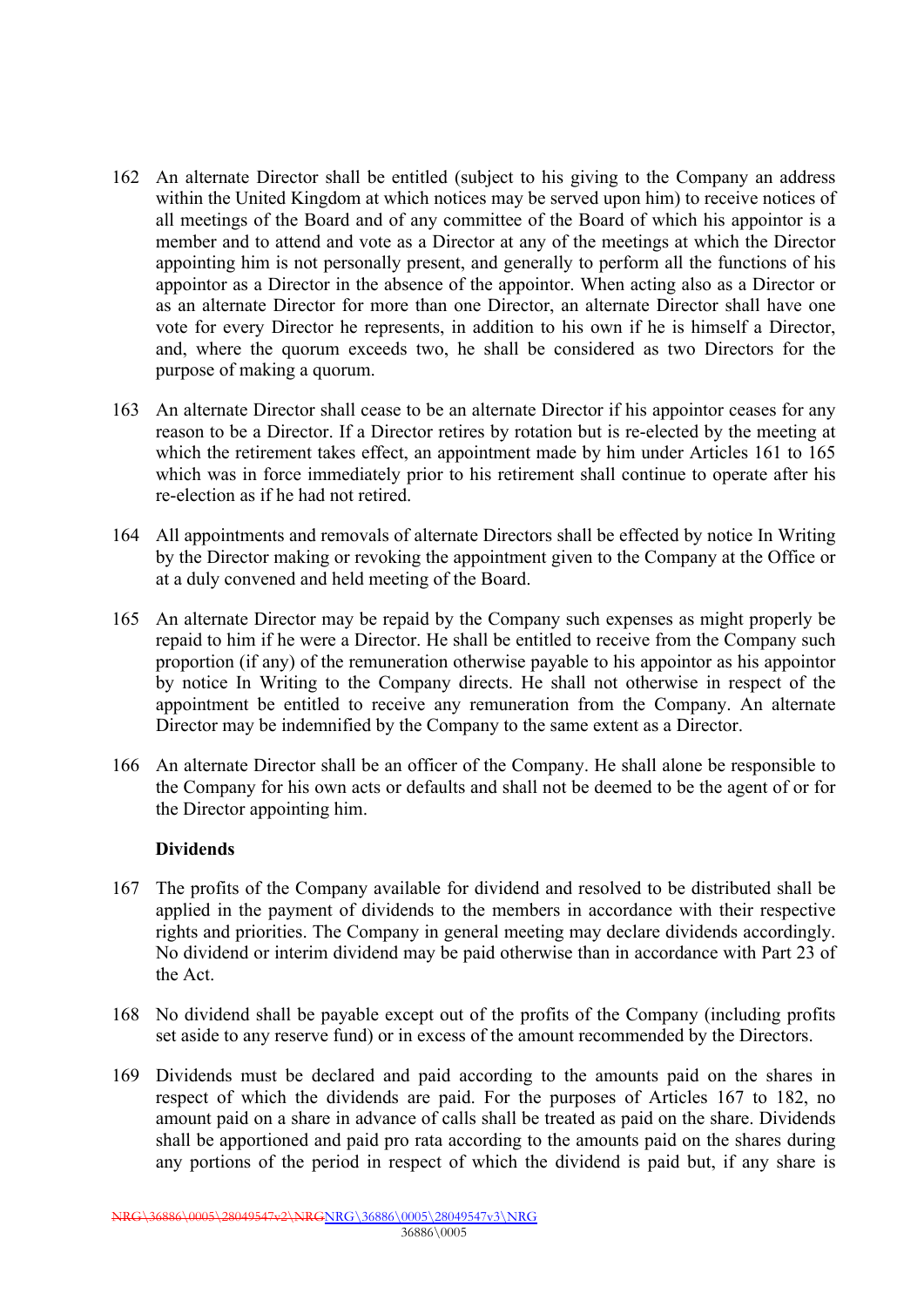issued on terms providing that it ranks for dividend as from a particular date, the share shall rank for dividend accordingly.

- 170 The Directors must transfer to share premium account as required by the Statutes sums equal to the amount or value of any premiums at which any shares of the Company are issued.
- 171 The Directors may pay such interim dividends as appear to them to be justified by the profits of the Company. If the capital of the Company is divided into different classes of shares the Directors may pay interim dividends in respect of those shares which confer on the holders deferred or non-preferred rights as well as in respect of those shares which confer on the holders preferential or special rights with regard to dividends. Provided that the Directors act bona fide, they shall not incur any responsibility to the holders of any shares for any damage that they suffer by reason of the payment of an interim dividend on any shares. The Directors may also pay half yearly or at other suitable intervals to be settled by them any dividend which is payable at a fixed rate if they are of the opinion that the profits justify the payment.
- 172 A general meeting declaring a dividend or bonus may direct payment of the dividend or bonus wholly or partly by the distribution of specific assets and, in particular, of paid up shares or Debentures of another company or in any one or more of these ways. The Directors shall give effect to the resolution and, where a difficulty arises in regard to the distribution, the Directors may settle it as they think expedient. In particular they may issue certificates in respect of fractions and fix the value for distribution of specific assets, may determine that cash payments are made to any members upon the footing of that value in order to adjust the rights of all parties and may vest the assets in trustees as may seem expedient to the Directors.
- 173 A resolution of the Company or of the Directors declaring a dividend may specify any date as the record date for the dividend, whether or not prior to the date on which the resolution is passed.
- 174 The Directors may deduct from any dividend or bonus payable to a member any sums presently payable by him to the Company on account of calls or otherwise in respect of shares of the Company.
- 175 No unpaid dividend, bonus or interest shall bear interest as against the Company.
- 176 The Directors may retain any dividends and bonuses payable on shares on which the Company has a lien permitted by the Statutes and may apply them in or towards satisfaction of the debts, liabilities or engagements in respect of which the lien exists.
- 177 The Directors may retain the dividends and bonuses payable upon shares in respect of which any person is, under the provisions of these Articles relating to the transmission of shares, entitled to become a member, or which any person under those provisions is entitled to transfer, until he becomes a member in respect of the shares or duly transfers them.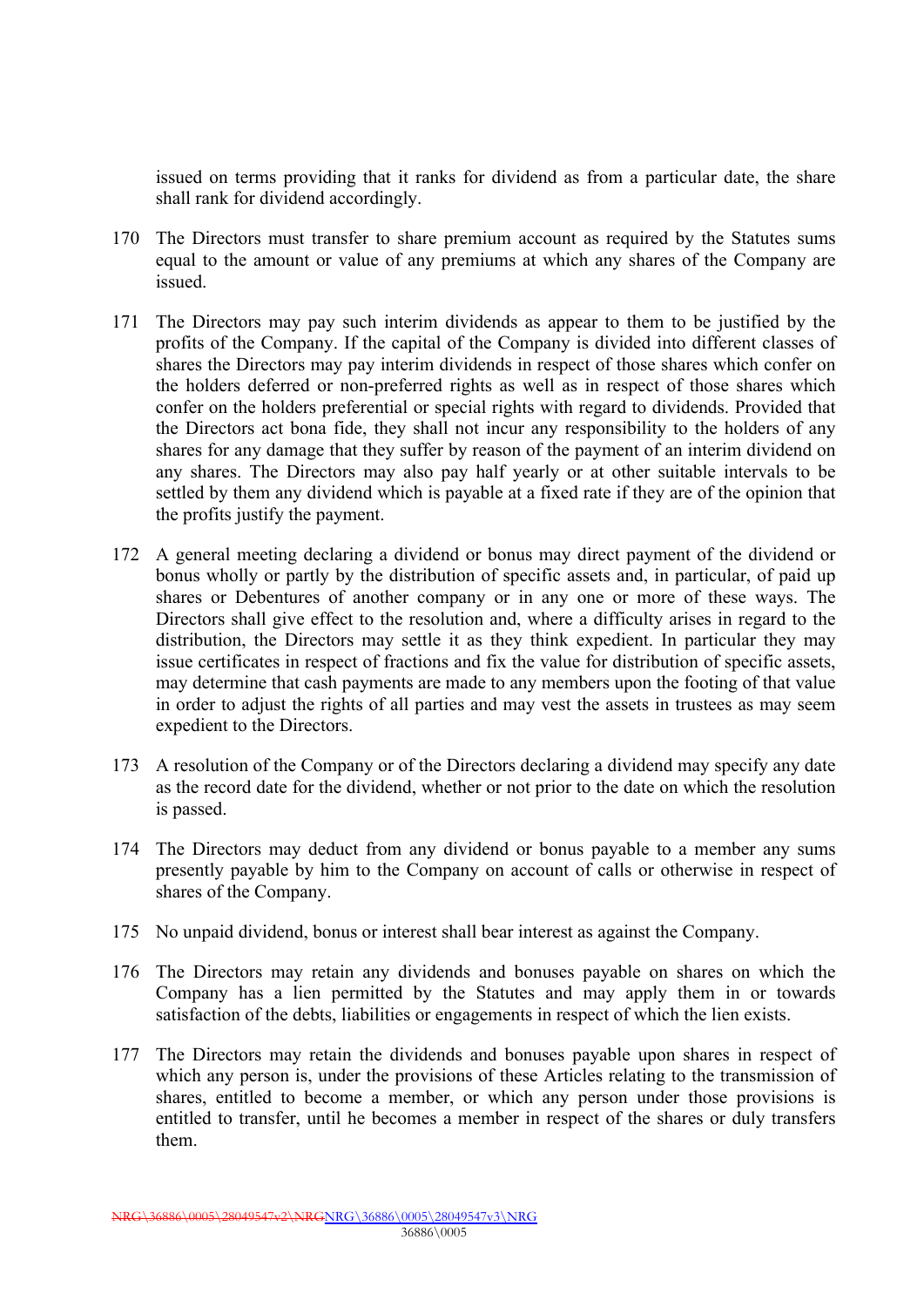- 178 A dividend may be paid by cheque or warrant sent through the post to the registered address of the member or person entitled to it, or by direct bank transfer to such bank account as the member or person entitled to it directs, and in case of joint holders to any one of them or to such person and such address or such bank account as the joint holders may direct. The cheque or warrant shall be made payable to the order of the person to whom it is sent or to such person as the member, person entitled or joint holders direct. Payment of the cheque or warrant shall be a good discharge to the Company. Every cheque or warrant shall be sent at the risk of the person entitled to the money which it represents.
- 179 If several persons are registered as joint holders of a share, any one of them may give an effectual receipt for any dividend or other monies payable on or in respect of the share.
- 180 The Company shall have the power to cease sending dividend warrants by post if previous warrants sent to the same member have been returned undelivered or left uncashed, provided that such power may not be exercised until such warrants have been returned or so left uncashed on at least two occasions or, following one such occasion, reasonable enquiries have failed to establish any new address of the registered holder.
- 181 All unclaimed dividends may be invested or otherwise made use of by the Company as the Board shall think fit, until the same be claimed and so that the Company shall not thereby be constituted as a trustee in respect thereof.
- 182 Any dividend or other sum remaining unclaimed for a period of twelve years after having been declared shall be forfeited and shall revert to the Company.

#### **Scrip dividends**

- 183 The Directors may, if authorised by an ordinary resolution, offer any holders of ordinary shares one or more of the following options:
	- 183.1 instead of taking the net cash amount due to them in respect of all or any part (to be determined by the Directors) of any dividend declared or payable on any ordinary shares held by them, either to invest the cash in subscribing for unissued ordinary shares, payable in full or by instalments, or in paying up in full or by instalments any unpaid or partly paid ordinary shares held by them; or
	- 183.2 instead of taking the net cash amount due to them in respect of all or any part (to be determined by the Directors) of any dividend declared or payable on any ordinary shares held by them, to elect to receive new ordinary shares credited as fully paid; or
	- 183.3 to forego their entitlement to all or any part (to be determined by the Directors) of any dividend declared or payable on any ordinary shares held by them and to take instead fully paid bonus ordinary shares; or
	- 183.4 any other option in respect of all or any part (to be determined by the Directors) of any dividend on any ordinary shares held by them as the Directors determine.
- 184 In relation to the above options, the following provisions apply: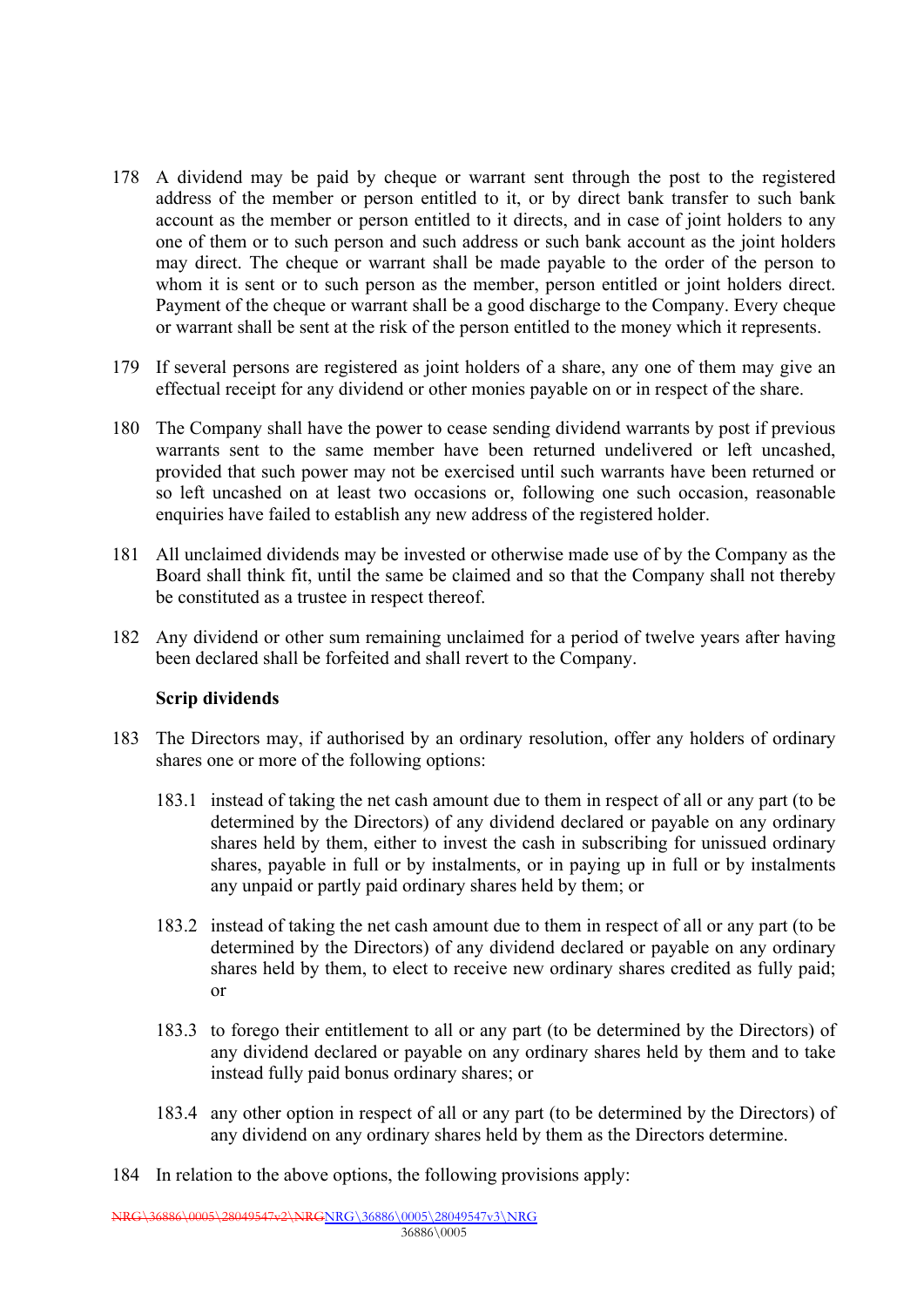- 184.1 the ordinary resolution may specify a particular dividend (whether or not already declared) or may specify all or any dividends declared within a specified period;
- 184.2 the entitlement of each holder of ordinary shares to new ordinary shares shall be such that the relevant value of the entitlement shall be, as nearly as possible, equal to (but not greater than) the cash amount (disregarding any tax credit) of the dividend that the holder elects to forego. In calculating the entitlement, the Directors may, at their discretion, adjust the figure obtained by dividing the relevant value by the amount payable on the ordinary shares up or down so as to procure that the entitlement of each shareholder to new ordinary shares is represented by a simple numerical ratio. For this purpose, "relevant value" shall be calculated by reference to the average of the middle market quotations for the Company's ordinary shares on the London Stock Exchange as derived from the Daily Official List, on such five consecutive dealing days as the Directors determine, provided that the first day is on or after the day on which the ordinary shares are first quoted "ex" the relevant dividend, or in such other manner as may be determined by or in accordance with the ordinary resolution;
- 184.3 on or as soon as practicable after announcing that they are to declare or recommend any dividend the Directors, if they intend to offer an election in respect of that dividend, shall also announce that intention and shall, after determining the basis of allotment if they decide to proceed with the offer, notify the holders of ordinary shares In Writing of the right of election offered to them and specify the procedure to be followed and the place at which and the latest time by which elections must be lodged in order for elections to be effective;
- 184.4 the Directors shall not proceed with any election unless the Company has sufficient reserves or funds that may be capitalised to give effect to it after the basis of allotment is determined;
- 184.5 the Directors may exclude from any offer any holders of ordinary shares where the Directors believe that the making of the offer to them would or might involve the contravention of the laws of any territory or that for any other reason the offer should not be made to them;
- 184.6 the dividend (or that part of the dividend in respect of which a right of election has been offered) shall not be payable on ordinary shares in respect of which an election has been made (the "elected ordinary shares") and instead additional ordinary shares shall be allotted to the holders of the elected ordinary shares on the basis of allotment calculated as stated above. For this purpose the Directors may capitalise, out of any amount standing to the credit of any reserve or fund (including the profit and loss account, share premium account, capital redemption reserve or any other undistributable reserve) whether or not it is available for distribution as the Directors determine, a sum equal to the aggregate nominal amount of the additional ordinary shares to be allotted on that basis and apply it in paying up in full the appropriate number of unissued ordinary shares for allotment and distribution to the holders of the elected ordinary shares on that basis;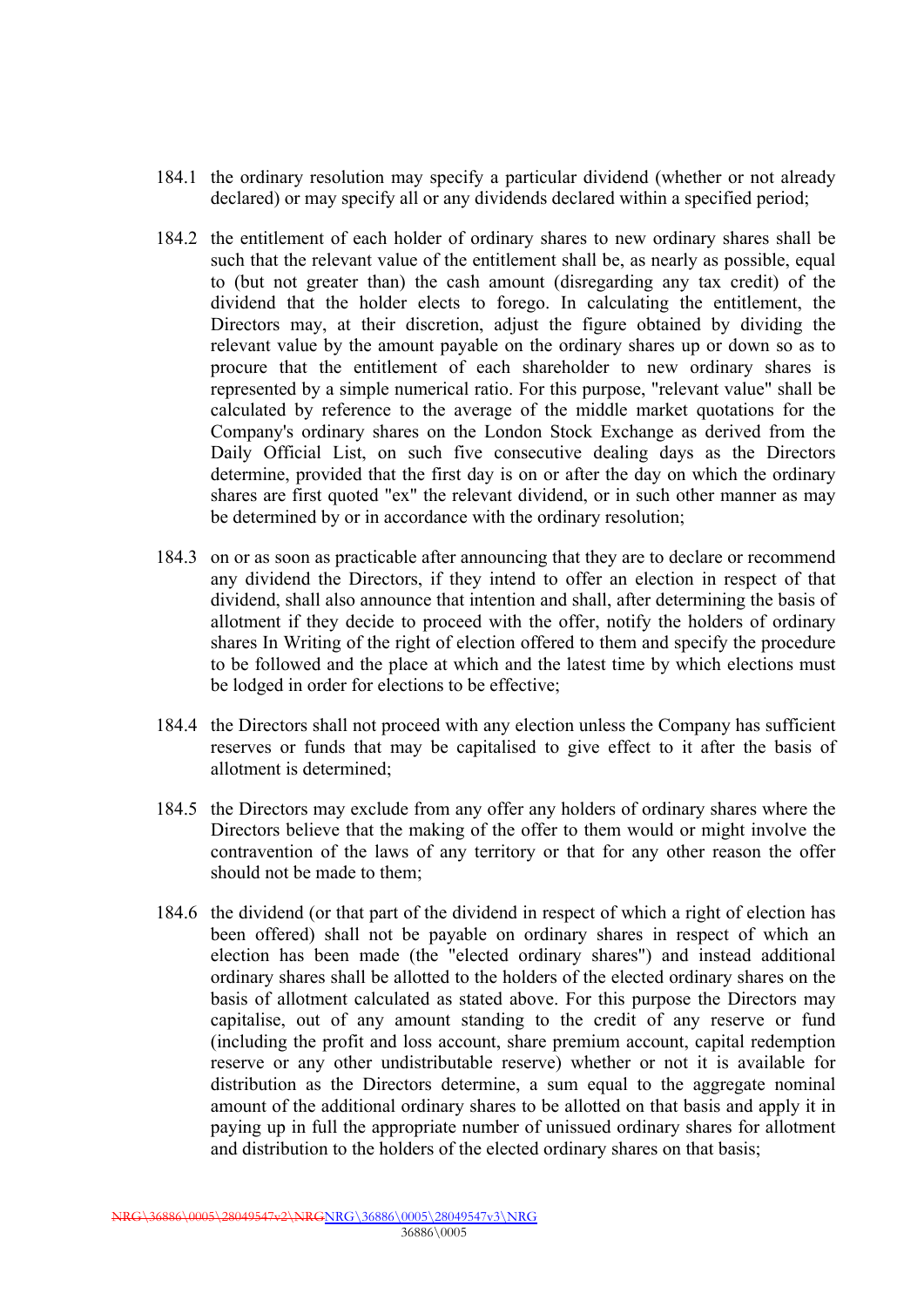- 184.7 the additional ordinary shares when allotted shall rank pari passu in all respects with the fully paid ordinary shares then in issue except that they will not be entitled to participate in the relevant dividend or in that part of the dividend in respect of which the right of election was offered;
- 184.8 the Directors may also from time to time establish or vary a procedure for election mandates, under which a holder of ordinary shares may elect to receive ordinary shares credited as fully paid instead of cash in respect of all future rights offered to that holder under Articles 183 and 184 until the election mandate is revoked or deemed to be revoked in accordance with the procedure;
- 184.9 the Directors may undertake and do such acts and things as they consider necessary or expedient for the purpose of giving effect to Articles 183 and 184 including (without limitation) making such provisions as they think fit in relation to any fraction of an ordinary share which may or would arise from the application of Articles 183 and 184 (including provisions whereby, in whole or in part, fractional entitlements are disregarded and the benefit of them accrues to the Company rather than to the shareholders concerned or under which fractional entitlements are accrued or retained and in each case accumulated on behalf of any shareholder and the accruals or retentions are applied to the allotment of fully paid ordinary shares by way of bonus to, or cash subscription on behalf of, the shareholder).

## **Reserves**

185 The Directors may, before recommending any dividend, set aside out of the profits of the Company such sums as they think proper as a reserve which shall, at the discretion of the Directors, be applicable for any purpose to which the profits of the Company may be properly applied. Pending application the sum reserved may either be employed in the business of the Company or be invested in such investments (other than shares of the Company) as the Directors think fit. The Directors may, without placing them to reserve, carry forward any profits which they think it prudent not to divide.

## **Capitalisation of profits and reserves**

- 186 Subject to sections 549 and 551 and Part 23 of the Act, the Company in general meeting may, upon the recommendation of the Directors, resolve that it is desirable to capitalise an amount standing to the credit of any of the Company's reserve accounts or to the credit of the profit and loss account or otherwise available for distribution, and accordingly that it is set free for distribution among the members who would have been entitled to it if distributed by way of dividend and in the same proportions on condition that it is not paid in cash but is applied either in or towards paying up any amounts unpaid on shares held by the members or paying up in full unissued shares or Debentures of the Company to be allotted and distributed, credited as fully paid up, to and among those members in those proportions, or partly in the one way and partly in the other. The Directors shall give effect to the resolution.
- 187 Whenever a resolution is passed under the preceding Article, the Directors shall make all appropriations and applications of the undivided profits resolved to be capitalised. Subject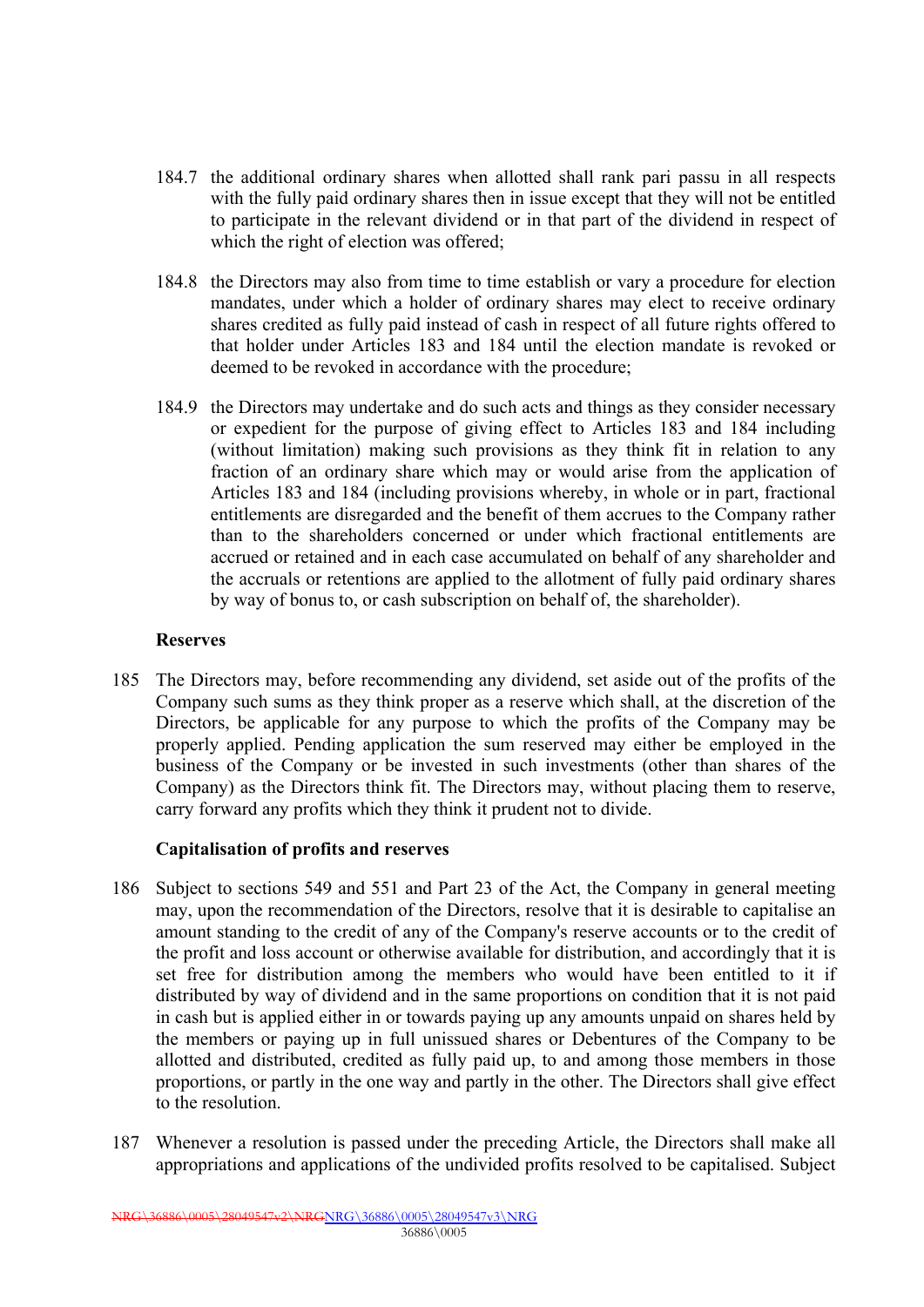to sections 549 and 551 of the Act, the Directors shall make all allotments and issues of fully paid shares, Debentures or securities, if any, and generally shall do all acts and things required to give effect to the resolution. The Directors may make such provision by the issue of certificates in respect of fractions or by payment in cash or otherwise as they think fit for the case of shares, Debentures or securities becoming distributable in fractions. The Directors may authorise any person to enter into an agreement with the Company, on behalf of the members interested, providing for the allotment to them, credited as fully paid up, of any shares, Debentures or securities to which they may be entitled upon the capitalisation, or (as the case may require) for the payment up by the Company on their behalf, by the application of their proportions of the profits resolved to be capitalised, of the amounts or any part of the amounts remaining unpaid on their existing shares. Any agreement made under the authority shall be effective and binding on all the members.

#### **Discovery and secrecy**

188 No member shall be entitled to require discovery of or any information respecting any detail of the Company's trading or any matter in the nature of a trade secret or secret process which relates to the conduct of the business of the Company and which, in the opinion of the Directors, it would be inexpedient in the interests of the members of the Company to communicate to the public.

#### **Accounts**

- 189 The Directors shall cause true accounts to be kept:
	- 189.1 of the sums of money received and expended by the Company and the matters in respect of which the receipt and expenditure takes place;
	- 189.2 of all sales and purchases of goods by the Company; and
	- 189.3 of the assets and liabilities of the Company.
- 190 The books of account shall be kept at the Office, or at such other place as the Directors think fit, and shall always be open to the inspection of the Directors. No member (other than as Director) shall have any right of inspecting any account, book or document of the Company except as conferred by statute or authorised by the Directors or by the Company in general meeting.
- 191 The Directors shall not be bound, unless expressly instructed so to do by a special resolution of the Company in general meeting, to publish any list or particulars of the securities or investments held by the Company or to give to any shareholder any information relating to them.
- 192 Once at least in every year the Directors shall lay before the Company in an annual general meeting a profit and loss account giving a true and fair view of the profit or loss of the Company for the financial year to which it relates and a balance sheet giving a true and fair view of the state of affairs of the Company as at the date at which it is made out and containing a general summary of the capital, the assets and the liabilities of the Company arranged under suitable heads. If the Company is a holding company as defined by the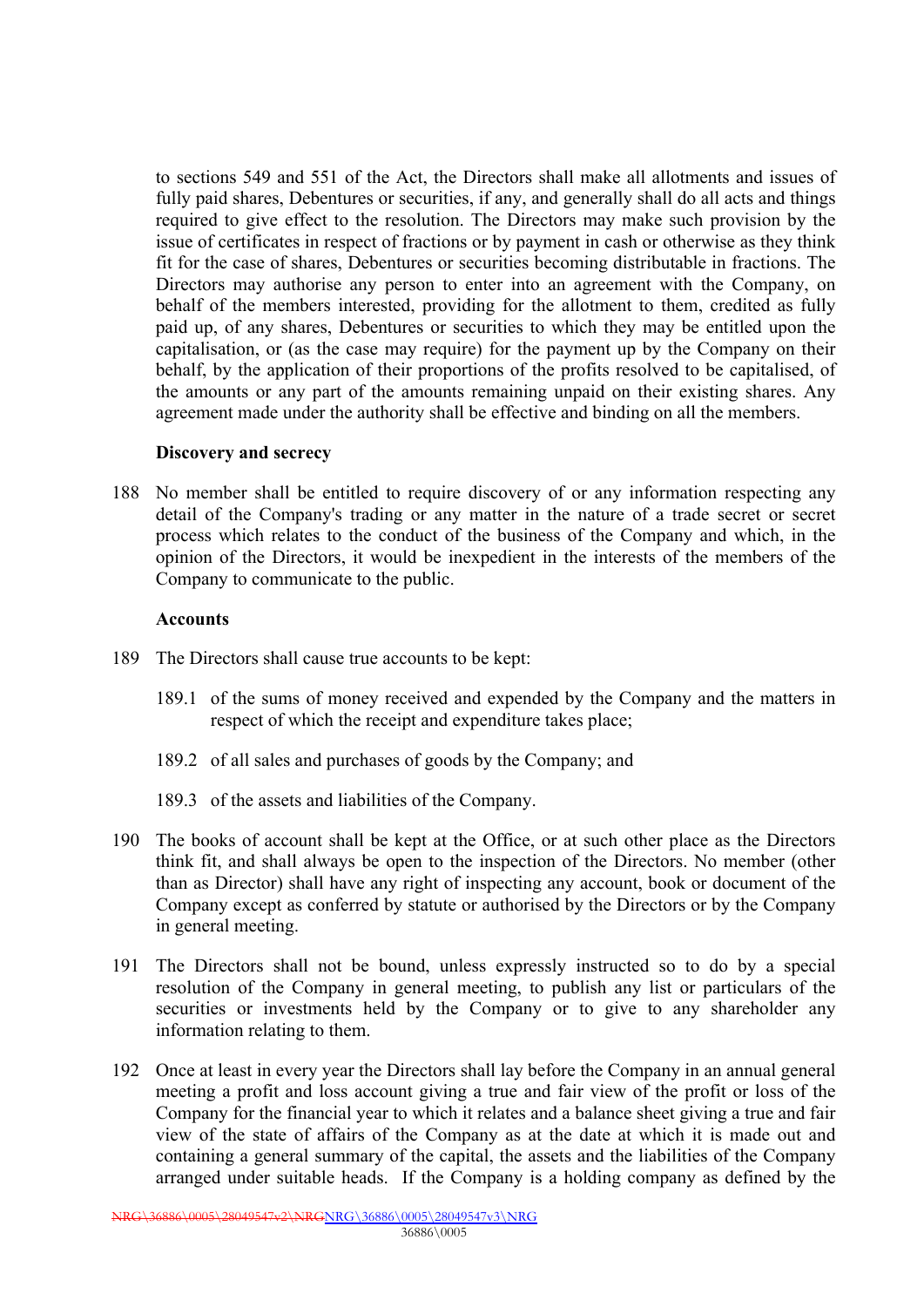Statutes, there shall also (except in so far as the Statutes otherwise permit) be laid before the Company in general meeting a consolidated balance sheet dealing with the state of affairs at the end of the Company's financial year of the Company and its then subsidiary undertakings and a consolidated profit and loss account dealing with the profit or loss for the Company's financial year of the Company and its then subsidiary undertakings. The Directors shall in preparing every such profit and loss account and balance sheet and consolidated profit and loss account and consolidated balance sheet have regard to the applicable provisions of the Statutes.

- 193 Every balance sheet, profit and loss account, consolidated balance sheet and consolidated profit and loss account shall be signed in such manner as is required by the Statutes. There shall be attached to the balance sheet a report by the Directors as required by the Statutes.
- 194 Except as provided in the next following Article, a copy of the report by the Directors and of the Auditors' report, accompanied by the balance sheet (including every document required by law to be annexed or attached to it), and profit and loss account, consolidated balance sheet and consolidated profit and loss account, shall, at least 21 days before the annual general meeting, be delivered or sent in Electronic Form or by means of a website or by post or to the registered address of every member and every holder of Debentures of the Company. If any shares or securities of the Company are admitted to trading on AIM, such number of copies of each of these documents, as shall be reasonably required by the Nominated Adviser, shall at the same time be forwarded to the Nominated Adviser. If any shares or securities of the Company are admitted to the Official List of the UK Listing Authority FCA and are admitted to trading on the main market of the London Stock Exchange, the required number of copies of each of these documents shall at the same time be forwarded to its appropriate department.
- 195 The Company may, in accordance with section 251 of the Act and any regulations made under it, send a summary financial statement to any member instead of or in addition to the documents referred to in the preceding Article.

#### **Auditors**

- 196 The Company shall at each annual general meeting appoint Auditors to hold office until the next annual general meeting.
- 197 No Director or other officer of the Company and no person who is a partner of or in the employment of an officer of the Company, and no corporation may be appointed as an Auditor. The duties of the Auditors shall be regulated in accordance with the Statutes.
- 198 Subject to the provisions of the Statutes, all acts done by any person acting as an Auditor shall, as regards all persons dealing in good faith with the Company, be valid, notwithstanding that there was some defect in his appointment or that at the time of his appointment he was not qualified for appointment.

#### **Notices**

199 Any notice or document may be served by the Company on any member either personally or by sending it through the post in a prepaid letter addressed to him at his registered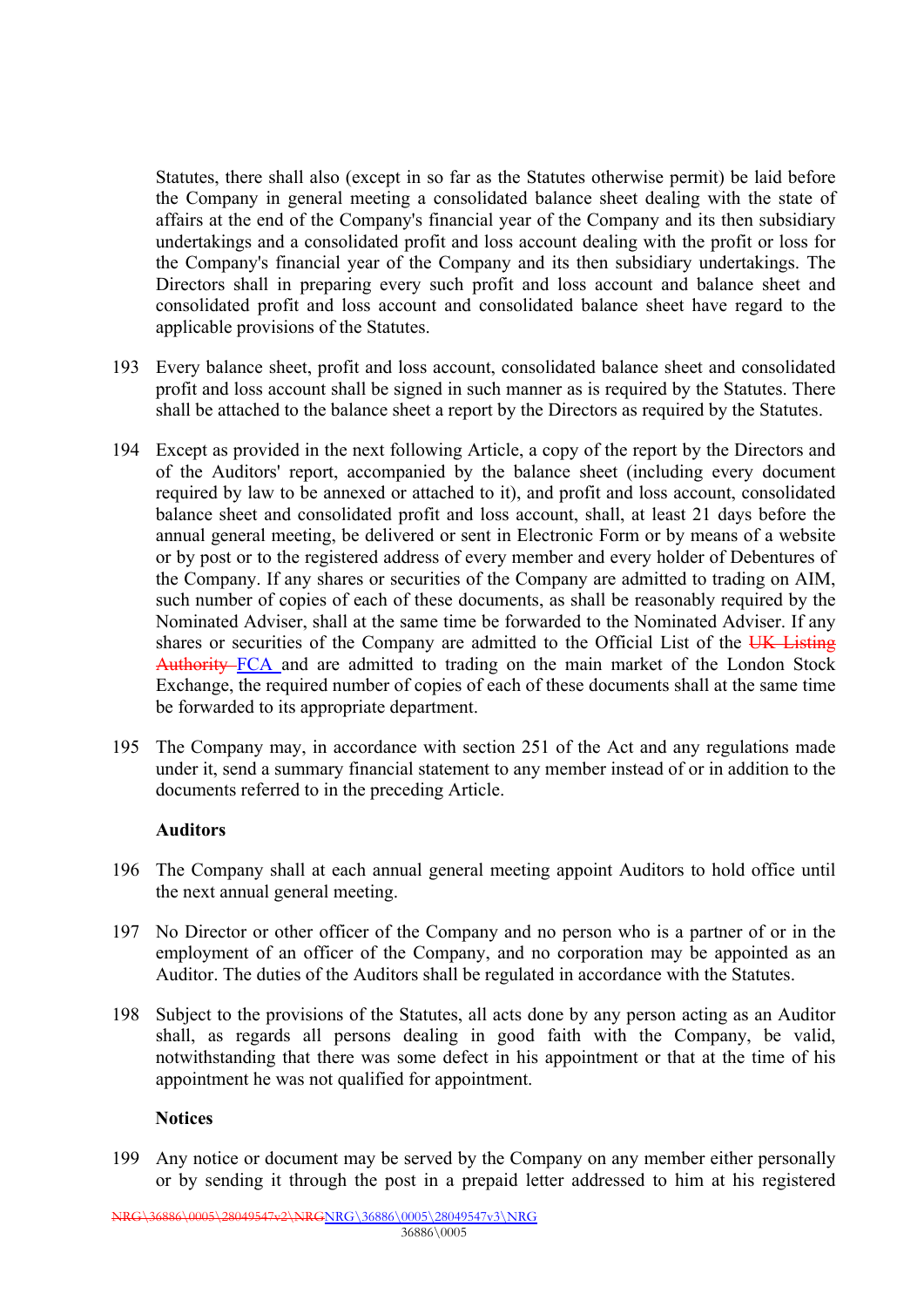address as appearing in the register of members. If a member (or, in the case of joint holders, the person first named in the Register of Members) has a registered address outside the United Kingdom but has given to the Company an address in the United Kingdom at which notices may be given to him, he shall be entitled to have notices given to him at that address. Otherwise no such member (including any such joint holder) shall be entitled to receive any notice or other document from the Company. In the case of joint holders of a share, notices shall be given to that one of the joint holders whose name stands first in the register of members and notice given to him shall be sufficient notice to all the joint holders.

- 200 Any notice or other document, if served by post, shall be deemed to have been served at the expiration of 24 hours after the time when the letter containing it is posted. In proving service it shall be sufficient to prove that the letter containing the notice or document was properly addressed, stamped and posted.
- 201 Any notice or document delivered or sent by post to or left at the registered address of any member shall, notwithstanding that the member is then dead or bankrupt and whether or not the Company has notice of his death or bankruptcy, be deemed to have been duly served in respect of any share registered in his name as sole or joint holder, unless at the time of the service of the notice or document his name has been removed from the register as the holder of the share. The service shall for all purposes be deemed a sufficient service of the notice or document on all persons interested in the share (whether jointly with or as claiming through or under him).
- 202 A notice required to be given by the Company to members and not expressly provided for by these Articles shall be sufficiently given if given by advertisement. A notice required to be or which may be given by advertisement shall be advertised once in one national daily newspaper and shall be taken as given on the day on which the advertisement appears. If by reason of the suspension or curtailment of postal services within the United Kingdom the Company is unable effectively to convene a general meeting by notice sent through the post, it may be convened by notice advertised in at least two leading daily newspapers with appropriate circulation, of which one is a leading London daily newspaper. The notice shall be deemed to have been duly served on all members entitled to it at noon on the day when the advertisement appears. The Company shall send confirmatory copies of the notice by post if at least 48 hours prior to the meeting the posting of notices to addressees within the United Kingdom again becomes practicable.
- 203 Every person who by operation of law, transfer or other means becomes entitled to any share shall be bound by every notice in respect of the share which, prior to his name and address being entered in the register of members, has been duly given to the person from whom he derives his title other than a notice given under Article 93 or section 793 of the Act.
- 204 A member who holds shares on behalf of another person does not have the right to nominate that person to enjoy information rights pursuant to section 147 of the Act.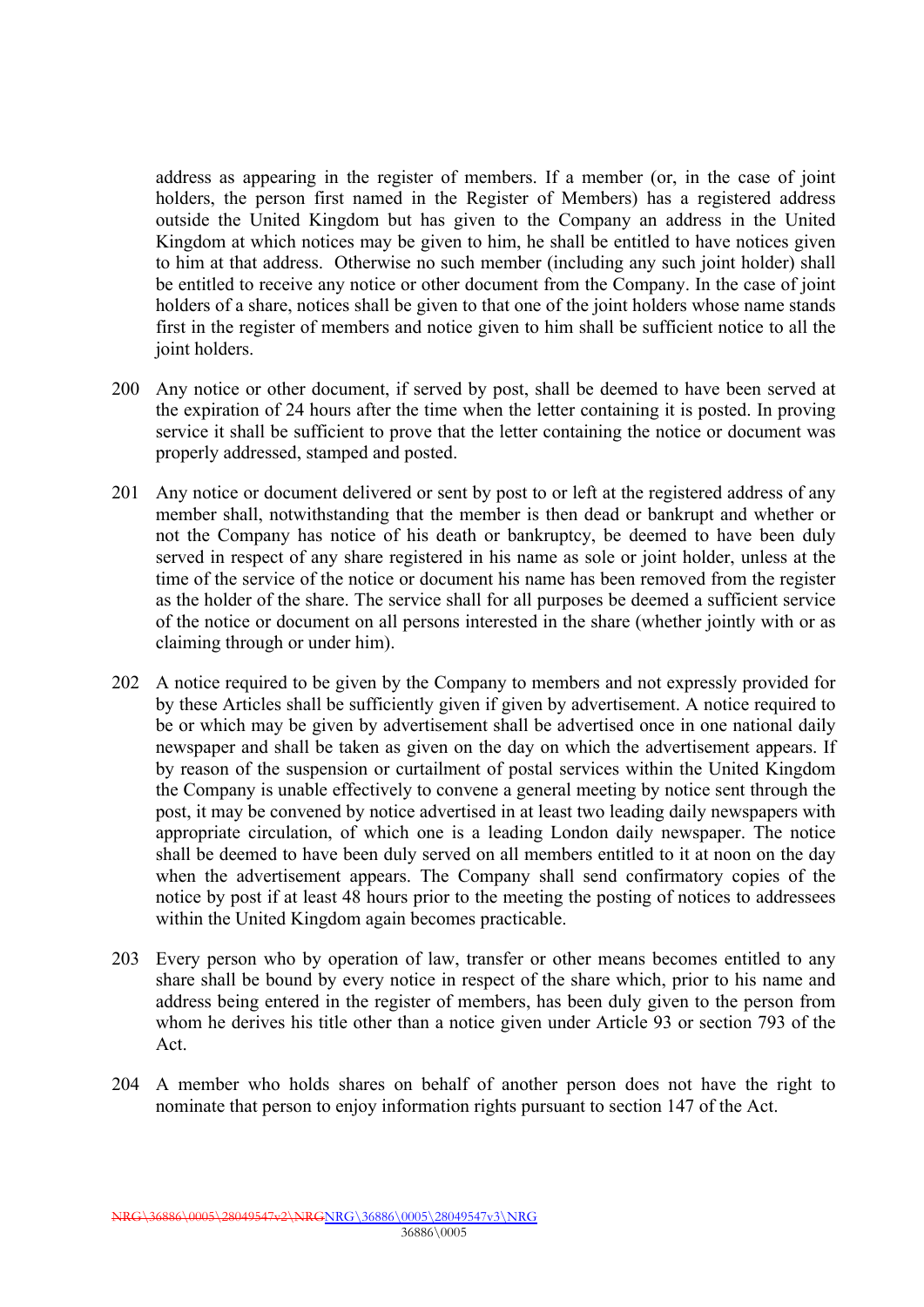#### **Electronic communication by the Company**

- 205 In addition to the methods of service set out above, any notice or other document (including, without limitation, the Company's annual accounts and reports, or any summary financial statements) may be given by the Company to any member or other person entitled to receive it in such Electronic Form or by means of a website as the Statutes may allow from time to time to an address notified by the member (or other person entitled to receive it) in writing or by similar means for such purposes. Subject to the Statutes, where a notice or other document is given or sent in accordance with Articles 205 to 209, it shall be deemed to be given at 9.00 am on the day following that on which the Electronic Form of delivery was implemented by or on behalf of the Company. Proof that an Electronic Form was sent or made shall be conclusive evidence of receipt.
- 206 Any member may notify the Company of an address for the purpose of receiving communications in Electronic Form or by means of a website from the Company to the extent that it is permitted by the Statutes, and having done so shall be deemed to have agreed to receive in Electronic Form or by means of a website notices and other documents from the Company of the kind to which the address relates. In addition, if a member notifies the Company of his e-mail address, the Company may satisfy its obligation to send him any notice or other document by:
	- 206.1 publishing such notice or other document on a website; and
	- 206.2 notifying him by e-mail to that e-mail address that such notice or document has been so published, specifying the address of the web site on which it has been published, the place on the web site where the notice may be accessed, how it may be accessed and (if the notice relates to a shareholders' meeting) stating:
		- (a) that the notice concerns a notice of a company meeting served in accordance with the Acts;
		- (b) the place, date and time of the meeting;
		- (c) whether the meeting is to be an annual or general meeting; and
		- (d) such other information as the Statutes may prescribe.
- 207 Any amendment or revocation of a notification given to the Company under Articles 205 to 209 shall only take effect if in writing, signed by the member and on actual receipt by the Company thereof. A communication in Electronic Form shall not be treated as received by the Company if it is rejected by computer virus protection arrangements.
- 208 Nothing contained in these Articles shall oblige the Company to use communication in Electronic Form, the use of which is, subject to the Statutes, solely at the Company's discretion.
- 209 In the case of joint holders of a share: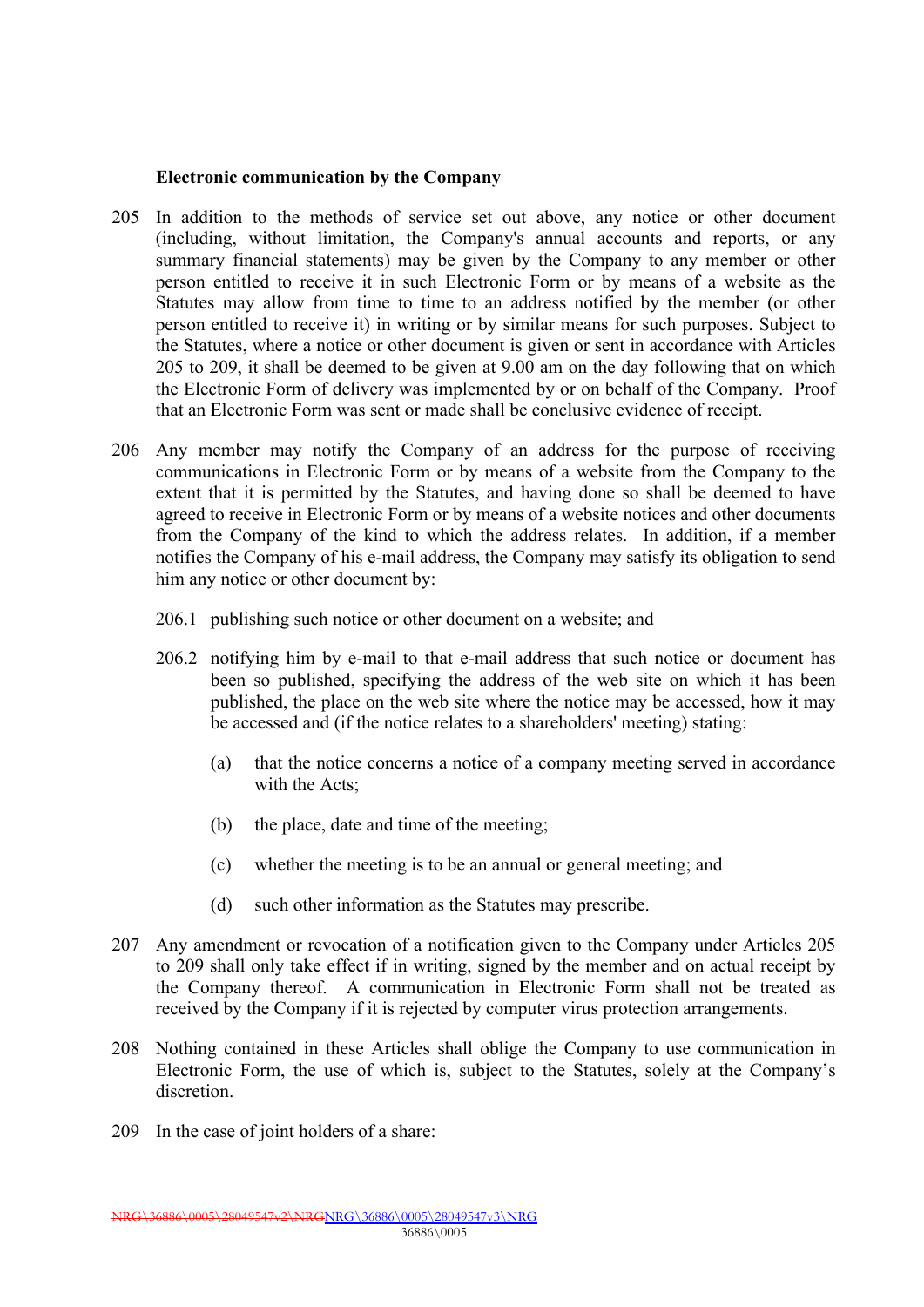- 209.1 it shall be sufficient for all notices, documents and other information to be given, sent or supplied in Electronic Form to the joint holder whose name stands first in the register of members in respect of the joint holding only, and
- 209.2 the agreement of the first named holder that notices, documents and information may be given, sent or supplied in Electronic Form or by being made available on a website shall be binding on all the joint holders.

#### **Communication to the Company**

- 210 A notice or document or information is validly sent or supplied by a member to the Company in hard copy form if it is sent or supplied by hand or by post (in a prepaid envelope) to:
	- 210.1 an address specified by the company for the purpose;
	- 210.2 the Company's registered office; or
	- 210.3 an address to which any provision of the Statutes authorises the document or information to be sent or supplied.
- 211 A notice or document or information may only be sent or supplied by a member to the Company in Electronic Form if the Company has notified the members that the notice or document or information may be sent or supplied in that form (and not revoked that agreement) and if it is authenticated in such manner as the Directors may determine from time to time.
- 212 Subject to Article 207, where a notice or document or information is sent or supplied in Electronic Form, it may only be sent or supplied to an address:
	- 212.1 specified for the purpose by the Company (generally or specifically); or
	- 212.2 deemed by a provision of the Statues to have been so specified.

## **Winding up**

- 213 On a winding up of the Company, the balance of the assets available for distribution, after deduction of any provision made under the Act and subject to any special rights attaching to any class of shares, shall be applied in repaying to the members of the Company the amounts paid up on the shares held by them together with any premium paid up or credited as paid up on the issue of such shares. Any surplus assets will belong to the holders of any ordinary shares then in issue according to the numbers of shares held by them in proportion to the amounts paid up on the shares held by them together with any premium paid up or credited as paid up on the issue of such shares or, if no ordinary shares are then in issue, to the holders of any unclassified shares then in issue according to the numbers of shares held by them.
- 214 If the Company is wound up (whether the liquidation is voluntary, under supervision or by the court) the liquidator may, with the authority of a special resolution, divide among the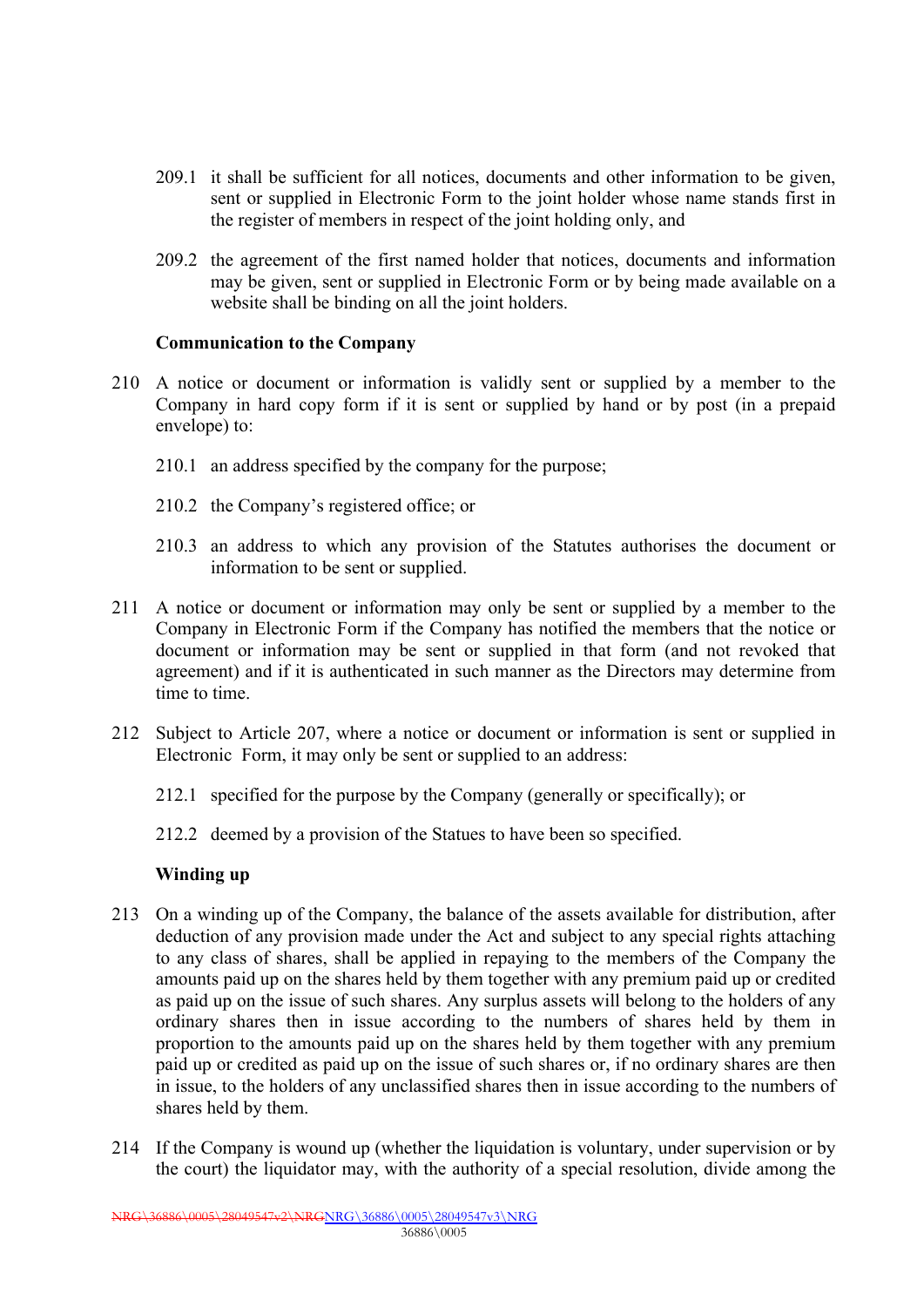members in specie or kind the whole or any part of the assets of the Company, whether or not the assets consist of property of one kind or of properties of different kinds. He may for that purpose set such value as he deems fair upon any one or more class or classes of property and may determine how the division is carried out as between the members or different classes of members. He may, with the same authority, vest any part of the assets in trustees upon such trusts for the benefit of members as the liquidator with the same authority thinks fit, but no contributory shall be compelled to accept any shares in respect of which there is a liability.

215 The power of sale of a liquidator includes a power to sell wholly or partially for shares or Debentures, or other obligations of another company either then already constituted or about to be constituted, for the purpose of carrying out the sale.

## **Indemnity**

- 216 Without prejudice to any other provisions of these Articles, the Board may exercise all the powers of the Company to purchase and maintain insurance for the benefit of any persons who are or were at any time directors, officers (other than the Auditors) and employees of any Group Company or body (whether or not incorporated) otherwise associated with any Group Company (or in which any Group Company has or had any interest, whether direct or indirect) or of any predecessor in business of any of the foregoing, or who are or were at any time trustees of (or directors of trustees of) any pension, superannuation or similar fund, trust or scheme or any employees' share scheme or other scheme or arrangement in which any employees of any Group Company or of any such other body are interested including (without prejudice to the generality of the foregoing) insurance against any costs, charges, expenses, losses or liabilities suffered or incurred by such persons in respect of any act or omission in the actual or purported execution and/or discharge of their duties and/or the actual or purported exercise of their powers and discretions and/or otherwise in relation to or in connection with their duties, powers or offices in relation to the Group Company or any such other body, fund, trust, scheme or arrangement.
- 217 Subject to the provisions of the Act but without prejudice to any indemnity to which he may otherwise be entitled, every person who is (or was at any time) a director, alternate director, secretary or other officer (other than the Auditors) of the Company or of any other Group Company (and any executor or administrator of any such person) may be indemnified to the fullest extent permitted by law (but so that this Article does not extend to any matter insofar as it would cause this Article or any part of it to be void under the Act ) out of the assets of the Company against all costs, claims, charges, expenses, losses, damages and liabilities ("**Liabilities**") incurred by him in relation to the actual or purported execution or discharge of his duties or the exercise or purported exercise of his powers or otherwise in relation to such Group Company (or in relation to his directorship of any company that is a trustee of an occupational pension scheme (as defined by section 235(6) of the Act), unless incurred through his own wilful neglect or default, including (without prejudice to the generality of the foregoing) any Liability incurred by him in defending, disputing, investigating or providing evidence in connection with any actual or threatened proceedings, claims, demands or investigations whether civil, criminal or regulatory, which relate to anything done or omitted (or alleged to have been done or omitted) by him as an officer or employee of any Group Company in which judgment is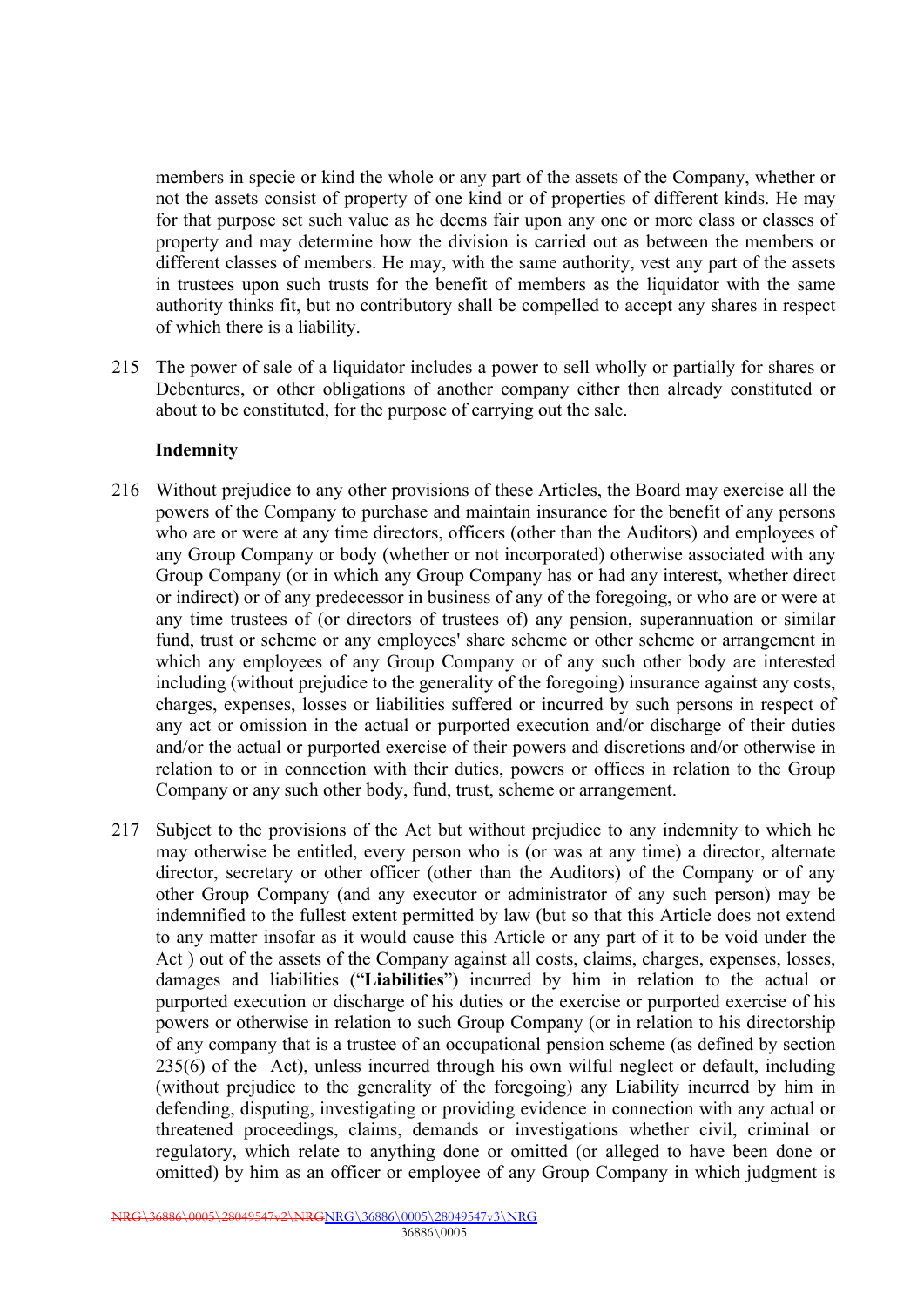given in his favour (or in which he is acquitted, or which are otherwise disposed of without any finding or admission of material breach of duty on his part) or in connection with any application in which relief is granted to him by the court from liability for negligence, default, breach of duty or breach of trust in relation to the matter concerned.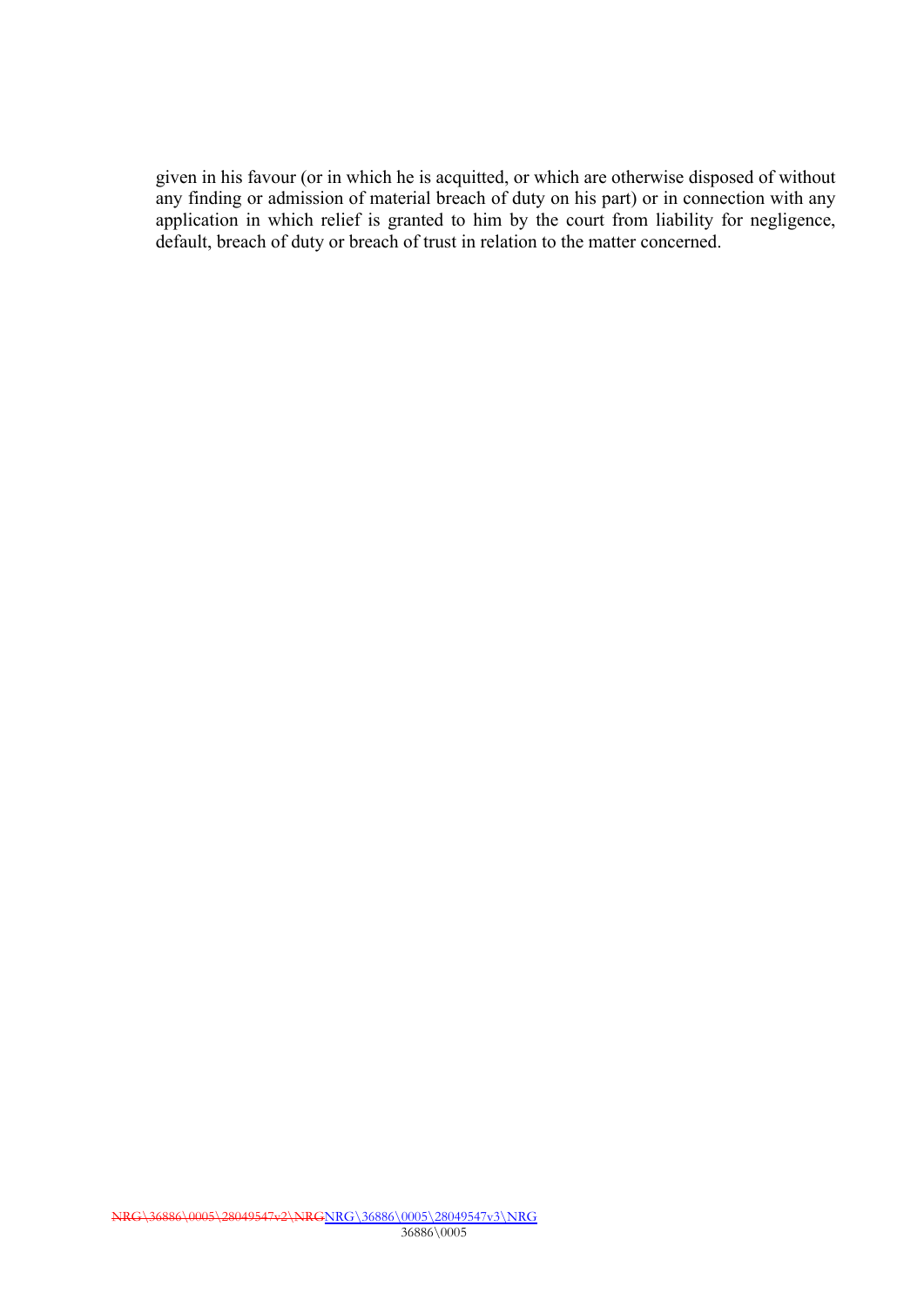| <b>Summary Report</b>  |                                |  |  |
|------------------------|--------------------------------|--|--|
| Title                  | compareDocs Comparison Results |  |  |
| Date & Time            | 24/05/2022 11:36:47            |  |  |
| <b>Comparison Time</b> | 4.39 seconds                   |  |  |
| compareDocs version    | $\sqrt{5.0.100.42}$            |  |  |

| Sources                  |                                                      |  |
|--------------------------|------------------------------------------------------|--|
| Original Document        | [#28049547] [v2] Articles of Association - Tiger.doc |  |
| <b>Modified Document</b> | [#28049547] [v3] Articles of Association - Tiger.doc |  |

| <b>Comparison Statistics</b>   |              | Word Rendering Set Markup Options |                   |  |
|--------------------------------|--------------|-----------------------------------|-------------------|--|
| <b>Insertions</b>              | 4            | Name                              | Standard          |  |
| <b>Deletions</b>               | 2            | <b>Insertions</b>                 |                   |  |
| Changes                        | 11           | <b>Deletions</b>                  |                   |  |
| Moves                          | 2            | Moves / Moves                     |                   |  |
| <b>Font Changes</b>            | 0            | <b>Font Changes</b>               |                   |  |
| Paragraph Style Changes        | $\mathbf{0}$ | <b>Paragraph Style Changes</b>    |                   |  |
| <b>Character Style Changes</b> | 0            | <b>Character Style Changes</b>    |                   |  |
| <b>TOTAL CHANGES</b>           | 19           | Inserted cells                    |                   |  |
|                                |              | Deleted cells                     |                   |  |
|                                |              | Merged cells                      |                   |  |
|                                |              | Changed lines                     | Mark left border. |  |

| compareDocs Settings Used           | Category | <b>Option Selected</b> |
|-------------------------------------|----------|------------------------|
| Open Comparison Report after saving | General  | Always                 |
| Report Type                         | Word     | Redline                |
| Character Level                     | Word     | False                  |
| Include Comments                    | Word     | True                   |
| Include Field Codes                 | Word     | True                   |
| <b>Flatten Field Codes</b>          | Word     | False                  |
| Include Footnotes / Endnotes        | Word     | True                   |
| Include Headers / Footers           | Word     | True                   |
| Image compare mode                  | Word     | Pixel-by-Pixel         |
| Include List Numbers                | Word     | True                   |
| <b>Include Quotation Marks</b>      | Word     | False                  |
| <b>Show Moves</b>                   | Word     | True                   |
| Include Tables                      | Word     | True                   |
| Include Text Boxes                  | Word     | True                   |
| Show Reviewing Pane                 | Word     | True                   |
| <b>Summary Report</b>               | Word     | End                    |
| Detail Report                       | Word     | Separate (View Only)   |
| Document View                       | Word     | Print                  |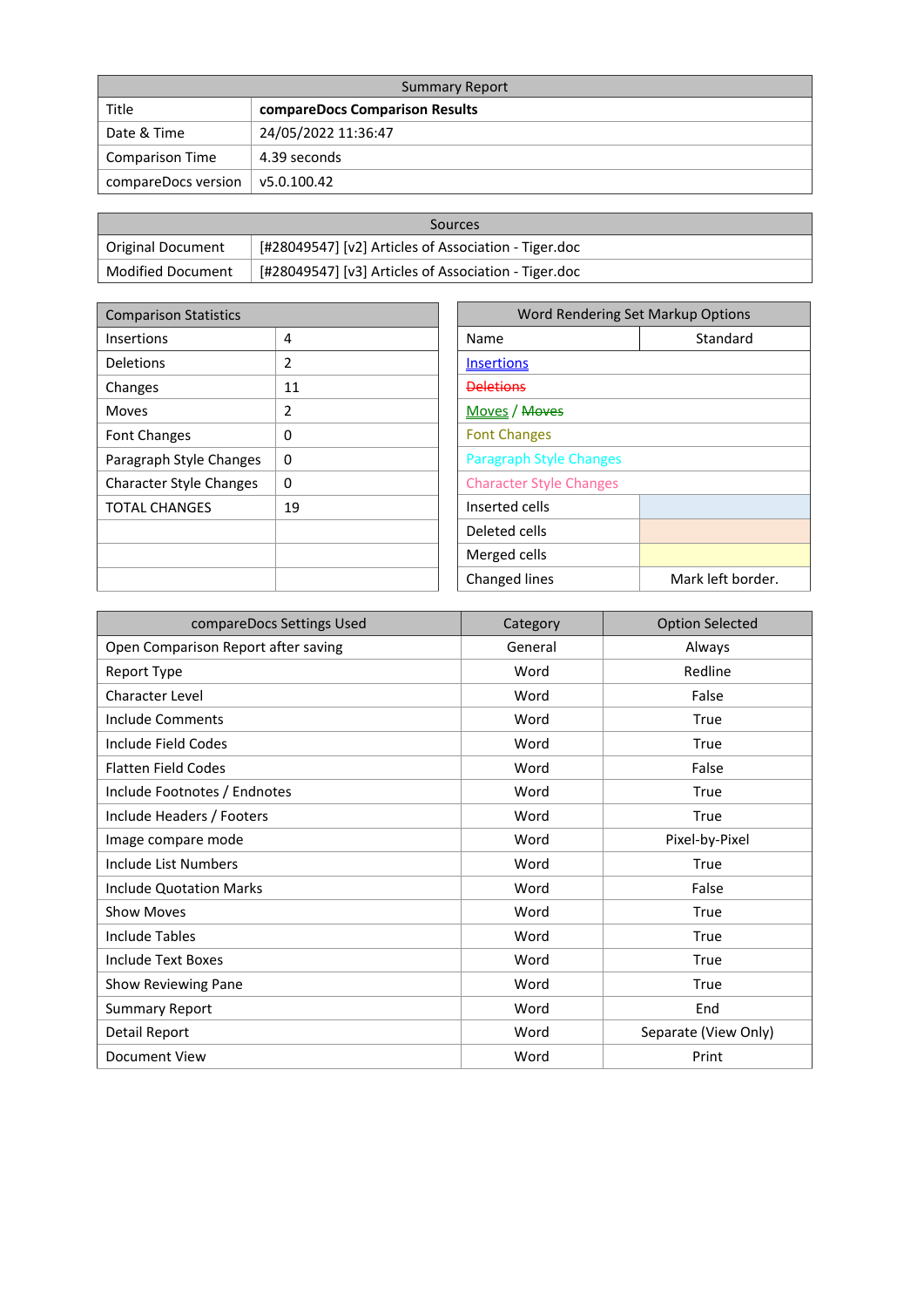# **[#28049547] [v2] Articles of Association - Tiger.doc (compared to [#28049547] [v3] Articles of Association - Tiger.doc)**

Done by compareDocs - 24/05/2022 11:36:47

**Main document changes**

#### **Change #1 - Changed**

"NRG\36886\0005\28049547v2\NRG" changed to "NRG\36886\0005\28049547v3\NRG"

#### **Change #2 - Changed**

" NRG\36886\0005\28049547v2\NRG" changed to " NRG\36886\0005\28049547v3\NRG"

#### **Change #3 - Changed**

"[ ] " changed to "27 "

**Change #4 - Inserted** "FCA"

#### **Change #5 - Inserted**

The Financial Conduct Authority

## **Change #6 - Inserted**

"FSMA"

#### **Change #7 - Moved (To)**

the Financial Services and Markets Act 2000

#### **Change #8 - Inserted**

, as amended

#### **Change #9 - Changed**

"UK Listing Authority" changed to "FCA in its capacity as the competent authority for the purposes of Part VI of FSMA"

#### **Change #10 - Deleted**

"UK LISTING AUTHORITY"means the Financial Services Authority acting in its capacity for the purposes of

### **Change #11 - Moved (From)**

the Financial Services and Markets Act 2000

#### **Change #12 - Deleted**

or any successor thereof

#### **Change #13 - Changed**

"UK Listing Authority " changed to "FCA "

#### **Change #14 - Changed**

"UK Listing Authority " changed to "FCA "